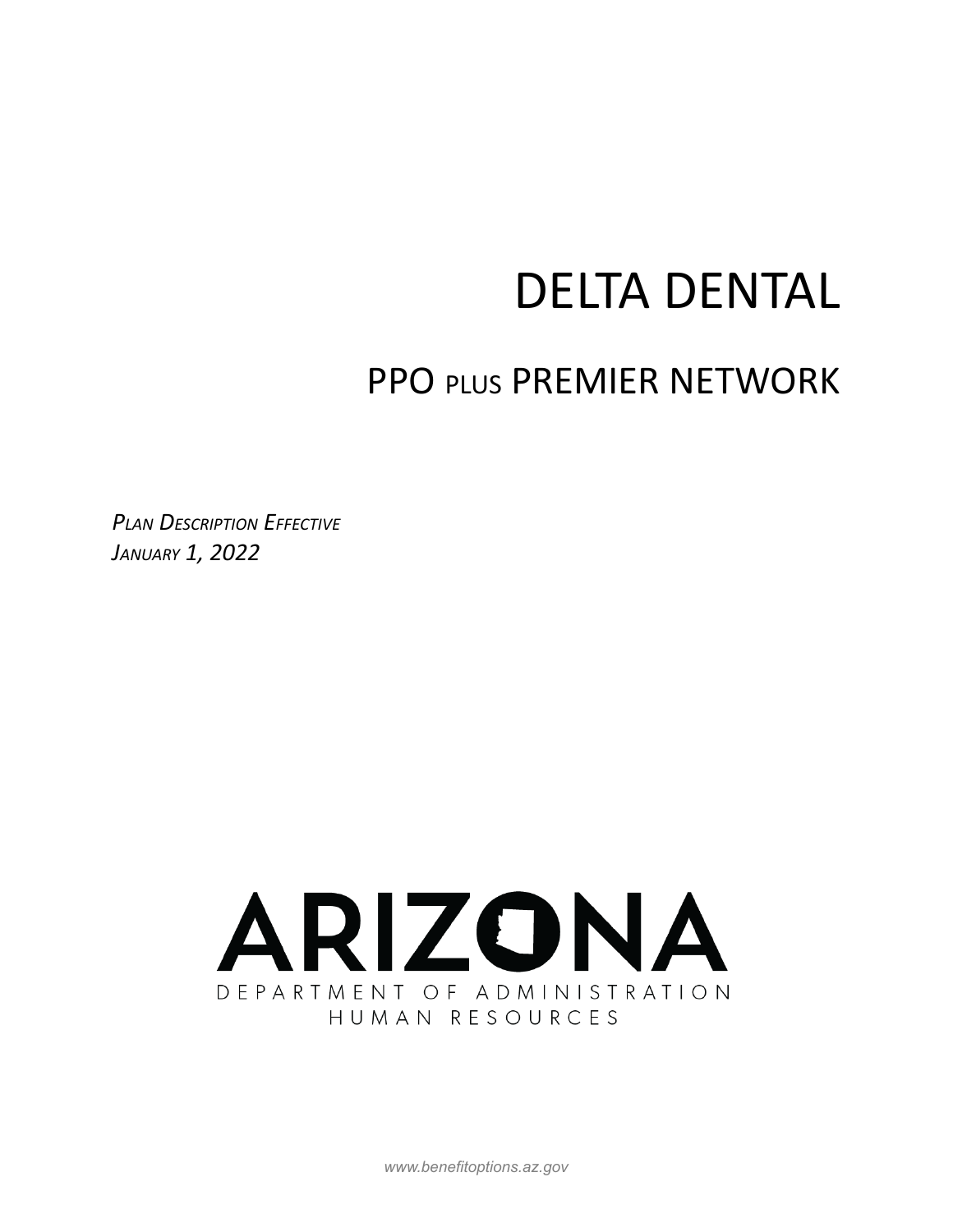#### **Table of Contents**

| ARTICLE 1 PLAN MODIFICATION, AMENDMENT AND TERMINATION          | $\mathbf{1}$   |
|-----------------------------------------------------------------|----------------|
| ARTICLE 2 ESTABLISHMENT OF PLAN                                 | $\overline{2}$ |
| ARTICLE 3 ELIGIBILITY AND PARTICIPATION                         | 3              |
| <b>ARTICLE 4 PREDETERMINATION</b>                               | 13             |
| <b>ARTICLE 5 PROVIDER NETWORK</b>                               | 14             |
| ARTICLE 6 SCHEDULE OF DENTAL BENEFITS AND COVERED SERVICES      | 16             |
| ARTICLE 7 EXCLUSIONS AND GENERAL LIMITATIONS                    | 23             |
| ARTICLE 8 COORDINATION OF BENEFITS AND OTHER SOURCES OF PAYMENT | 26             |
| ARTICLE 9 CLAIM FILING PROVISIONS AND APPEALS PROCESS           | 29             |
| <b>ARTICLE 10 ADMINISTRATION</b>                                | 34             |
| <b>ARTICLE 11 LEGAL NOTICES</b>                                 | 36             |
| <b>ARTICLE 12 MISCELLANEOUS</b>                                 | 39             |
| ARTICLE 13 PLAN IDENTIFICATION                                  | 40             |
| <b>ARTICLE 14 DEFINITIONS</b>                                   | 41             |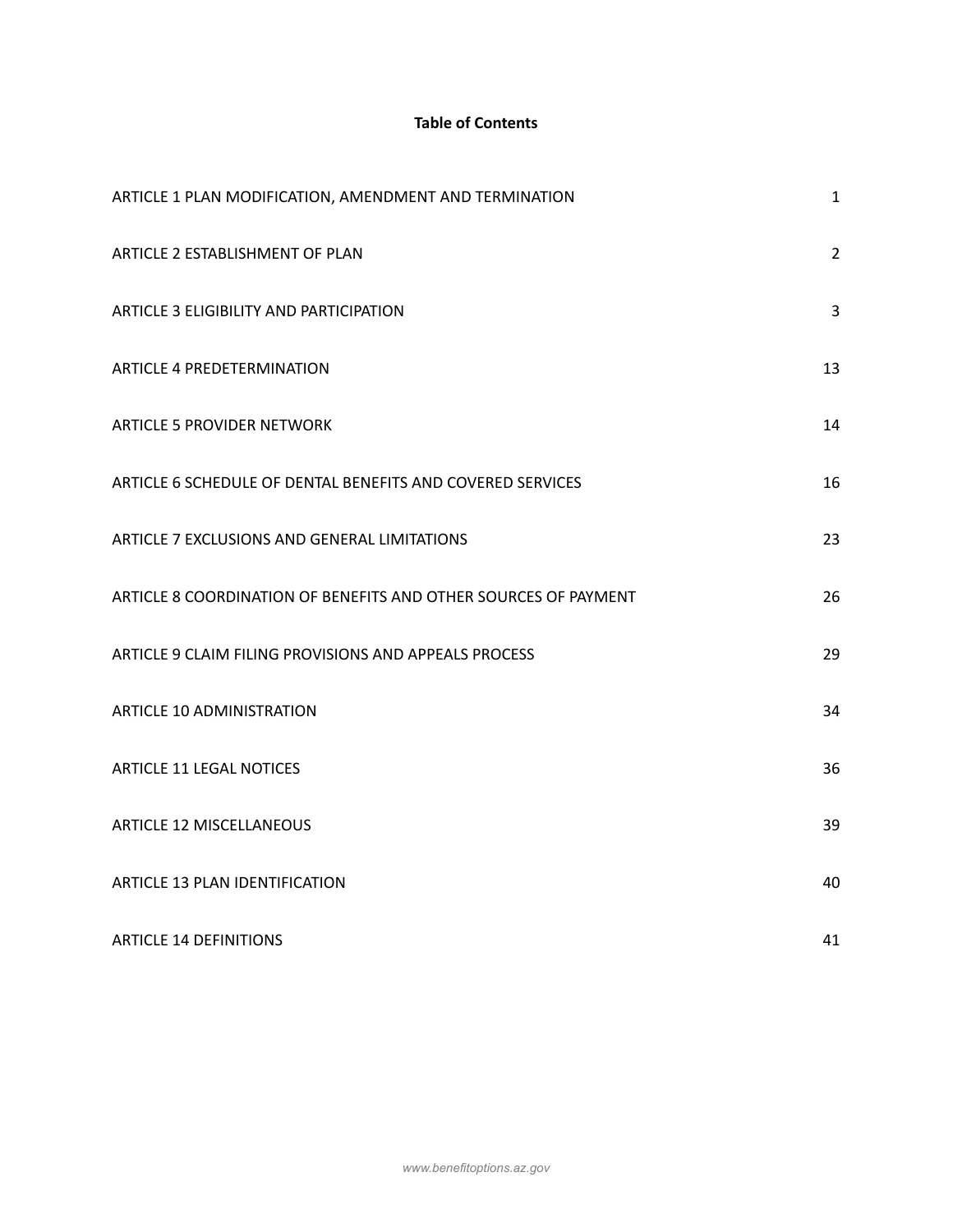#### **PLAN MODIFICATION, AMENDMENT AND TERMINATION**

<span id="page-2-0"></span>The Plan Sponsor reserves the right to, at any time, amend, change or terminate benefits under the Plan; to amend, change or terminate the eligibility of classes of employees to be covered by the Plan; to amend, change, or eliminate any other Plan term or condition; and to terminate the whole Plan or any part of it. When a change or amendment happens, a Summary of Material Modification (SMM) will be attached to this Summary Plan Description (SPD).

No consent of any Member is required to terminate, modify, amend or change the Plan.

Termination of the Plan will have no adverse effect on any benefits to be paid under the Plan for any covered medical expenses incurred prior to the termination date of the Plan.

This Plan document is effective January 1, 2022 and supersedes all Plan Descriptions and all enrollment guides previously issued by the Plan Sponsor. When the law requires, you will receive notice of changes no later than 60 days prior to the effective date of the change.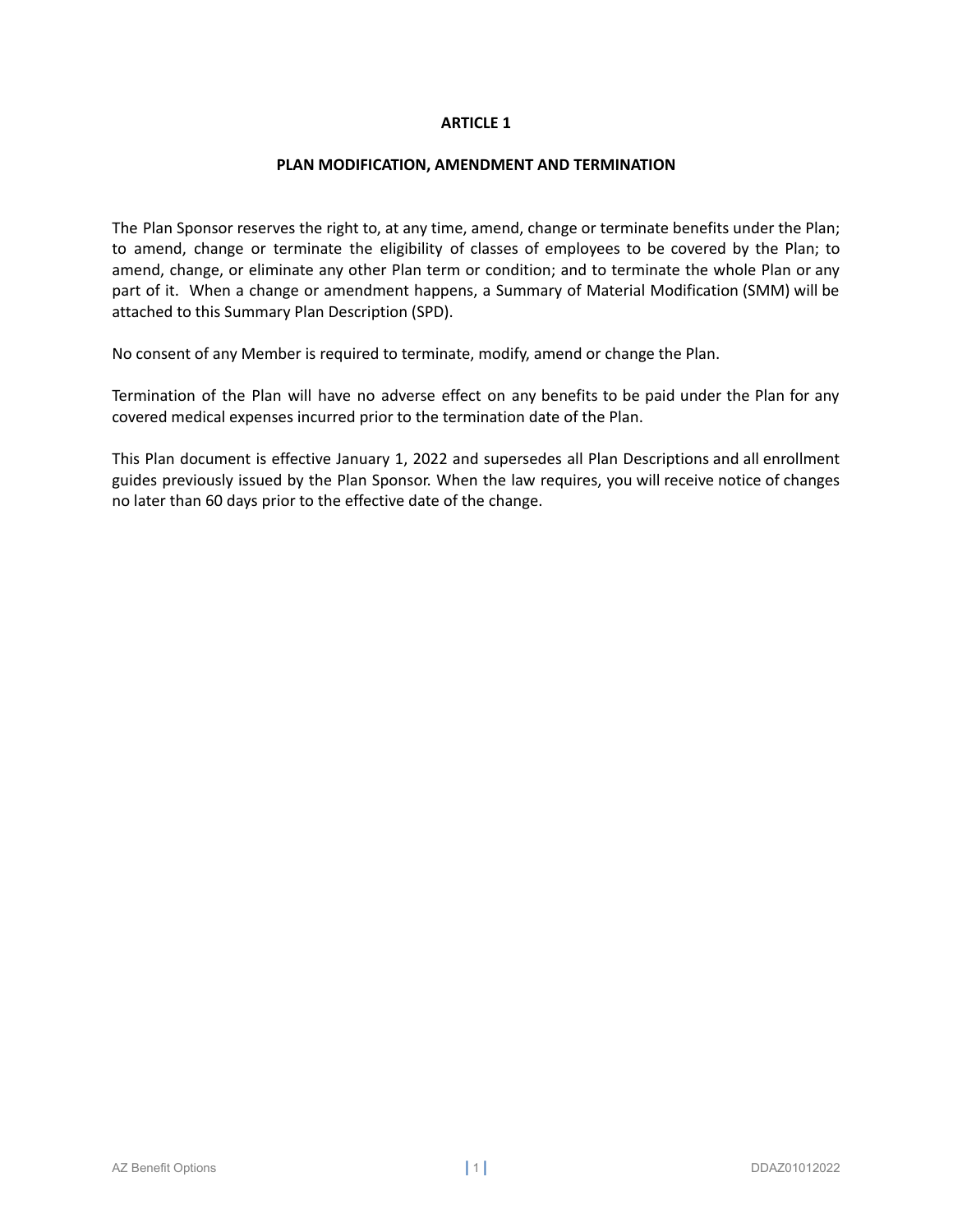#### **ESTABLISHMENT OF PLAN**

#### <span id="page-3-0"></span>**2.1 Purpose**

Pursuant to Arizona law, A.R.S. § 38-651, the Department of Administration established this Plan to provide for the payment or reimbursement of covered dental expenses incurred by eligible Plan Members.

#### **2.2 Exclusive Benefit**

This Plan is established and shall be maintained for the exclusive benefit of eligible Members.

#### **2.3 Compliance**

This Plan is established and shall be maintained with the intention of meeting the requirements of all pertinent laws. Should any part of this Plan Description, for any reason, be declared invalid, such decision shall not affect the validity of any remaining portion, which remaining portion shall remain in effect as if this Plan Description has been executed with the invalid portion thereof eliminated.

#### **2.4 Legal Enforceability**

The Plan Sponsor intends that terms of this Plan, including those relating to coverage and Benefits provided, are legally enforceable by the Members, subject to the enrollee's retention of rights to amend or terminate this Plan as provided elsewhere in this Plan Description.

#### **2.5 Note to Members**

This Plan Description describes the circumstances when this Plan pays for dental care. All decisions regarding dental care are up to a Member and the Dentist. There may be circumstances when a Member and the Dentist determine that dental care, which is not covered by this Plan, is appropriate. The Plan Sponsor and Delta Dental do not provide or ensure quality of care.

Delta Dental contracts with network dentists under this Plan. These dentists are affiliated with the Delta Dental Premier network and/or the Delta Dental PPO network and do not have a contract with the Plan Sponsor.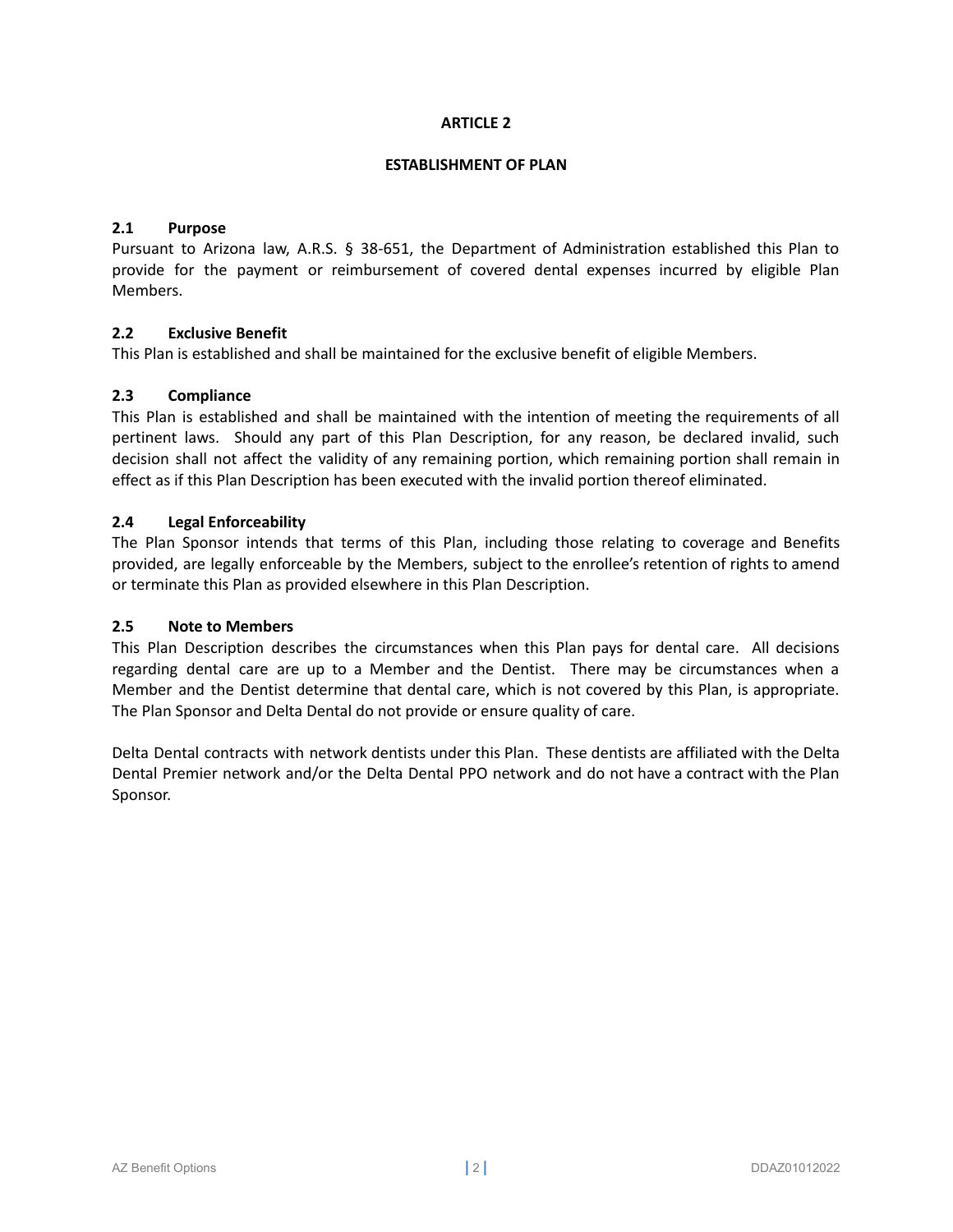#### **ELIGIBILITY AND PARTICIPATION**

#### <span id="page-4-0"></span>**3.1 Eligibility**

The Plan is administered in accordance with Section 125 Regulations of the Internal Revenue Code and the Arizona Administrative Code.

Please see Article 14 for definitions of the terms used below.

Benefit Services will provide potential members reasonable notification of their eligibility to participate in the Plan as well as the terms of participation. Both Benefit Services and Delta Dental have the right to request information needed to determine an individual's eligibility for participation in the Plan.

#### **3.2 Member Eligibility**

Eligible employees, eligible retirees, and eligible former elected officials may participate in the Plan.

In certain situations, an individual may be eligible to enroll as both a member and a dependent. This individual should enroll either as a member or as a dependent but never both.

#### **3.3 Dependent Eligibility**

Member's legal spouse and eligible child(ren) until the age of 26 may participate in the Plan. An Eligible Dependent may not participate in the Plan unless an Eligible Employee, Eligible Retiree, or Eligible Former Elected Official is also enrolled.

In certain situations, an individual may be eligible to enroll as both a member and a dependent. This individual should enroll either as a member or as a dependent but never both.

In certain situations, an individual may be eligible to participate as a dependent of more than one member. This individual should be enrolled as the dependent of only one of the members.

#### **3.4 Continuing Eligibility through COBRA**

See Section 3.14 of this article.

#### **3.5 Non-COBRA Continuing Eligibility**

The following individuals are eligible for continuing coverage under the Plan.

#### **Eligible Employee on Leave without Pay**

An employee who is on leave without pay for a health-related reason that is not an industrial illness or injury may continue to participate in the Plan by paying both the state and employee contribution. Eligibility shall terminate on the earliest of the employee:

- Receiving long-term disability benefits that include the benefit of continued participation;
- Becoming eligible for Medicare coverage; or
- Completing 30 months of leave without pay.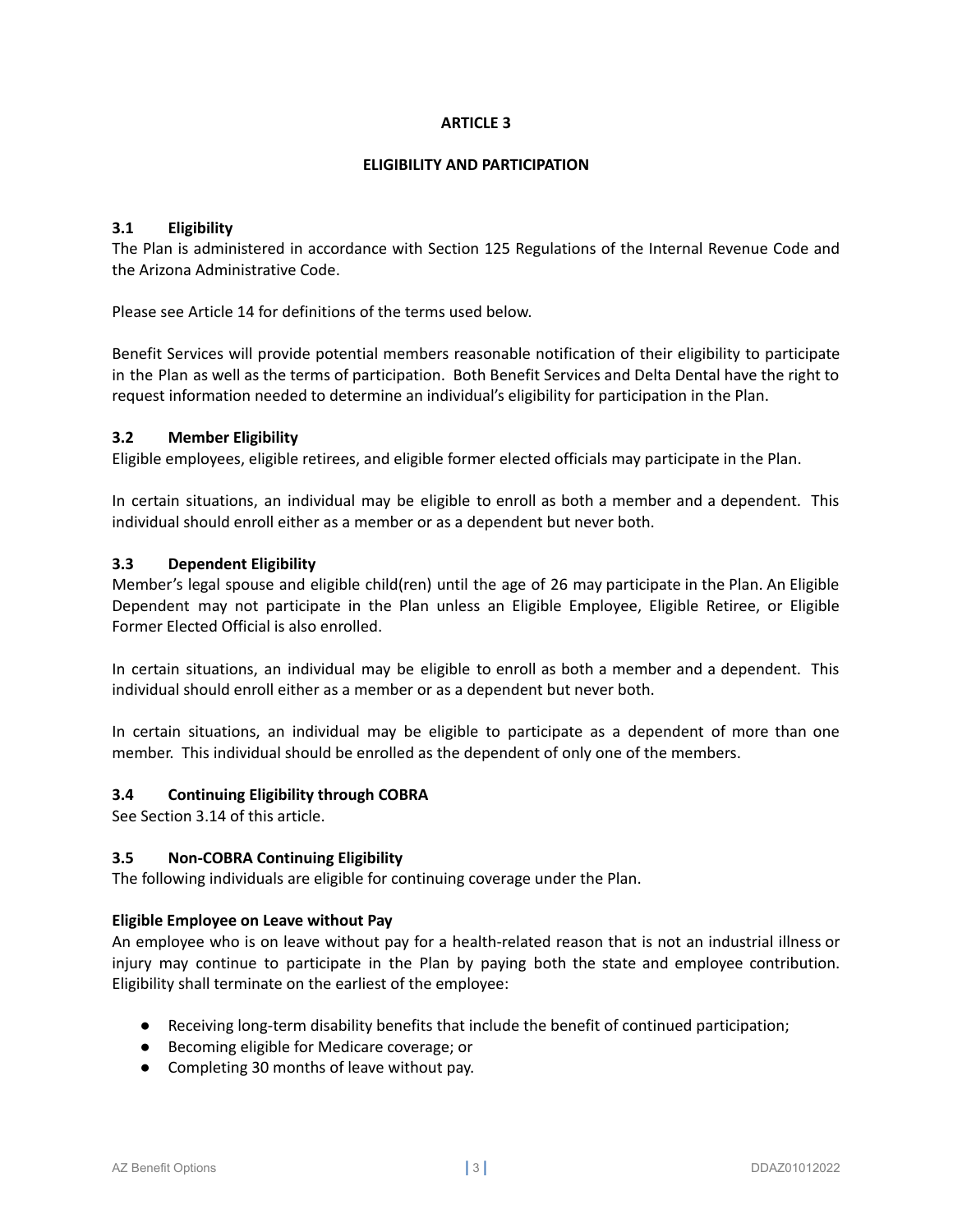An employee who is on leave without pay for other than a health-related reason may continue to participate in the Plan for a maximum of six months by paying both the state and employee contributions.

#### **Surviving Dependent(s) of Covered Retiree**

Upon the death of a retiree covered under the Plan, the surviving dependents are eligible to continue coverage under the Plan, provided each was covered at the time of the member's death, by payment of the retiree premium.

If the spouse survives, he/she, for purposes of Plan administration, will be reclassified as a member. As such, he/she may enroll dependents as allowed under Section 3.3. Coverage for the surviving spouse may be continued indefinitely provided the appropriate premium is paid.

In the case where children, who are eligible dependents of the surviving spouse, survive, they may continue participation in the Plan if enrolled by the surviving spouse as allowed under Section 3.3.

In the case where children survive but no spouse survives or the children are not eligible dependents of the spouse, each child, for purposes of Plan administration, will be reclassified as a member. As such, each child may enroll dependents as allowed under Section 3.3. In this circumstance, coverage for each surviving child may be continued indefinitely provided the appropriate premium is paid.

Please note that a dependent not enrolled at the time of the member's death may not enroll as a surviving dependent.

#### **Surviving Spouse/Child of Covered Employee Eligible for Retirement under the Arizona State Retirement System (ASRS)**

Upon the death of a covered employee meeting the criteria for retirement under the ASRS, the surviving spouse and children, provided each was enrolled at the time of the member's death, are eligible to continue participation in the Plan by payment of the retiree premium.

If the covered spouse survives, he/she, for purposes of Plan administration, will be reclassified as a member. As such, he/she may enroll dependents as allowed under Section 3.3. Coverage for the surviving spouse may be continued indefinitely provided the appropriate premium is paid.

In the case where covered children, who are eligible dependents of the surviving spouse, survive, they may continue participation in the Plan if enrolled by the surviving spouse as allowed under Section 3.3.

In the case where covered children survive but no spouse survives, each child, for purposes of Plan administration, will be reclassified as a member. As such, each child may enroll dependents as allowed under Section 2.3. In this circumstance, coverage for each surviving child may be continued indefinitely provided the appropriate premium is paid.

Please note that a child/spouse not enrolled as a dependent at the time of the member's death may not enroll as a surviving child/spouse.

#### **Surviving Spouse of Elected Official or Covered Former Elected Official (EORP)**

Upon the death of a former elected official covered under the Plan, the surviving spouse may continue participation in the Plan, provided that he/she was enrolled at the time of the member's death, by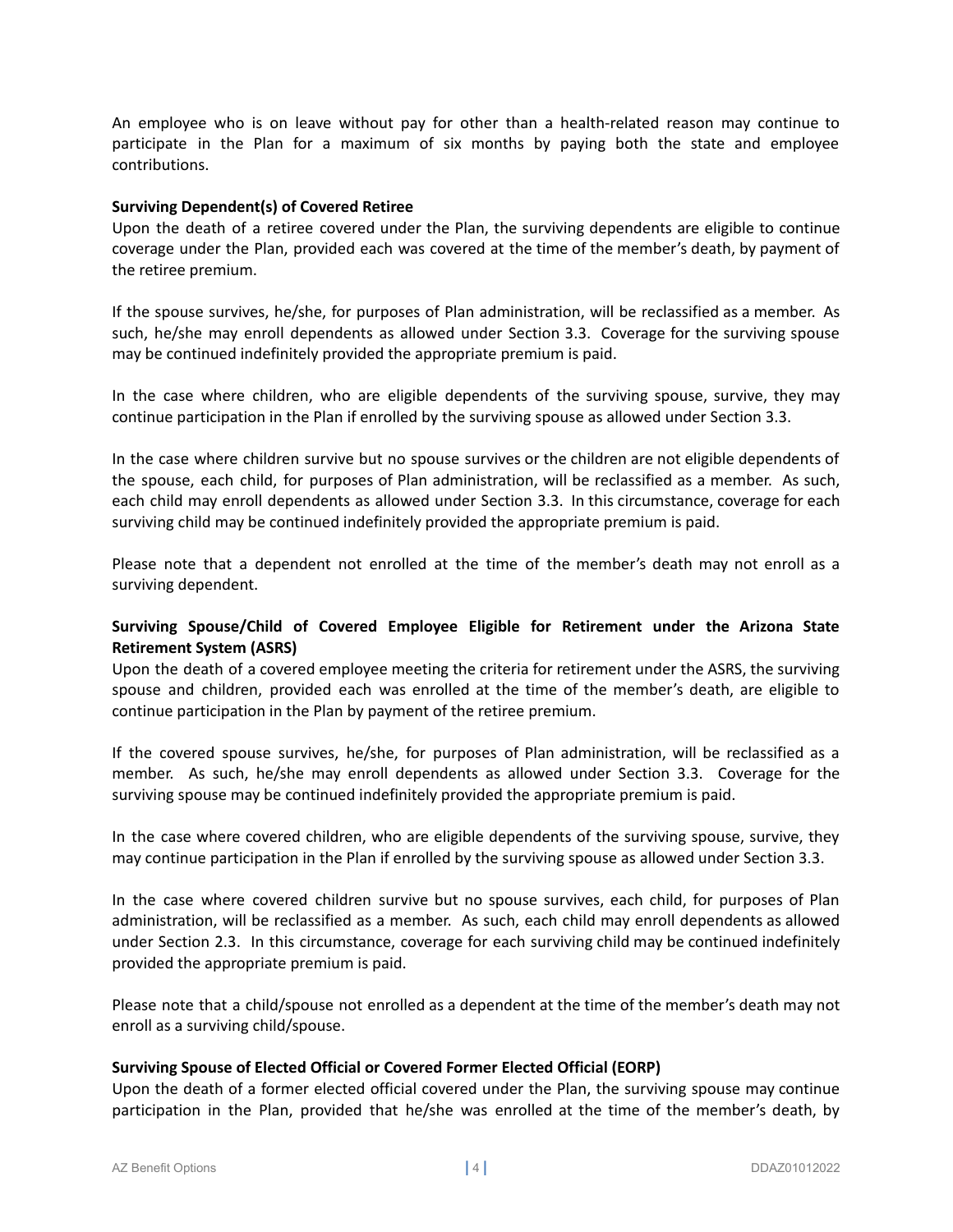payment of the retiree premium. The surviving spouse, for purposes of Plan administration, will be reclassified as a member. As such, he/she may enroll dependents as allowed under Section 3.3. Coverage for the surviving spouse may be continued indefinitely provided the appropriate premium is paid.

Please note that a spouse not enrolled at the time of the former elected official's death may not enroll as a surviving spouse.

Upon the death of an elected official who would have become eligible for coverage upon completion of his/her term, the surviving spouse may continue participation in the Plan, provided that he/she was enrolled at the time of the elected official's death, by payment of the retiree premium. The surviving spouse, for purposes of Plan administration, will be reclassified as a member. As such, he/she may enroll dependents as allowed under Section 2.3. Coverage for the surviving spouse may be continued indefinitely provided the appropriate premium is paid.

Please note that a spouse not enrolled at the time of the elected official's death may not enroll as a surviving spouse.

#### **Surviving Spouse or Dependent of a Law Enforcement Officer Killed in the Line of Duty**

Upon the death of an insured Employee meeting the criteria under A.R.S. § 38-1114, the Surviving Spouse and/or Dependent are eligible to participate in the Plan.

#### **3.6 Eligibility Audit**

Benefit Services may audit a member's documentation to determine whether an enrolled dependent is eligible according to the Plan requirements. This audit may occur either randomly or in response to uncertainty concerning dependent eligibility.

Both Benefit Services and Delta Dental have the right to request information needed to determine an individual's eligibility for participation in the Plan.

#### **3.7 Grievances Related to Eligibility**

Individuals may file a grievance with the Director of the Benefits Services Division regarding issues related to eligibility, including determinations of eligibility, coverage terminations, or rescissions. To file a grievance, the individual should submit a letter to the Director that contains the following information:

- Name and contact information of the individual filing the grievance;
- Nature of the grievance; and
- Nature of the resolution requested.
- Supporting Documentation

The Director will provide a written response to a grievance within 60 days.

#### **3.8 Enrollment Procedures and Commencement of Coverage**

New enrollments or coverage changes will only be processed in certain circumstances. Those circumstances are described below.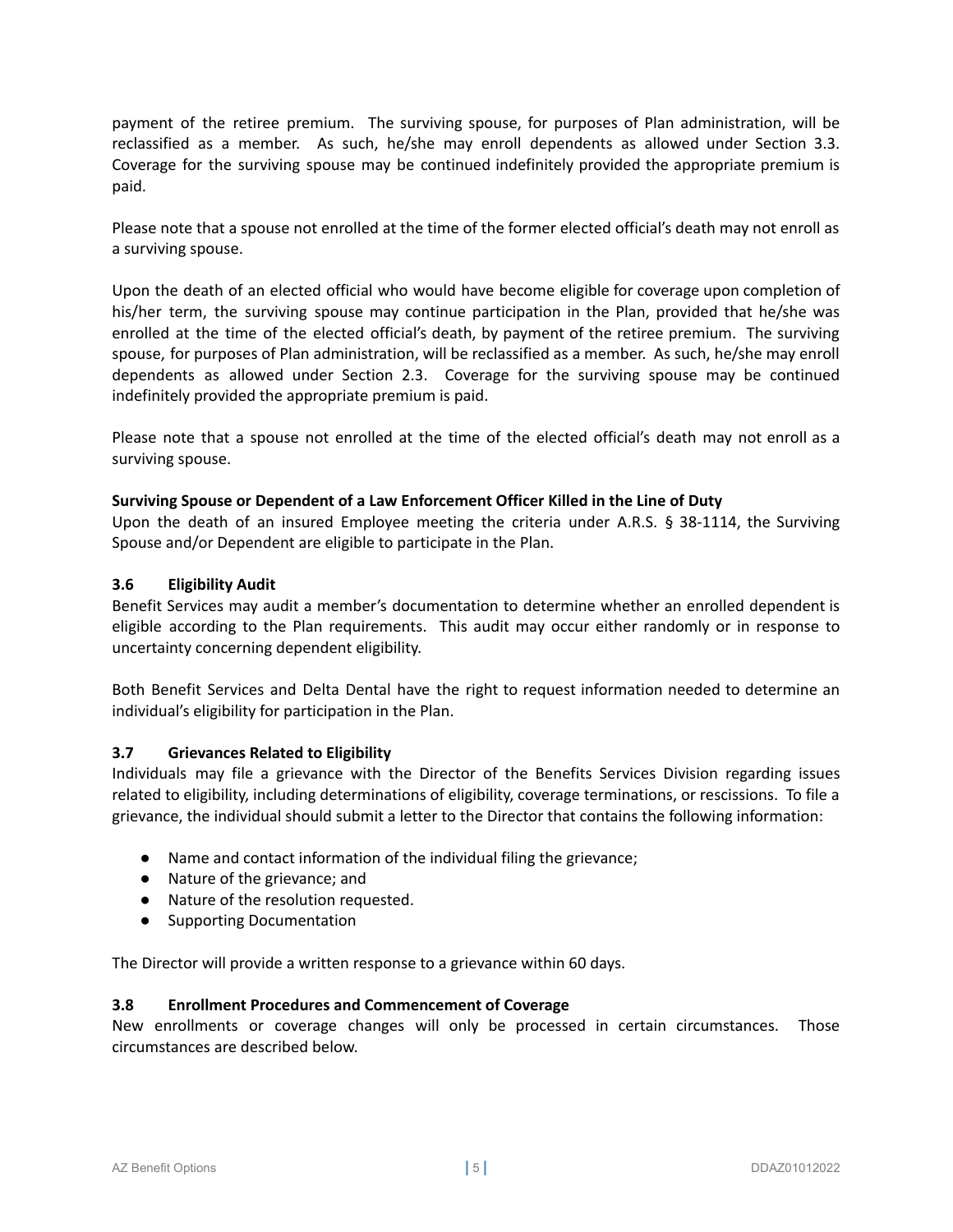#### **3.9 Initial Enrollment**

Once eligible for coverage, potential members have 31 days to enroll and provide required documentation for themselves and their dependents in the Plan.

It should be emphasized that coverage begins only after an individual has successfully completed the enrollment process by submitting a completed election and providing any required documentation within 31 days. Benefits will be effective as referenced on the following table. Documentation may be required.

The table below lists pertinent information related to the initial enrollment process.

| <b>Category</b>                                                | <b>Must enroll within 31</b><br>days  | <b>Enrollment contact</b>        | Coverage begins on the <sup>1</sup>                                                |
|----------------------------------------------------------------|---------------------------------------|----------------------------------|------------------------------------------------------------------------------------|
| Eligible state<br>employee                                     | Date of hire                          | <b>Agency Liaison</b>            | First day of first pay period<br>after completion of<br>enrollment process         |
| Eligible university<br>employee                                | Date of hire                          | Human Resources<br>Office        | First day of first pay period<br>after completion of<br>enrollment process         |
| Eligible<br>participating<br>political subdivision<br>employee | Date of hire                          | <b>Human Resources</b><br>Office | Please contact the<br>appropriate Human<br><b>Resources Office</b>                 |
| Eligible retiree                                               | Date of retirement                    | <b>Benefit Services</b>          | First day of first month<br>after completion of<br>enrollment process <sup>2</sup> |
| Eligible former<br>elected official                            | Date of leaving office or<br>retiring | <b>Benefit Services</b>          | First day of first month<br>after completion of<br>enrollment process <sup>3</sup> |

#### **3.10 Open Enrollment**

Before the start of a new plan year, members are given a certain amount of time during which they may change coverage options. Potential members may also elect coverage at this time. This period is called open enrollment.

In general, open enrollment for eligible employees, retirees and former elected officials is held in October/November.

At the beginning of each year's open enrollment period, enrollment information is made available to those eligible for coverage under the Plan. This information provides details regarding changes in benefits as well as whether a current member is required to re-elect his/her coverage during open enrollment (called a "positive" open enrollment).

 $1$  Under no circumstance will coverage for a dependent become effective prior to the member's coverage becoming effective.

 $2$  For state employees entering retirement and their dependents, coverage begins the first day of the first pay period following the end of coverage as a state employee. This results in no lapse in coverage.

 $3$  Eligibility is subject to A.R.S. § 38-802.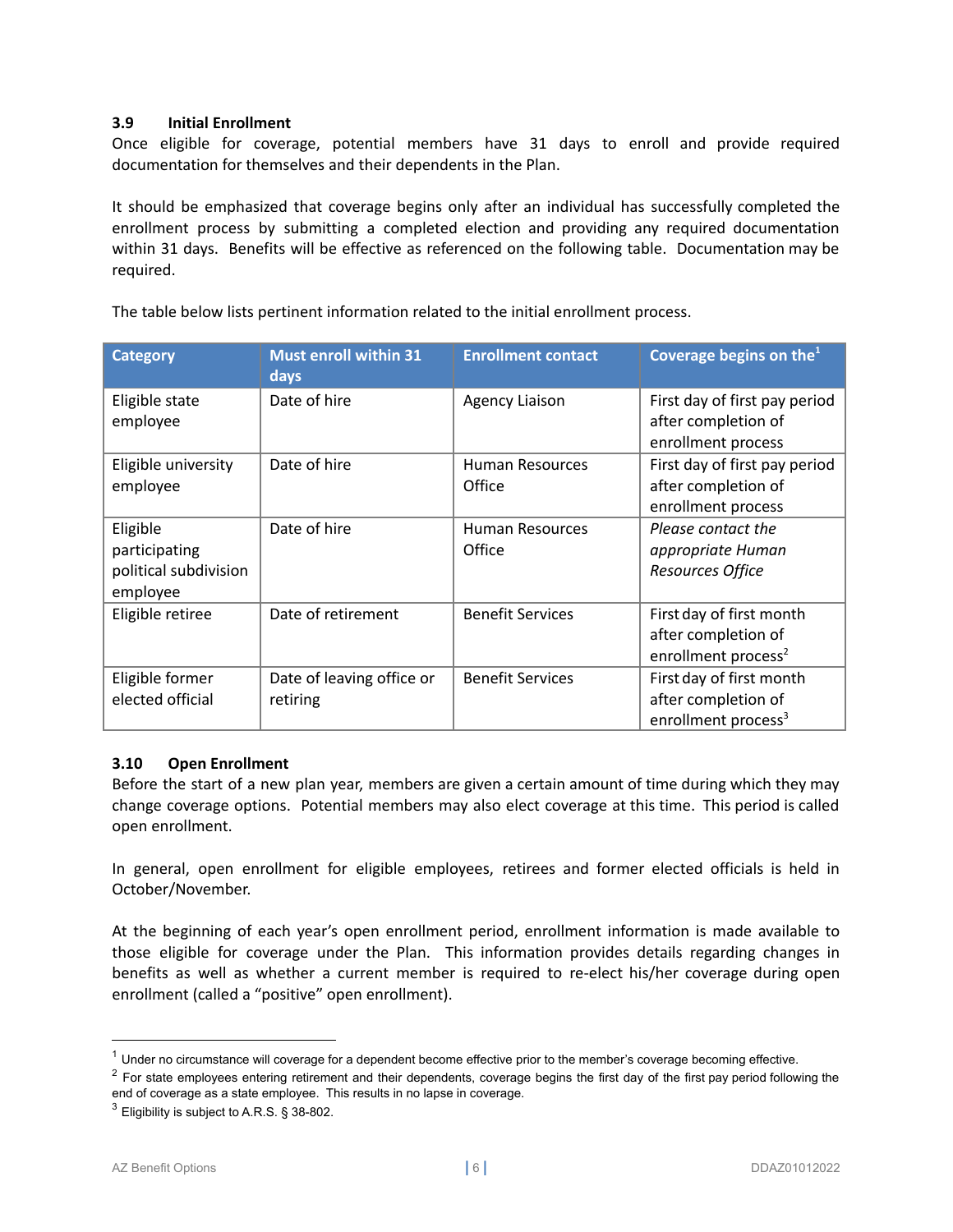Elections must be made before the end of open enrollment. Those elections – or the current elections, if no changes were made and it was not a positive open enrollment – will be in effect during the subsequent plan year.

Coverage for all groups begins on the first day of the new plan year. It should be emphasized that coverage options change only after an individual has successfully completed the enrollment process by submitting a completed election and providing any required documentation within 31 days of the end of the open enrollment period.

#### **3.11 Qualified Life Event Enrollment**

If a qualified life event occurs, members have 31 days to enroll or change coverage options.

Changes made as a result of a qualified life event must affect eligibility for coverage and must be consistent with the event itself.

It should be emphasized that coverage options change only after an individual has successfully completed the enrollment process by submitting a completed election and providing any required documentation within 31 days of the end of the qualifying event.

State employees should contact the appropriate agency liaison when they choose to change coverage options as a result of a qualified life event. University and political subdivision employees should contact the appropriate human resources office. Retirees and former elected officials should contact Benefit Services.

For state employees, most coverage changes become effective on the first day of the first pay period after completion of enrollment. For retirees and former elected officials, most coverage changes become effective on the first day of the first month after completion of the enrollment process. University and political subdivision employees should contact the appropriate human resources office for information regarding the effective date of coverage changes.

If you request a change due to a HIPAA special enrollment event within the 31-day timeframe, coverage for birth, adoption, or placement for adoption will become effective on the date of birth, adoption or placement for adoption. For all other HIPAA Special Enrollment events, coverage will become effective the first day of the next month following your request for enrollment.

A Surviving Spouse/Dependent must submit a completed election form and provide any required documentation within six months of the death of the insured Retiree or insured Employee eligible for retirement under the ASRS. A Surviving Spouse/Dependent of an Elected Official or Formal Elected Official has 31 days to complete the election form and provide required documentation.

The table below lists pertinent information related to the qualified life event enrollment process. It should be noted that not all qualified life events are listed below.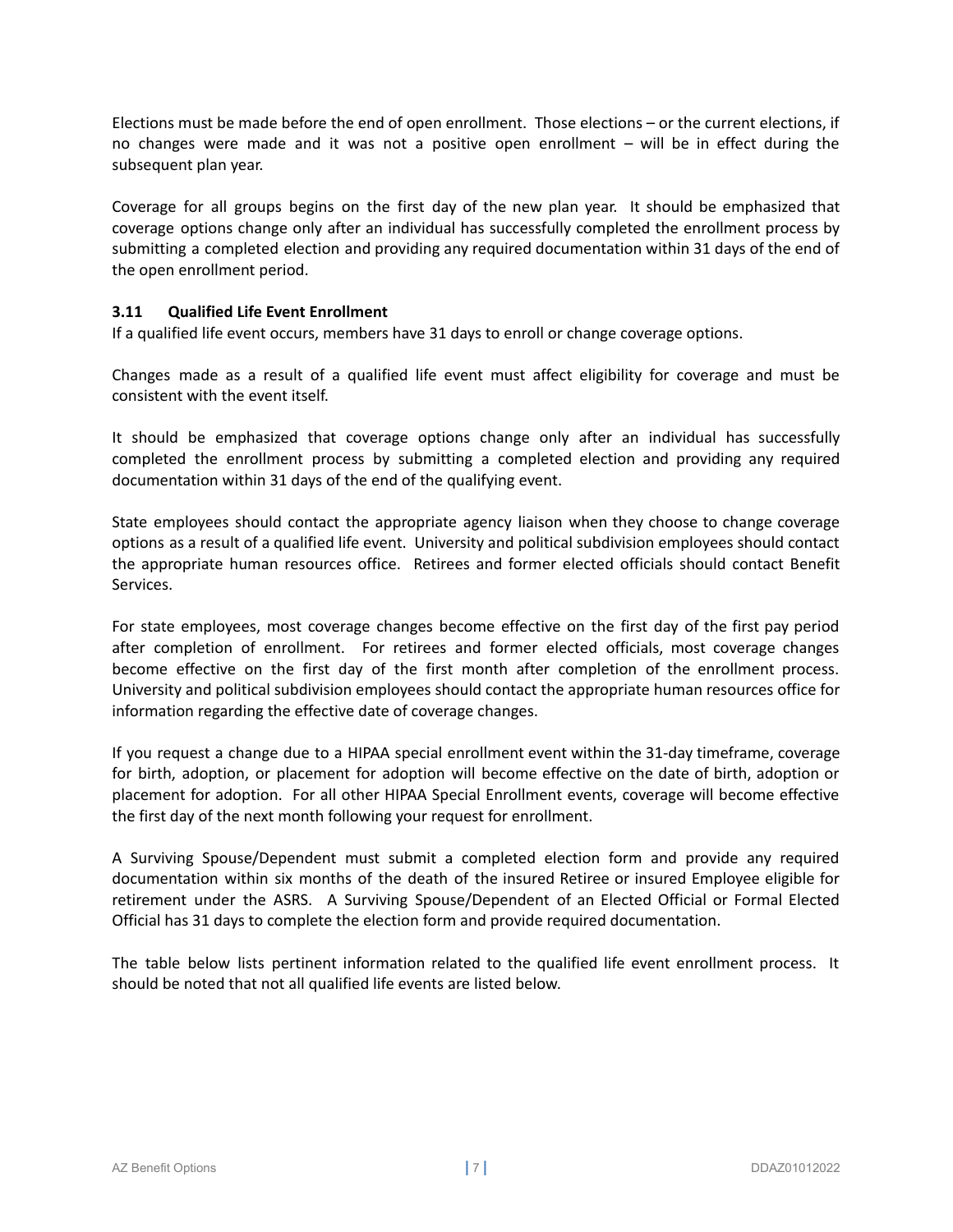| <b>Type of event</b>                                                                                                                        | Must enroll/change coverage<br>within 31 days of | Coverage/change in coverage<br>begins on the <sup>4</sup> |
|---------------------------------------------------------------------------------------------------------------------------------------------|--------------------------------------------------|-----------------------------------------------------------|
| Marriage                                                                                                                                    | Date of the event                                | The first day of the next month                           |
| Loss of other coverage due to:<br>Divorce, annulment, or legal<br>separation<br>Change in dependent<br>employment status<br>Death of spouse | Date of the event                                | The first day of the next month                           |
| Employment status change<br>(beginning employment,<br>termination, strike, lockout,<br>beginning/ending FMLA,<br>full-time to part-time)    | Date of the event                                | The first day of the first pay<br>period                  |
| Change in residence affecting<br>coverage availability                                                                                      | Date of the event                                | The first day of the next month                           |
| Loss/gain of dependent<br>eligibility (other than listed<br>below)                                                                          | Date of the event                                | The first day of the next month                           |
| Newborn <sup>5</sup>                                                                                                                        | Date of birth                                    | Date of birth <sup>6</sup>                                |
| Adopted child                                                                                                                               | Date of placement for adoption                   | Date of adoption <sup>7</sup>                             |
| Child placed under legal<br>guardianship                                                                                                    | Date member granted legal<br>guardianship        | Date member granted legal<br>guardianship <sup>7</sup>    |
| Child placed in foster care                                                                                                                 | Date of placement in foster care                 | Date of placement in foster care                          |

#### **3.12 Change in Cost of Coverage**

If the cost of benefits increases or decreases during a plan year, Benefit Services may, in accordance with plan terms, automatically change your elective contribution.

When the Benefit Services determines that a change in cost is significant, a member may elect less-costly coverage.

#### **3.13 Termination of Coverage**

Coverage for all members/dependents ends at 11:59 p.m. on the date the Plan is terminated. Failure to pay employee premiums could result in retroactive termination to the last day of the pay period which premium was paid through. The employee and their dependents will not be allowed to re-enroll until the following Open Enrollment period. Termination of coverage prior to that time is described in the table below.

<sup>&</sup>lt;sup>4</sup> University and political subdivision employees should contact the appropriate human resources office for information regarding effective date of coverage changes.

<sup>&</sup>lt;sup>5</sup> Born to member or member's legal spouse.

 $6$  Coverage ends on the 31st day after the date of birth if a member does not enroll a newborn in the Plan.

<sup>7</sup> A child recently adopted, placed under legal guardianship, or placed in foster care covered from the date of adoption *only if a member* subsequently enrolls a child in the Plan.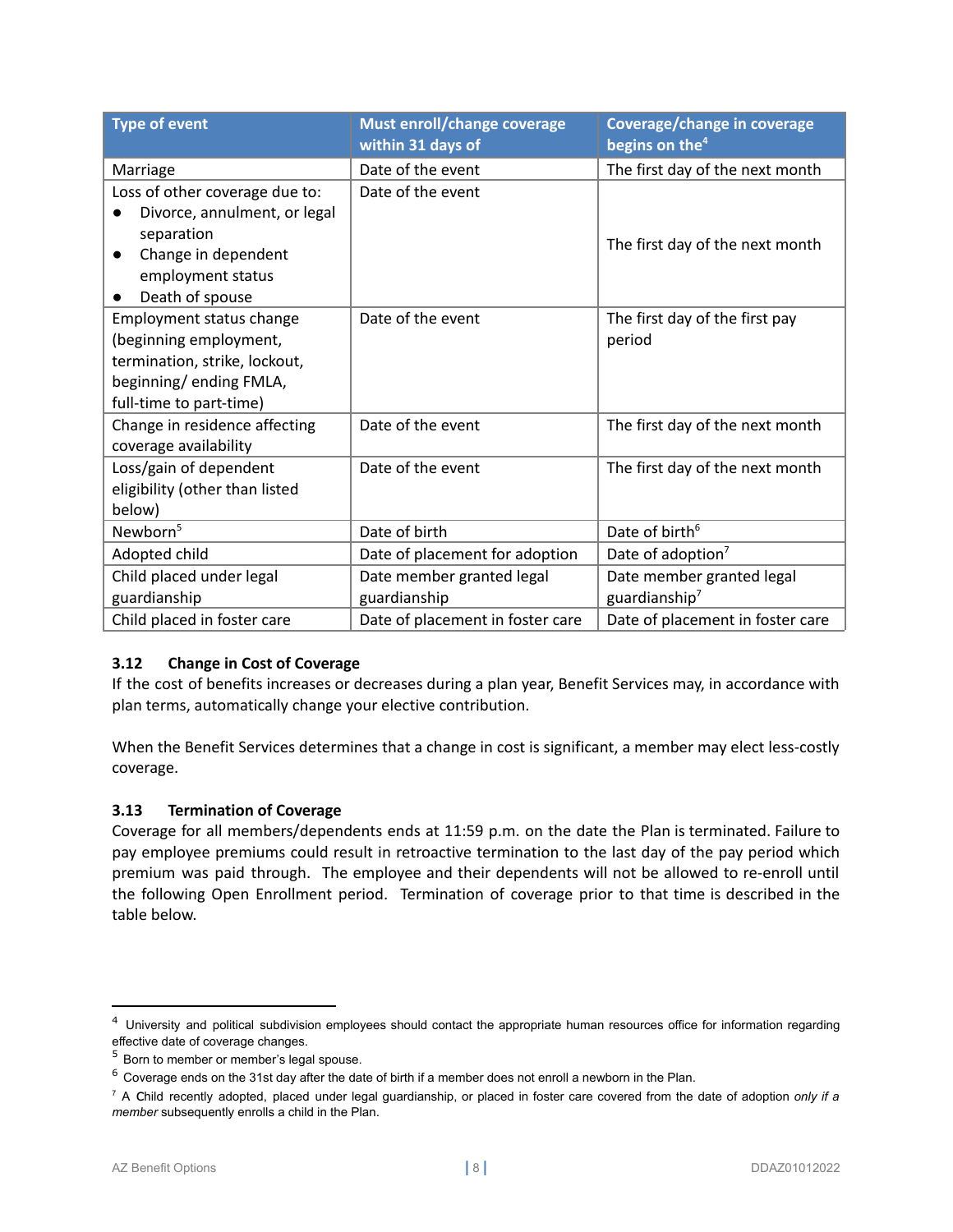| <b>Category</b>                                                                | Coverage ends at 11:59 p.m. on the earliest of                                                                                                                                                                                                                                                                                           |
|--------------------------------------------------------------------------------|------------------------------------------------------------------------------------------------------------------------------------------------------------------------------------------------------------------------------------------------------------------------------------------------------------------------------------------|
| Eligible state/university<br>employee                                          | Last day of the pay period for/in which the member:<br>Makes last contribution;<br>Fails to meet the requirements for eligibility<br>Last day members are eligible for extension of coverage.                                                                                                                                            |
| Eligible participating political<br>subdivision employee                       | Please contact the appropriate human resources office                                                                                                                                                                                                                                                                                    |
| Eligible retiree <sup>8</sup> /former elected<br>official                      | Last day of the month for/in which the member:<br>$\bullet$<br>Makes last premium payment; or<br>Fails to meet the requirements for eligibility.                                                                                                                                                                                         |
| Eligible long-term disability<br>recipient                                     | Last day of the month in which the disability benefit ends.<br>$\bullet$                                                                                                                                                                                                                                                                 |
| Eligible dependent                                                             | The last day of the month which the dependent child reaches the<br>$\bullet$<br>limiting age of 26;<br>Day the dependent:<br>Dies; or<br>Loses eligibility for reason other than limiting age;<br>Day the member:<br>Is relieved of a court-ordered obligation to furnish coverage<br>for a dependent child; or<br>Is no longer covered. |
| Eligible employee on leave<br>without pay                                      | Last day of period in which member becomes eligible for:<br>$\bullet$<br>Long-term disability benefits for which there is eligibility to<br>continue coverage under the plan; or<br>Coverage under Medicare; or<br>30 months after the leave-without-pay period began.<br>$\bullet$                                                      |
| Surviving child/spouse of<br>eligible retiree                                  | Last day of the period for which the member makes last<br>$\bullet$<br>payment; or<br>Day the surviving child fails to be eligible as a child.<br>$\bullet$                                                                                                                                                                              |
| Surviving spouse of elected<br>official or eligible former<br>elected official | Last day of the period for which the member makes the last<br>$\bullet$<br>payment.                                                                                                                                                                                                                                                      |

### **3.14 Continuing Eligibility through COBRA**

#### **Eligibility of Enrolled Members/Dependents**

In accordance with the Consolidated Omnibus Budget Reconciliation Act of 1985 (COBRA), a member/dependent who has had a loss of coverage due to a qualifying event may extend his/her coverage under the Plan for a limited period of time. A member or dependent eligible for COBRA coverage is referred to as a "qualified beneficiary".

To be eligible for COBRA coverage as a qualified beneficiary, a member/dependent must be covered under the Plan on the day before the qualifying event. Each qualified beneficiary may elect COBRA coverage separately. For example, a dependent child may continue coverage even if the member does not.

<sup>8</sup> Excluding long-term disability recipient.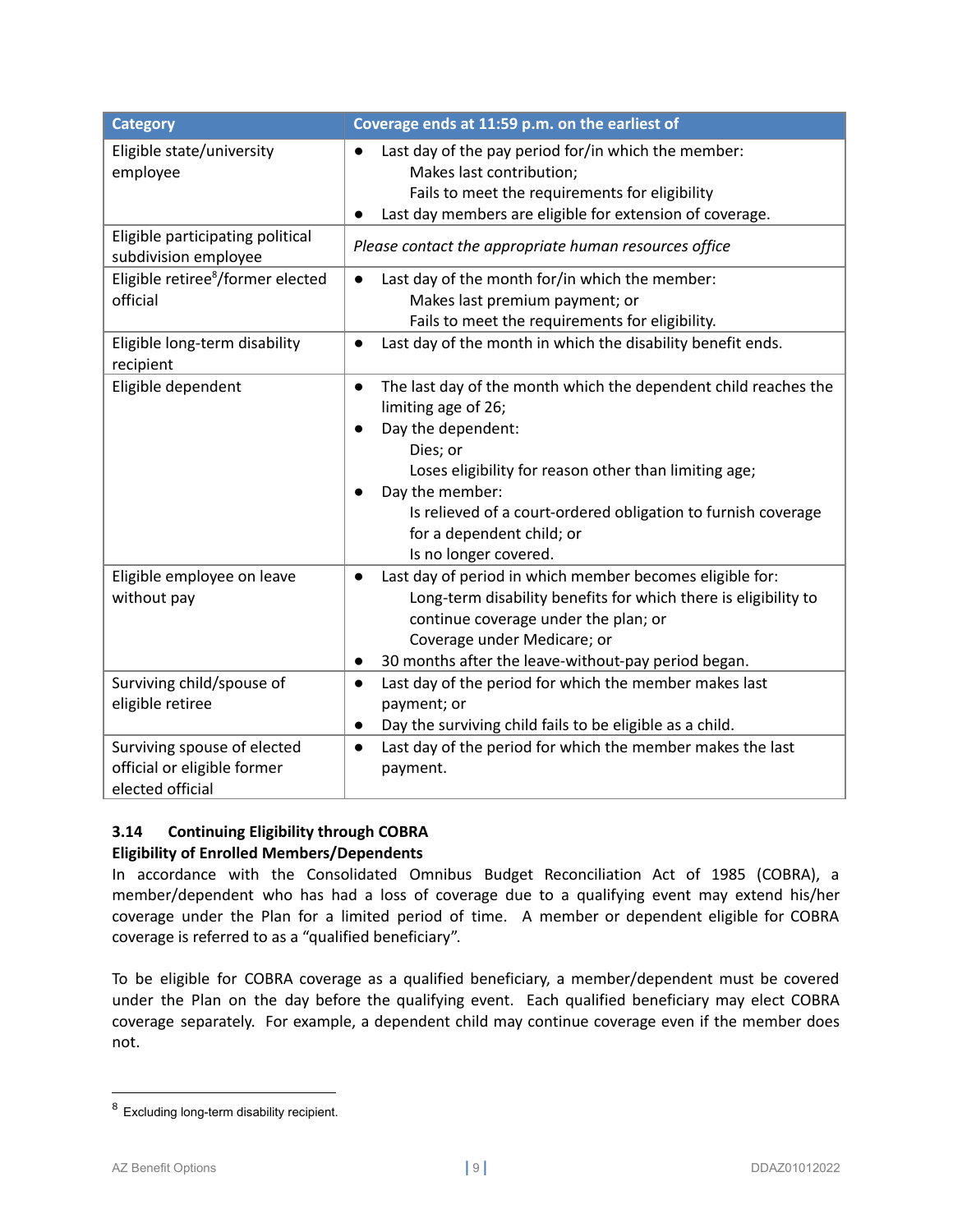Members and dependents would be eligible for COBRA coverage in the event that the State of Arizona files bankruptcy under Title 11 of the U.S. Code.

The table below lists individuals who would be eligible for COBRA coverage if one of the corresponding qualifying events were to occur.

| <b>Category</b>                    | <b>Duration of COBRA coverage</b> | <b>Qualifying event</b>                                                                                                                                                                                                                     |
|------------------------------------|-----------------------------------|---------------------------------------------------------------------------------------------------------------------------------------------------------------------------------------------------------------------------------------------|
| Eligible<br>employee,<br>dependent | Up to 18 months $9$               | Voluntary or involuntary termination of<br>$\bullet$<br>member's employment for any reason other<br>than "gross misconduct"; or<br>Reduction in the number of hours worked by<br>$\bullet$<br>member (including retirement) <sup>10</sup> . |
| Dependent                          | Up to 36 months                   | Member dies; or<br>$\bullet$<br>Member and dependent spouse divorce or<br>$\bullet$<br>legally separate; or                                                                                                                                 |
| Dependent child                    | Up to 36 months                   | Dependent child no longer meets eligibility<br>requirements.                                                                                                                                                                                |

#### **3.15 Subsequent Qualifying Events**

An 18-month COBRA period may be extended to 36 months for a dependent if the:

- Member dies; or
- Member and dependent spouse divorce or legally separate; or
- Dependent child no longer meets eligibility requirements.

This clause applies only if the second qualifying event would have caused the dependent to lose coverage under the Plan had the first qualifying event not occurred.

#### **3.16 Eligibility of Newly Acquired Eligible Dependents**

If the qualified beneficiary gains an eligible dependent during COBRA coverage, the dependent may be enrolled in the Plan through COBRA. The qualified beneficiary should provide written notification to Benefit Services within 31 days of the qualifying life event. Newly acquired dependents may not be enrolled in the COBRA coverage after 31 days.

#### **3.17 Special Rules Regarding Disability**

The 18 months of COBRA coverage may be extended to 29 months if a qualified beneficiary is determined by the Social Security Administration to have a disability at the time of the first qualifying event or during the first 60 days of an 18-month COBRA coverage period. This extension is available to all family members who elected COBRA coverage after a qualifying event.

 $9$  If the member and/or dependent has a disability when he/she becomes eligible for COBRA or within the first 60 days of COBRA coverage, duration of coverage may be extended to 29 months. See Section 3.17 for Special Rules Regarding Disability. Also, if an employee becomes entitled to Medicare benefits less than 18 months before his or her termination of employment or reduction in hours, COBRA coverage for the employee's covered dependents may last for up to 36 months from the date of the member's Medicare entitlement.

<sup>&</sup>lt;sup>10</sup> If the member takes a leave of absence qualifying under the Family and Medical Leave Act (FMLA) and does not return to work, the COBRA qualifying event occurs on the date the member notifies ADOA that he/she will not return, or the last day of the FMLA leave period, whichever is earlier.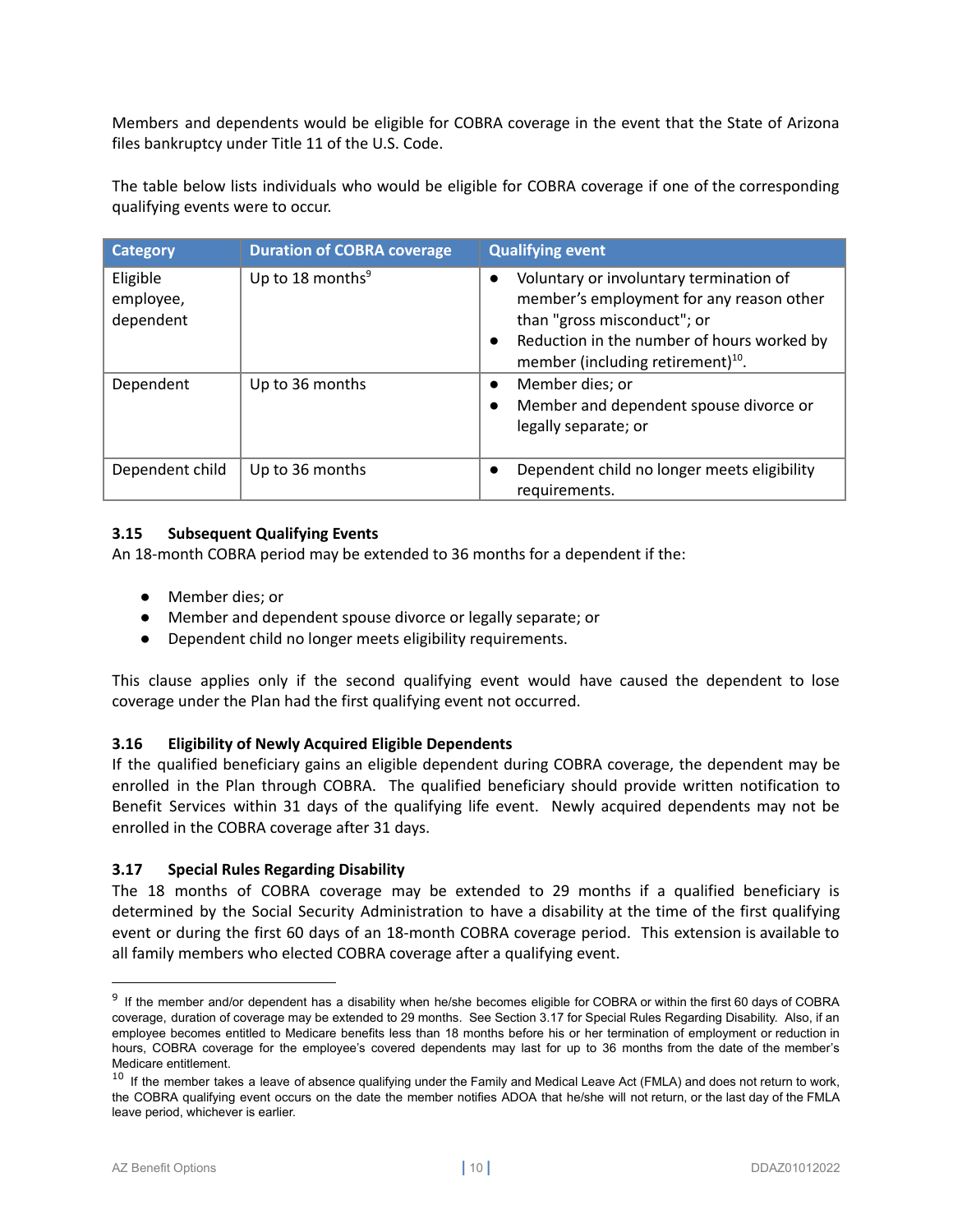To receive this extension, the member must provide Benefit Services with documentation supporting the disability determination within 60 days after the latest of:

- The date of the Social Security Administration disability determination;
- The date of the qualifying event; or
- The date coverage is/would be lost because of the qualifying event.

#### **3.18 Payment for COBRA Coverage**

Qualified beneficiaries who extend coverage under the Plan due to a COBRA qualifying event must pay 102% of the total premium. Qualified beneficiaries whose coverage is extended from 18 months to 29 months due to disability may be required to pay up to 150% of the active premium beginning with the 19th month of COBRA coverage.

COBRA coverage does not begin until payment is made to the COBRA administrator. A participant has 45 days from submission of his/her election of COBRA to make the first payment. Failure to comply will result in loss of COBRA eligibility.

#### **3.19 Notification by the Member/Dependent**

COBRA coverage cannot be elected if proper notification is not made in a timely manner. Under the law, the Plan must receive written notification of a divorce, legal separation, dissolution of partnership, or child's loss of dependent status, within 60 days of the later of the:

- Date of the event; or
- Date coverage would be lost because of the event.

Notification must include information related to the member and/or dependent(s) requesting COBRA coverage. Documentation may be required.

Written notification should be directed to:

ADOA Human Resources Benefits 100 N. 15th Avenue, Suite 301 Phoenix, AZ 85007

#### **3.20 Notification by the Plan**

The Plan is obligated to notify each participant of his/her right to elect COBRA coverage when a qualifying event occurs and the Plan is notified in accordance with Section 3.19.

#### **3.21 Electing COBRA Coverage**

Information related to COBRA coverage and enrollment may be obtained through an agency liaison or by calling Benefit Services at 602-542-5008 or 1-800-304-3687 or by writing to the address provided in Article 13.

#### **3.22 Early Termination of COBRA Coverage**

The law provides that COBRA coverage may, for the reasons listed below, be terminated prior to the 18-, 29-, or 36-month period: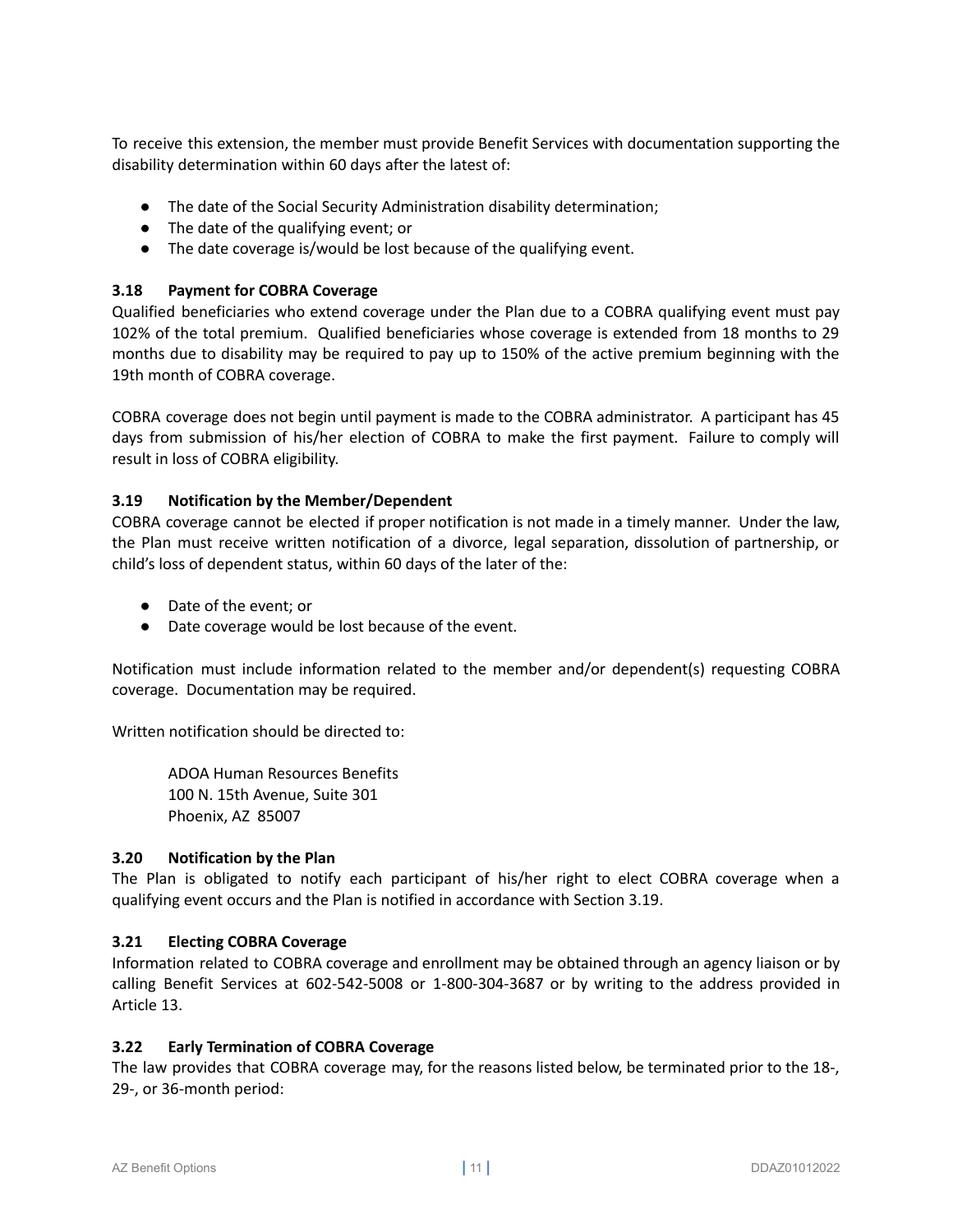- The Plan is terminated and/or no longer provides coverage for eligible employees;
- The premium is not received within the required timeframe;
- The member enrolls in another group health plan; or
- The member becomes eligible for Medicare.

For members whose coverage was extended to 29 months due to disability, COBRA coverage will terminate after 18 months or when the Social Security Administration determines that the member no longer has a disability.

#### **3.23 Contact Information for the COBRA Administrator**

COBRA-related questions or notifications should be directed to Benefit Services.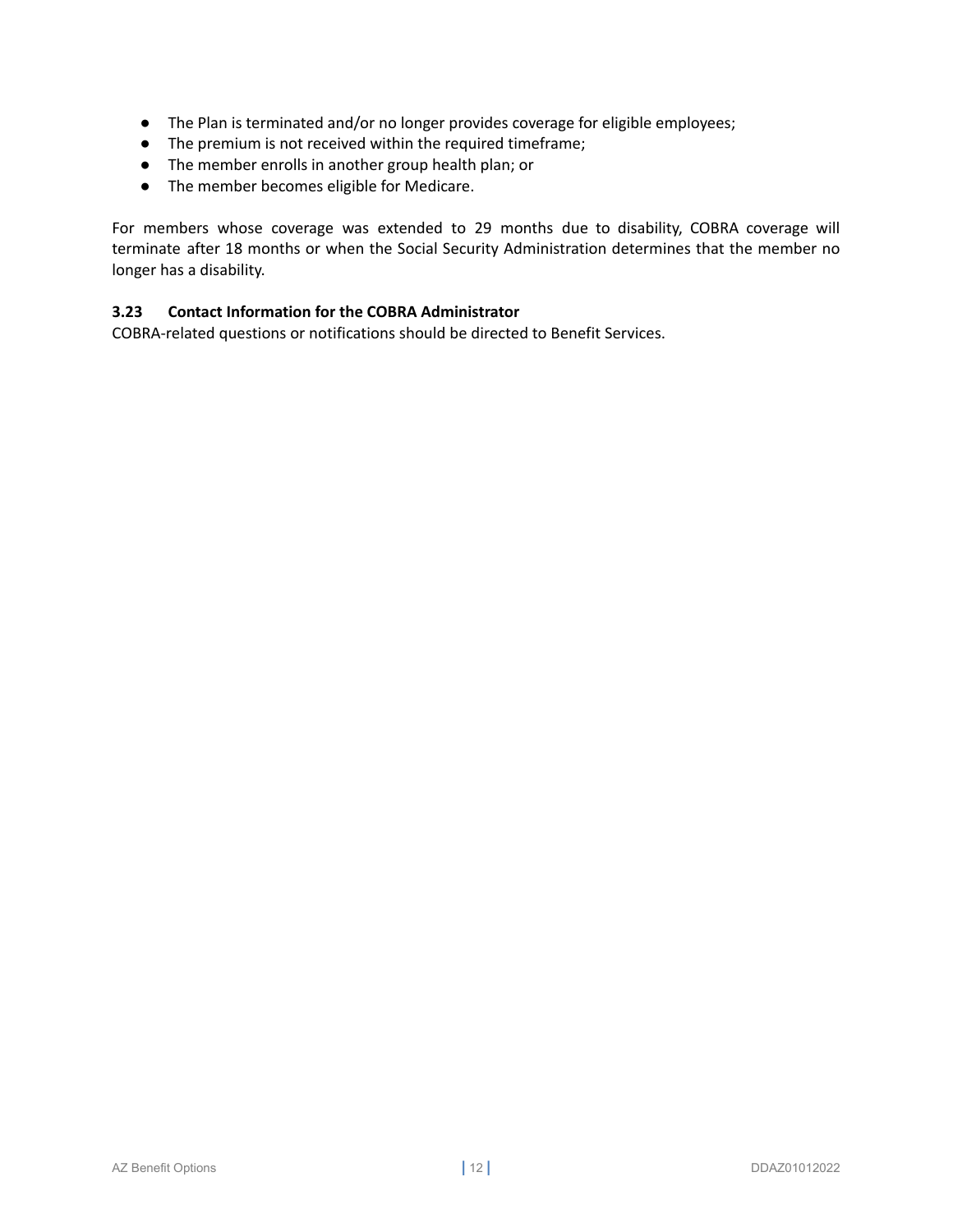#### **PREDETERMINATION**

#### <span id="page-14-0"></span>**4.1 Predetermination or Pre-Estimate**

During your first appointment, advise your dentist that you are covered by Delta Dental. Members and their Dependents should provide the dentist with the member identification number in order to receive services.

Pre-Determination is the pre-treatment estimate that can help protect the Member from unanticipated charges. If dental services over two hundred fifty dollars (\$250) are needed, ask your dentist to complete a pre-determination of benefits and submit the form to Delta Dental. After an examination, your dentist will establish the treatment to be performed.

Delta Dental will verify your eligibility and determine the amount of benefits payable by your Plan. The pre-determination voucher will be returned by Delta Dental to the Participating Dentist with a copy to you. If you see a Non-participating Dentist, the pre-determination voucher will be returned by Delta Dental only to you. The amount of the allowable fee, the amount of benefits payable by the Plan and the portion you are required to pay will be shown on the voucher and should be discussed with the dentist before extensive treatment begins.

In order to be considered for coverage under this Plan, the date of service for the dental treatment estimated in the pre-determination Explanation of Benefits must occur before the termination of coverage and be completed within thirty (30) days after the termination of coverage.

Pre-determinations are only valid for the procedure and for the dentist who submitted the predetermination request and may not be transferred to any other dentist. All fee information is confidential. To estimate your out-of-pocket expenses, ask your dentist to submit a predetermination.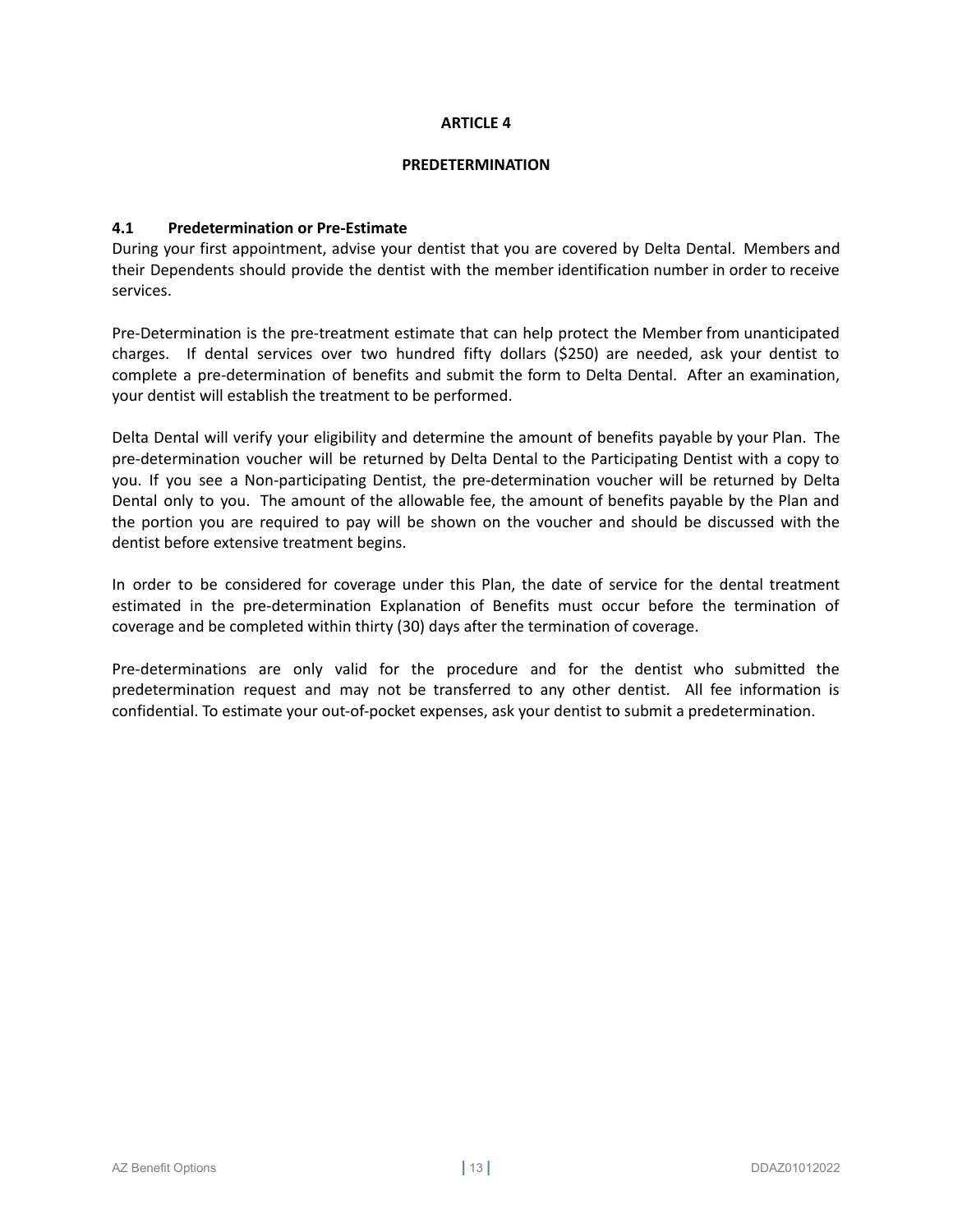#### **PROVIDER NETWORK**

#### <span id="page-15-0"></span>**5.1 Participating Dentist**

On the date of service, if the dentist is a participating dentist (a dentist who has signed an agreement with Delta Dental Member Company):

- 1. The dental office will complete the claim forms and submit to Delta Dental for payment, predetermination or coordination of benefits.
- 2. The Member is required to pay only the co-insurance (if any) and/or deductible (if any) for covered benefits.
- 3. Participating Dentist reimbursement:
	- Payment to a dentist participating in the Delta Dental PPO network will not exceed the Table of Allowance for the state in which services are rendered.
	- Payment to a dentist exclusively participating in the Delta Dental Premier network will not exceed the Maximum Reimbursable Amount for the state in which services are rendered.

#### **5.2 Non-Participating Dentist within the United States**

On the date of service, if the dentist is a non-participating dentist (a dentist who has not signed an agreement with a Delta Dental Member Company, or who has terminated as a Participating Dentist):

- 1. The Member will be responsible for the submission of the claim form or the predetermination of benefits form to Delta Dental.
- 2. The Member will be responsible to the non-participating dentist for the full cost of treatment and Delta Dental will reimburse the Member for the amount of benefits payable by the Plan. The benefits in the Plan may not be assigned.
- 3. The payment for the treatment will be based on the lesser of the billed charges or the Non-Participating Dentist Table of Allowance for the state in which services are rendered. You will be required to pay the difference between any amount billed by the dentist and that state's Non-Participating Dentist Table of Allowance. This payment results, in most instances, in a reduced benefit when compared to the benefit paid for the same service to a Participating Dentist.

#### **5.3 Non-Participating Dentist outside the United States**

On the date of service, if the dentist is a non-participating dentist (a dentist who has not signed an agreement with a Delta Dental Member Company, or who has terminated as a Participating Dentist):

- 1. The Member will be responsible for the submission of the claim form or the predetermination of benefits form to Delta Dental.
- 2. The claim form must include the billed charges in that country's currency and a conversion fee into United States dollars.
- 3. The Member will be responsible for the submission of a copy of that dentist's license to practice dentistry in the country services were rendered.
- 4. The Member will be responsible to the non-participating dentist for the full cost of treatment and Delta Dental will reimburse the Member for the amount of benefits payable by the Plan. The benefits in the Plan may not be assigned.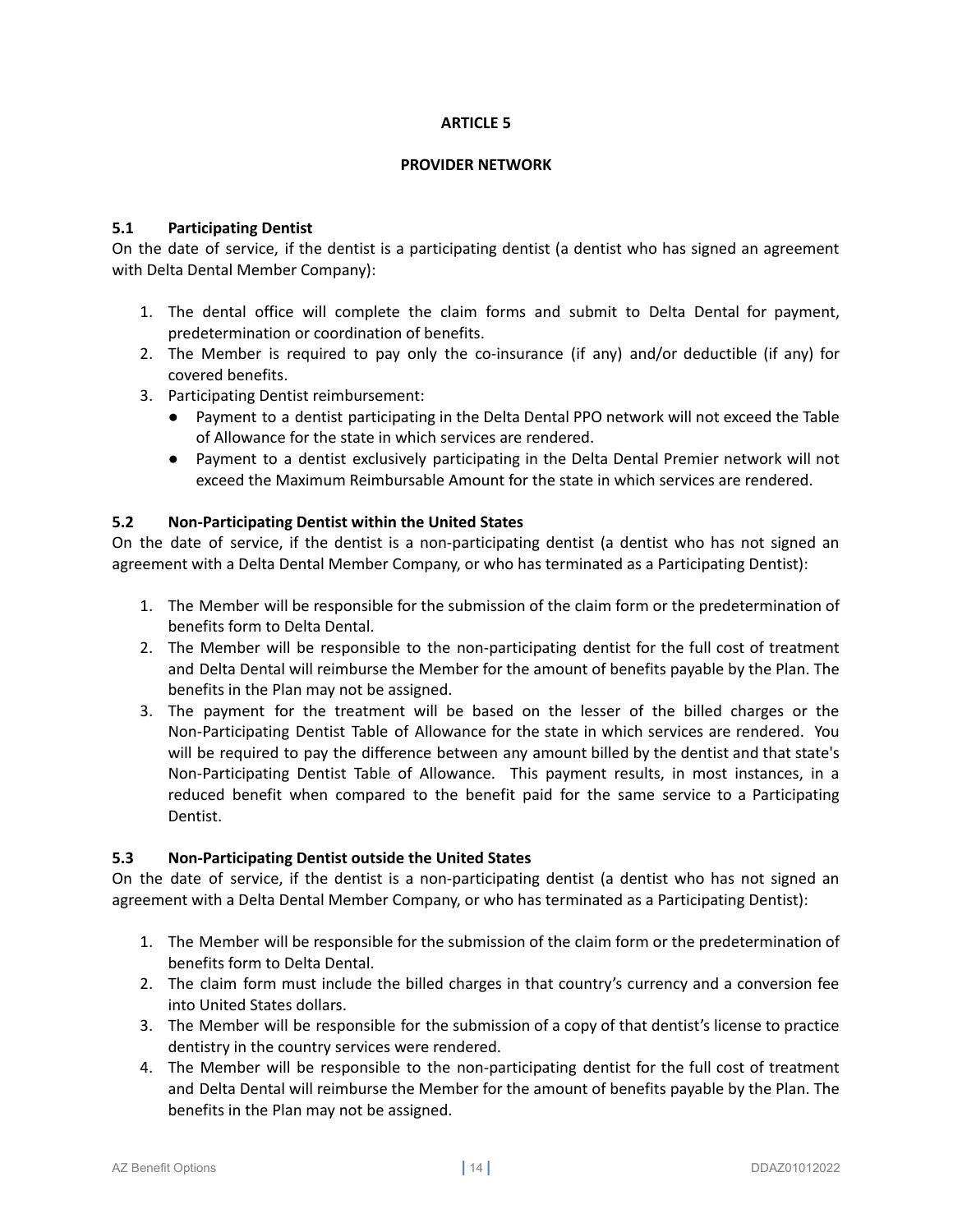5. The payment for the treatment will be based on the lesser of the billed charges or Delta Dental's Foreign Non-Participating Dentist Table of Allowance. You will be required to pay the difference between any amount billed by the dentist and Delta Dental's Foreign Non-Participating Dentist Table of Allowance. These payments result, in most instances, in a reduced benefit when compared to the benefit paid for the same service to a Participating Dentist or Non-Participating Dentist within the United States.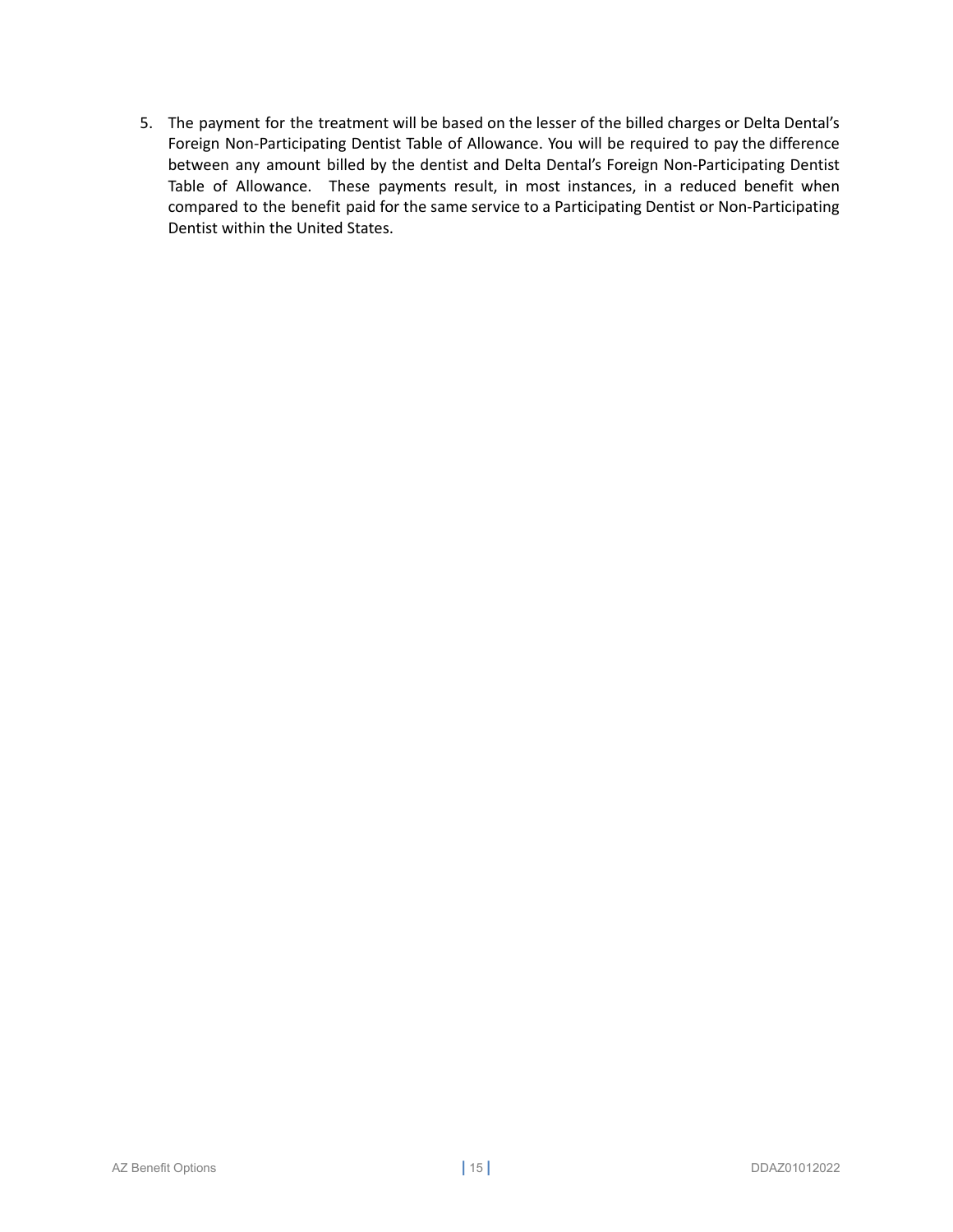#### **SCHEDULE OF DENTAL BENEFITS AND COVERED SERVICES**

#### <span id="page-17-0"></span>**6.1 Schedule of Dental Benefits and Covered Services Chart**

The chart below is intended to be a summary of the benefits and covered Services and does not include all limitations and/or exclusions. Pre-determination is recommended for services over \$250. Please refer to Article 4 for details.

|                                                 | <b>Coverage</b> | <b>Limitations</b>                                                         |
|-------------------------------------------------|-----------------|----------------------------------------------------------------------------|
| <b>Annual Benefit Maximum</b>                   |                 | Benefit dollars used for Routine                                           |
| In-Network and Out of Network                   | \$2,000         | Services (Class I) services will not                                       |
|                                                 |                 | apply to the Annual Maximum.                                               |
| <b>Annual Deductible</b>                        |                 |                                                                            |
| Single                                          | \$50<br>\$100   |                                                                            |
| Employee & Adult<br>Employee & Child            | \$100           |                                                                            |
| Family                                          | \$150           |                                                                            |
| <b>Routine Services (Class I)</b>               |                 |                                                                            |
| <b>No Deductible</b>                            |                 |                                                                            |
| Services do not apply to annual benefit maximum |                 |                                                                            |
| Exams, periodic or comprehensive                | 100%            | Two per plan year                                                          |
| Problem Focused Exam, Evaluation or             | 100%            | One per plan year                                                          |
| Consultation                                    |                 |                                                                            |
| X-Ray Full Mouth, Panorex, Vertical Bitewings   | 100%            | Once in a three-year period                                                |
| X-Ray Bitewing                                  | 100%            | One set per plan year                                                      |
| Periapicals                                     | 100%            | As needed                                                                  |
| Routine Prophylaxis (Cleaning)                  | 100%            | Two per plan year                                                          |
| <b>Full Mouth Debridement</b>                   | 100%            | Once in a five-year period. Will be<br>exchanged for one routine cleaning. |
| <b>Topical Application of Fluoride</b>          | 100%            | Up to the age of eighteen. Two per<br>plan year.                           |
| <b>Space Maintainers</b>                        | 100%            | For missing posterior primary (baby)                                       |
|                                                 |                 | teeth. Up to the age of fourteen.                                          |
| <b>Basic Services (Class II)</b>                |                 |                                                                            |
| <b>Deductible applies to services</b>           |                 |                                                                            |
| Services apply to annual benefit maximum        |                 |                                                                            |
| <b>Fillings</b>                                 | 80%             | One surface every two years                                                |
| Silver Amalgam                                  |                 |                                                                            |
| Synthetic Tooth Color                           |                 |                                                                            |
| <b>Stainless Steel Crowns</b>                   | 80%             | For primary baby teeth                                                     |
| Sealants - permanent                            | 80%             | Up to the age of nineteen every three                                      |
| <b>Permanent Molars and Bicuspids</b>           |                 | years                                                                      |
| Endodontics                                     | 80%             | Once per tooth per lifetime                                                |
| Root Canal (Permanent Teeth)                    |                 |                                                                            |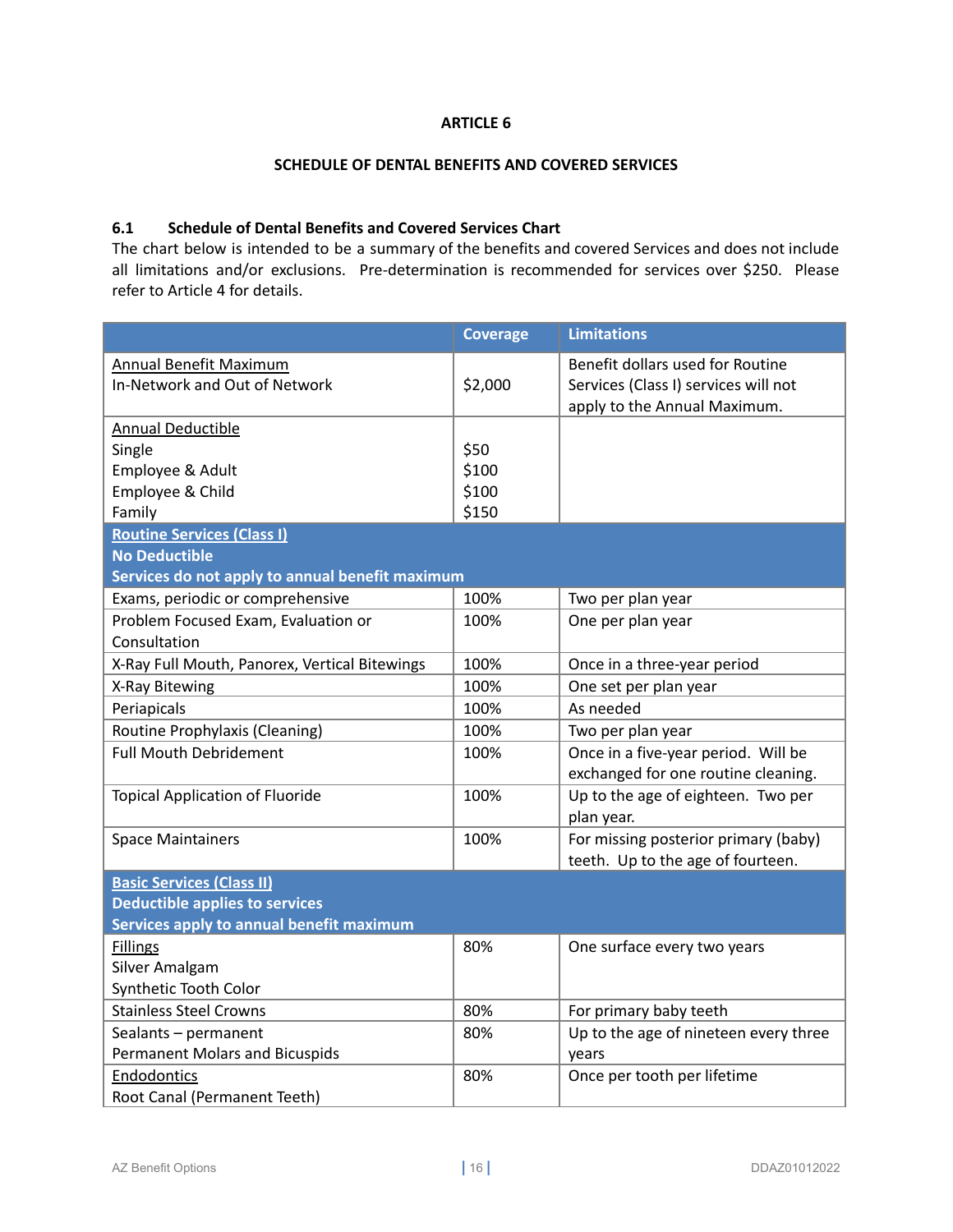| Pulpotomy (Primary Baby Teeth)                  |     |                                          |
|-------------------------------------------------|-----|------------------------------------------|
| Endodontics                                     | 80% | Once in a three year period              |
| Retreatment                                     |     |                                          |
| Periodontics                                    | 80% |                                          |
| Non-surgical                                    |     | Once every two years                     |
| Surgical                                        |     | Once every three years                   |
| <b>Oral Surgery Extractions</b>                 | 80% | None                                     |
| <b>Emergency Palliative Treatment</b>           | 80% | None                                     |
| <b>Major Services (Class III)</b>               |     |                                          |
| <b>Deductible applies to services</b>           |     |                                          |
| Services apply to annual benefit maximum        |     |                                          |
| Restorative                                     | 50% | Five year waiting period for             |
| Crowns                                          |     | replacement from last service            |
| Onlays                                          |     | performed on the same tooth. Age         |
|                                                 |     | limitations apply, refer to Section 6.4. |
| Prosthodontics                                  | 50% | Five year replacement from the date      |
| <b>Bridges</b>                                  |     | the last restorative/prosthodontic       |
| <b>Partial Dentures</b>                         |     | service was performed on the same        |
| <b>Complete Dentures</b>                        |     | tooth                                    |
| <b>Bridge Repair</b>                            | 50% | Once every two years from the date       |
|                                                 |     | the procedure was last performed.        |
| Denture Repair                                  | 50% | Once every two years from the date       |
|                                                 |     | the procedure was last performed.        |
| Implants                                        | 50% | Limited to a lifetime maximum of         |
|                                                 |     | \$1,000 per tooth                        |
| <b>Orthodontic Services</b>                     |     |                                          |
| Services do not apply to annual benefit maximum |     |                                          |
| Adults & children age eight (8) and older       | 50% | Limited to a lifetime maximum of         |
|                                                 |     | \$1,500 per member. Any mail order       |
|                                                 |     | orthodontic treatment (i.e. Smile        |
|                                                 |     | Direct) is not covered.                  |

#### **6.2 Annual Benefit Maximum**

The Annual Benefit Maximum is the total dollar amount that the Plan will pay for dental services rendered during any one (1) Benefit Year. This Annual Benefit Maximum applies to each Covered Person per Benefit Year. Please refer to the Summary Dental Benefits and Covered Services chart for the dental services that are applied to the Annual Benefit Maximum.

You cannot transfer all or any portion of your Annual Benefit Maximum from person to person or year to year.

#### **6.3 Annual Deductible**

Deductible is the amount of covered dental expenses that you pay before the dental benefits are payable and applies to each Covered Person per Plan Year. Only fees charged for covered dental services will be used toward the deductible. How the deductible works: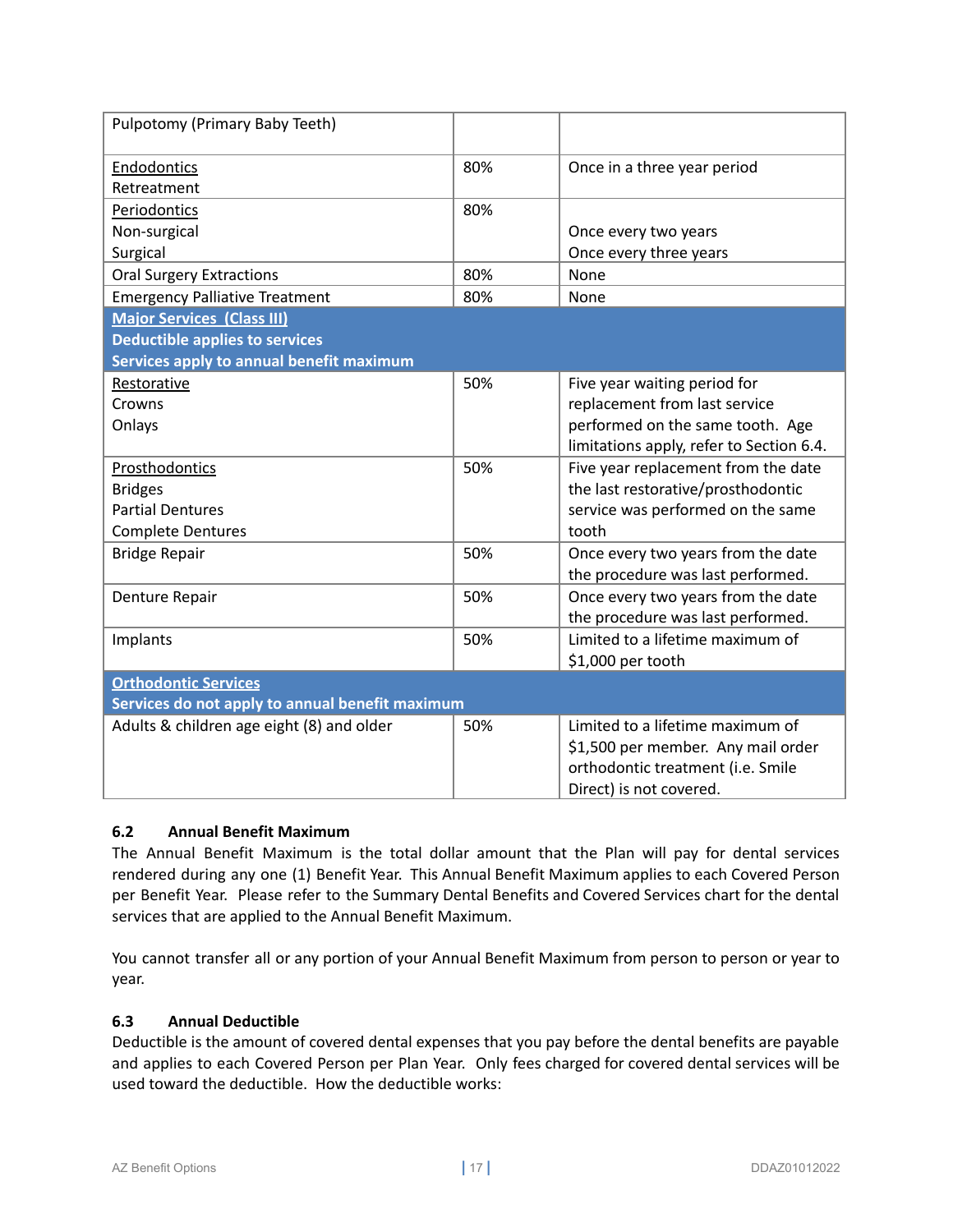- 1. When covered dental expenses equal to the deductible amount have been incurred and submitted to Delta Dental, the deductible will be satisfied.
- 2. Delta Dental will not pay benefits for covered dental services applied to the deductible.
- 3. There is one common deductible amount for the Participating and Non-participating Dentists.
- 4. The deductible is for a Benefit Year and is calculated on the date of service.
- 5. The lesser of Delta Dental allowance or billed charges for covered services will count toward the deductible.
- 6. Charges incurred for dental services that are not covered during a Benefit Waiting Period will not be applied toward the deductible.

#### **6.4 Crowns and Onlays**

The crown, onlay, inlay, veneer or gold foil service is available to patients 12 years and older and have a five (5) year replacement from the date last performed on the same tooth.

- A. Crowns and onlays are covered as follows:
	- 1. Only when the teeth cannot be restored with fillings due to severe loss of hard tooth structure as a result of decay or fracture. This excludes loss of tooth structure, fractures, and damage to either hard or soft tissues due to attrition, erosion, abrasion (wear), bruxism and/or as a result of a device worn in a tongue or lip piercing.
	- 2. The date of service for crowns and onlays is on the preparation date.
	- 3. Once in a five (5) year period from the date this procedure was last performed on the same tooth.
	- 4. Only when no other professionally acceptable form of treatment can be performed.
	- 5. Only when necessary to retain a cast restoration due to extensive loss of tooth structure.
	- 6. Crown build-ups (pin, bonded, or post and core) are a benefit once in a five (5) year interval from the date this procedure was last performed on the same tooth.
	- 7. When provided for patients twelve (12) years of age or older. An allowance of a preformed crown will be beneficial for patients under 12 years of age.
	- 8. Porcelain/ceramic crown will apply an alternate benefit of a porcelain fused to high noble metal crown.
- B. Veneers are not a covered benefit. An alternate benefit of a crown will be provided; if it is determined the tooth could not be restored with fillings due to severe loss of hard tooth structure as a result of decay or fracture. This excludes loss of tooth structure, fractures, and damage to either hard or soft tissues due to attrition, erosion, abrasion (wear), bruxism and/or as a result of a device worn in a tongue or lip piercing.
- C. Inlays are not a covered benefit; an alternate benefit of a filling would be available
- D. Gold foils are not a covered benefit; an alternate benefit of a filling would be available
- E. Build-ups are covered as follows:
	- 1. Crown build-ups (pin, bonded, or post and core) are a benefit once in a five (5) year interval from the date this procedure was last performed on the same tooth.
	- 2. Crown build-ups are a benefit only when necessary to retain a cast restoration due to extensive loss of tooth structure.

#### **6.5 Diagnostic X-Ray Services**

Full-mouth x-ray series/panoramic film, vertical bitewings are a benefit once in a three (3) year interval from the date this procedure was last performed.

Bitewing x-rays are a benefit once in a Plan Year. Periapicals are covered as needed.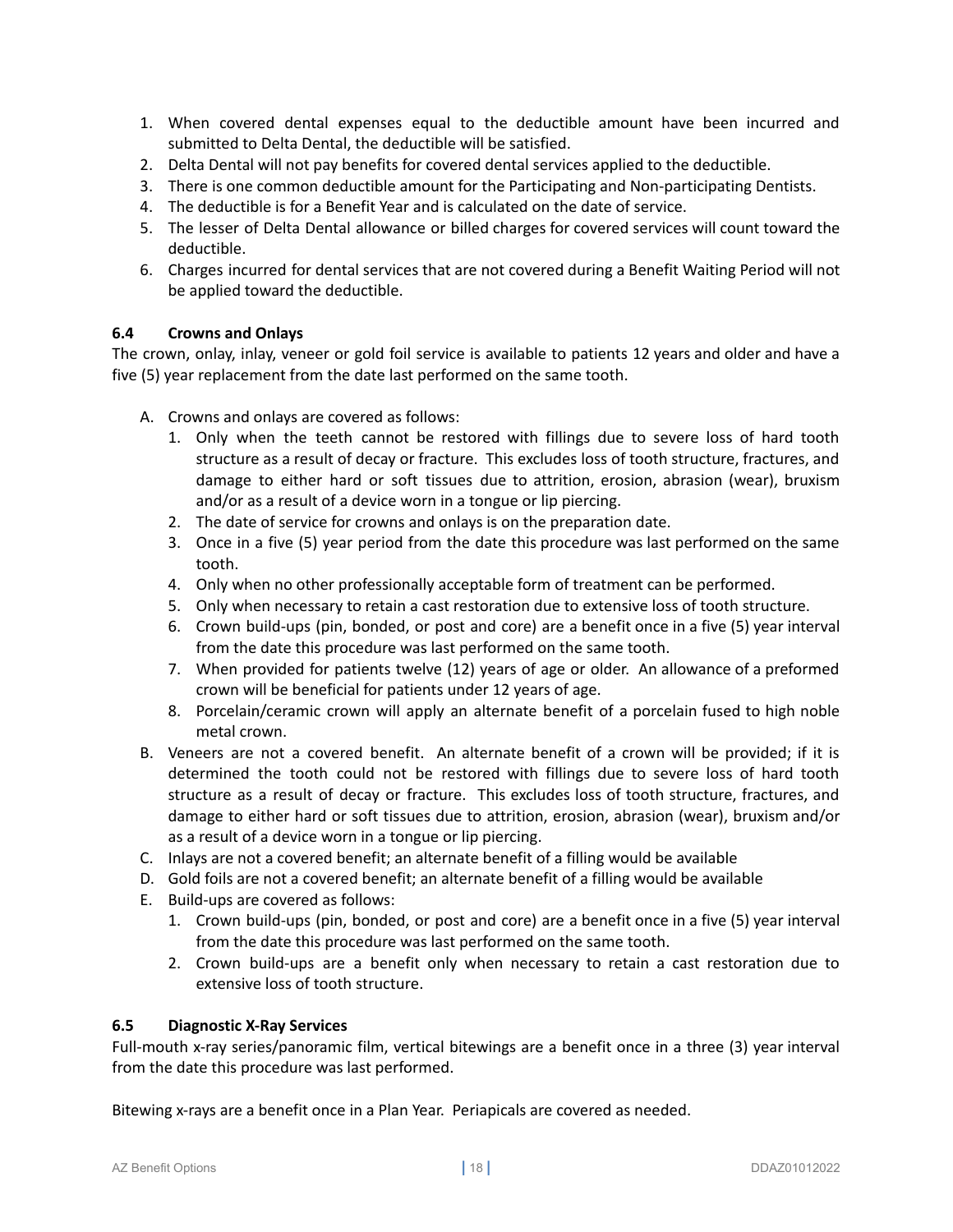#### **6.6 Emergency Palliative Treatment**

Emergency palliative treatment is covered for the relief of pain. Palliative treatment is not covered if definitive treatment is performed for the same problem on the same date. Examination and x-rays are not considered a relief of pain.

#### **6.7 Endodontics**

Benefits will be provided for necessary procedures for pulpal therapy in primary (baby) teeth (pulpotomy) and root canal treatment of infected tooth pulp (nerve) in permanent teeth.

Endodontic benefits as described above are benefited once per tooth. Benefits for additional endodontic procedures, such as retreatment, are a benefit once in a three (3) year interval from the date of the last procedure for that tooth.

The date of service is the date the Root Canal is completed.

#### **6.8 Examinations, Evaluations or Consultations**

Two (2) periodic or comprehensive exams during a Plan Year.

One (1) Problem Focused Emergency Examination, Evaluation or Consultation during a Plan Year.

#### **6.9 Fillings**

Fillings consisting of silver amalgam and/or composite tooth colored fillings are covered.

Fillings are a benefit once for each tooth surface in a twenty-four (24) month interval from the date this service was last performed on that specific tooth surface.

#### **6.10 Foreign Claims**

Coverage for foreign dental services are provided when performed in a dental office and completed by a licensed Dentist. A claim form must be submitted to Delta Dental for reimbursement and must include the following information: Employee name, member identification number, patient name, date of birth, date of service, provider name, professional license and address, detailed description of the services rendered on dental practice letterhead, charges, copies of the pre-operative x-ray, and conversion of the currency reported. Contact Delta Dental of Arizona to verify the professional license of a dental professional.

#### **6.11 Fluoride treatment**

Fluoride treatment is a benefit twice in a Plan Year. Fluoride treatment covered up to the age of eighteen (18).

#### **6.12 General Anesthesia and Intravenous Sedation/Analgesia**

Benefits for general anesthesia and intravenous sedation/analgesia will be provided only if the following conditions are met:

- 1. Performed by a Dentist licensed to perform general anesthesia;
- 2. Administered in a dental office;
- 3. When performed in conjunction with covered Oral and Maxillofacial Surgery Procedures (excluding routine extractions and removal of coronal remnants). Payment is based on the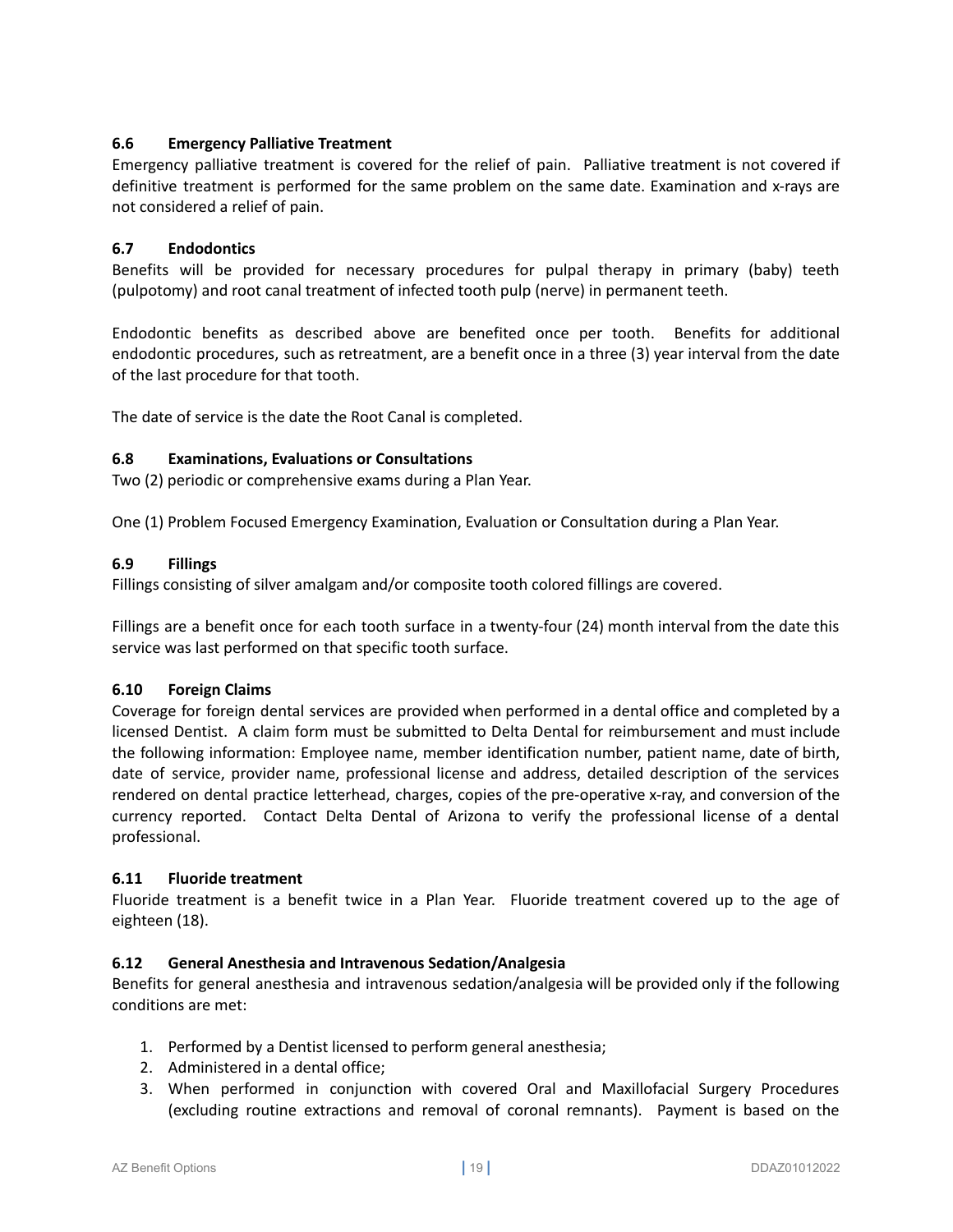submitted dental codes for the actual procedures, not for complicating factors, such as swelling or infection.

4. Necessary due to medically concurrent conditions, (i.e., neurological motor control problems) and documented by a medical physician.

#### **6.13 Implant Benefit**

Implant procedures (surgical placement and connecting rod) are subject to both the benefit year allowance and the lifetime maximum limit of \$1,000 per tooth. These procedures will be beneficial when Delta Dental's consultant has determined the treatment is to replace a single missing tooth which has natural teeth on both sides.

#### **6.14 Implant Supported Crown/Denture**

Whether or not your implant procedure (surgical placement and connecting rod) was given a benefit, your implant supported crown/denture would be eligible for a separate benefit as described under Section 6.4 Crowns and Onlays.

#### **6.15 Oral and Maxillofacial Surgery Procedures**

Benefits will be provided for extractions and surgical procedures.

Post-treatment care for extractions and surgical procedures is considered to be part of the procedure performed and a separate benefit is not provided.

#### **6.16 Orthodontic Services**

Procedures using appliances (non-surgical) to treat misalignment of teeth and/or jaws which significantly interfere with their function.

Benefit payments will be distributed over the course of treatment as follows:

- A. An initial payment will be made upon insertion of the appliance or upon initial banding. The initial banding date is considered the date of service for orthodontic services.
- B. The second payment will be made twelve (12) months after the insertion or banding date if the patient has current eligibility.
- C. Treatment must not begin prior to the age of eight (8).

Orthodontic transition of care coverage is provided if the first active appliance/banding was inserted while under an indemnity/PPO plan prior to your eligibility with this plan. Treatment must still be in progress and the total benefit available was not paid by the previous indemnity/PPO plan. Any payment amounts applied under the prior indemnity/PPO plan will be credited to the current orthodontic benefit maximum.

Payments will be discontinued if treatment and eligibility ceases for any reason.

Orthodontic records (i.e. study molds, photographs, panoramic and cephalometric x-rays) are included as part of the orthodontic maximum.

#### **6.17 Periodontics**

1. Benefits will be provided for treatment of diseases of the tissues supporting the teeth (gingival and/or alveolar bone).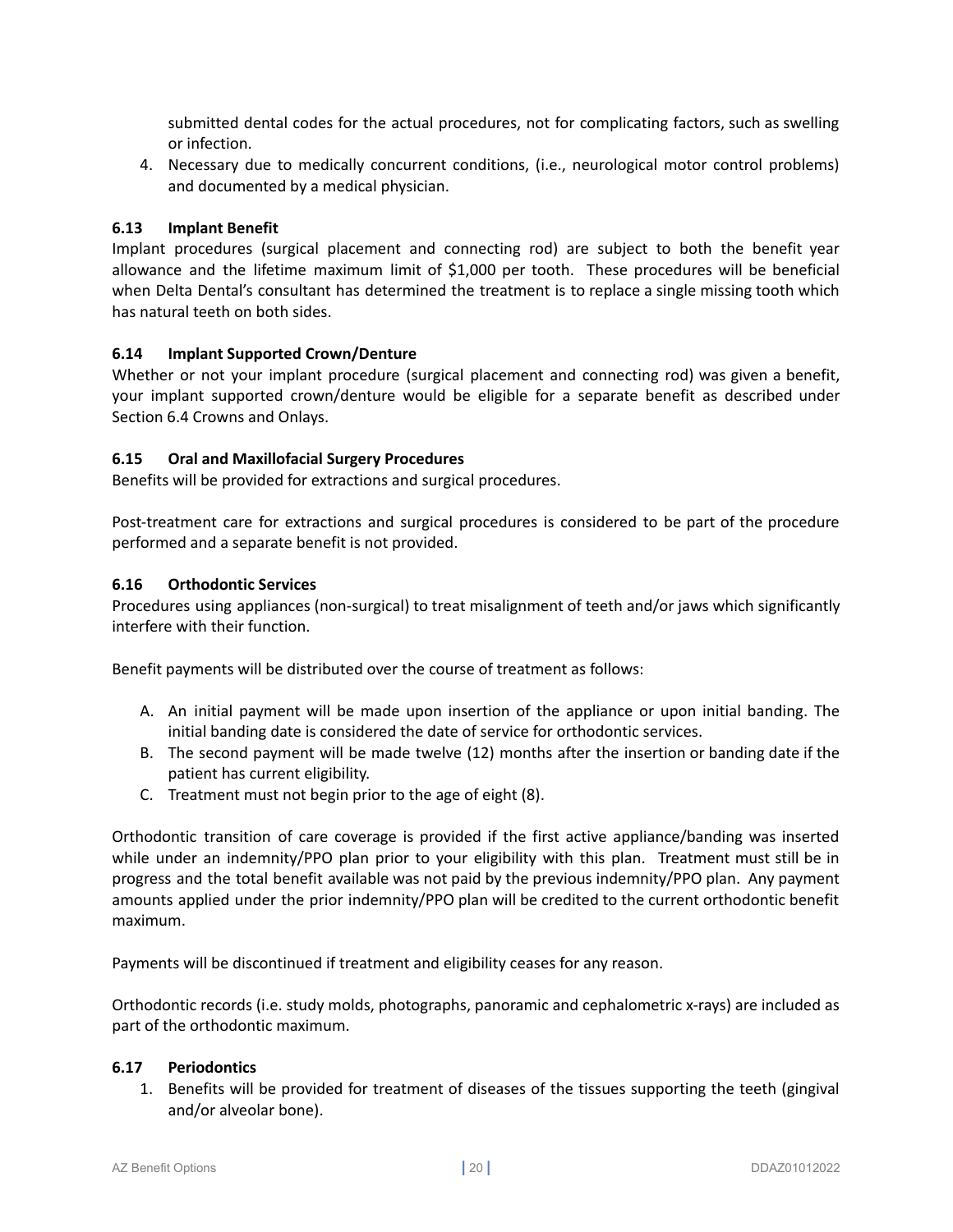- 2. Periodontal Scaling is a benefit once in a two (2) year interval from the date this procedure was last performed.
- 3. Periodontal Root Planing is a benefit once in a two (2) year interval from the date this procedure was last performed on specific teeth or quadrants.
- 4. Surgical periodontal treatment is a benefit once in a three (3) year interval from the date this procedure was last performed on those specific teeth or quadrants.
- 5. Full Mouth Debridement (difficult prophylaxis) may be exchanged for one (1) routine cleaning and is a benefit once in a five (5) year interval from the date this procedure was last performed.
- 6. Periodontal bone grafting for natural teeth only.

#### **6.18 Preformed Crowns**

- 1. Preformed crowns are a benefit once in a two (2) year interval from the date this procedure was last performed on specific primary (baby) teeth.
- 2. Preformed crowns are a benefit once in a five (5) year interval from the date the procedure was last performed on specific permanent teeth.

#### **6.19 Prosthetic Services Removable and Fixed Appliances**

- 1. The date of service for a removable appliance is the delivery date. The date of service for a fixed appliance is the date of preparation.
- 2. Provides bridges, partial dentures and full dentures for replacement of fully extracted or missing teeth.
- 3. Adjustments to complete or partial dentures are limited to two (2) adjustments per denture, per twelve (12) months (after six months has elapsed since initial placement of the denture).
- 4. Dentures, removable partials and fixed bridges are a benefit once in a five (5) year interval from the date this procedure was last performed.
- 5. Relines and rebases are a benefit once in a two (2) year interval from the date this procedure was last performed.
- 6. Temporary partial denture (flipper) for replacement of any of the permanent anterior teeth is a benefit once in a lifetime, per arch.
- 7. A fixed prosthesis is not a benefit under the age of sixteen (16).

#### **6.20 Routine Cleaning**

Routine prophylaxis is a benefit twice in a Plan Year. Routine prophylaxis and periodontal prophylaxis are considered to be interchangeable services. A patient must have documented periodontal history to receive a periodontal maintenance benefit (excluding full mouth debridement).

Please refer to Periodontics for full mouth debridement (difficult prophylaxis).

#### **6.21 Sealants**

- 1. Sealants are covered benefits up to the age of nineteen (19).
- 2. Sealants are a benefit once in a three (3) year interval from the date last performed.
- 3. Sealants are a benefit for the occlusal surface (free from caries or restorations) on permanent bicuspids, first and second molars.

#### **6.22 Space Maintainers**

Space maintainers due to the premature loss of diseased posterior primary (baby) teeth. Space maintainers for posterior primary (baby) teeth are covered up to the age of fourteen (14).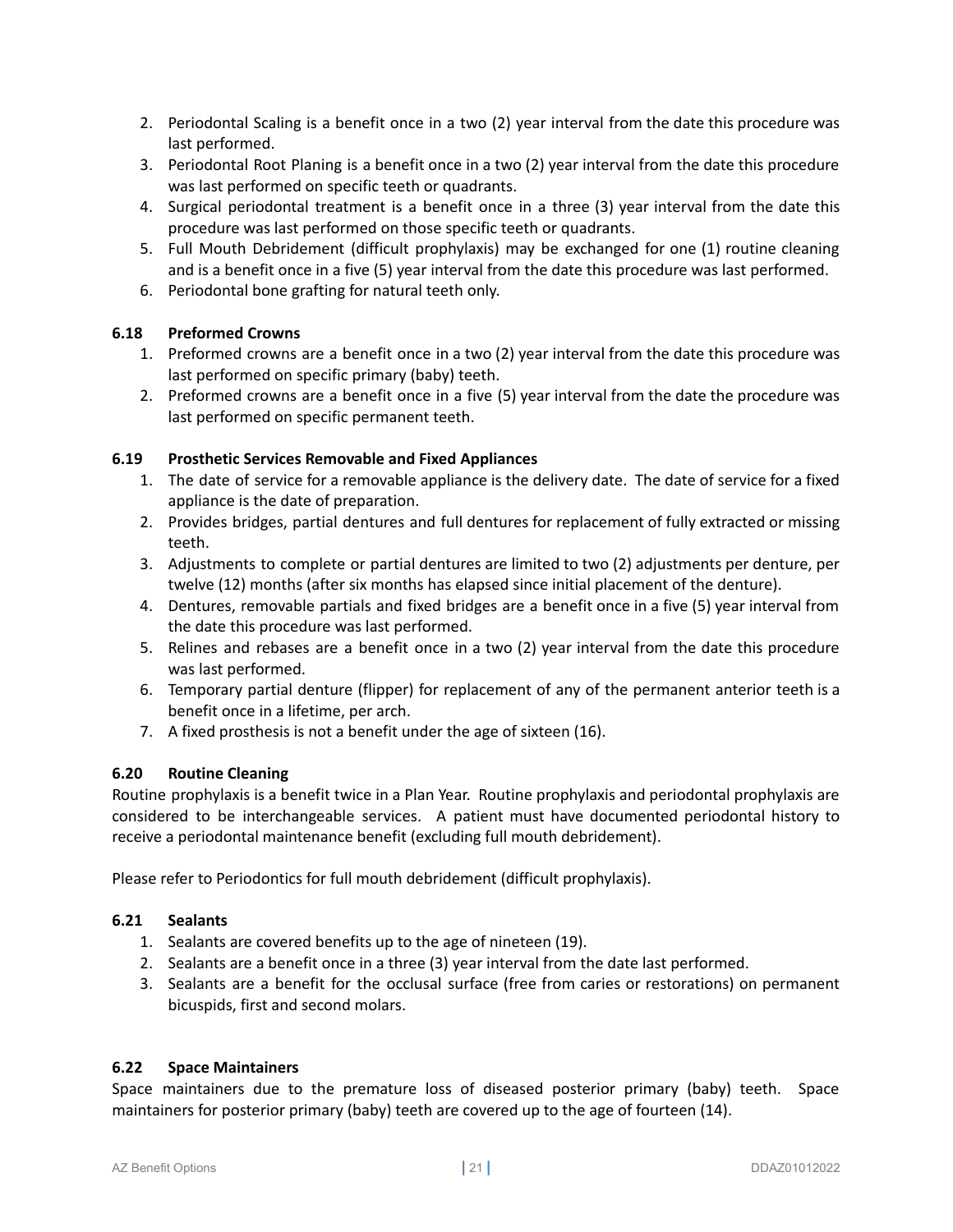Anterior space maintainers are not a covered benefit.

#### **6.23 Specific Benefit Maximum**

Some benefits may have a specific lifetime maximum. No benefits will be paid over the maximum amount specified in this benefit provision.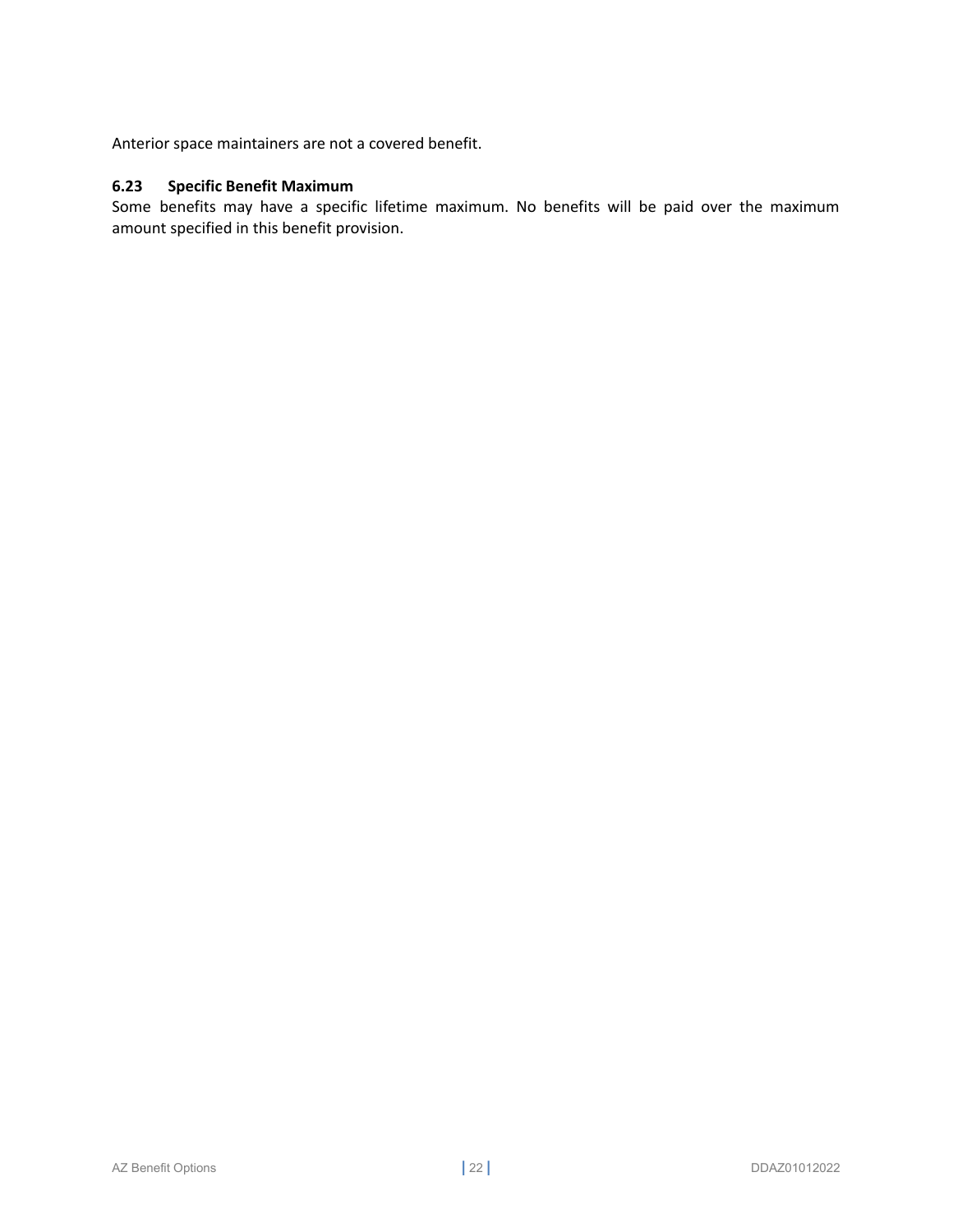#### **EXCLUSIONS AND GENERAL LIMITATIONS**

#### <span id="page-24-0"></span>**7.1 Exclusions**

- 1. Services for injuries or conditions which are compensable under Workers' Compensation or Employer's Liability Law, services which are provided to the Covered Person by any Federal or State Government Agency or are provided without cost to the Covered Person by any municipality, county or other political subdivision, or community agency.
- 2. A service or procedure that is not generally accepted by the American Dental Association and Delta Dental's processing policies.
- 3. A service or procedure that is not described as a benefit of this plan.
- 4. A method of treatment more costly than is customarily provided. Benefits will be based on the least expensive professionally accepted method of treatment.
- 5. Dental and surgical services with respect to cosmetic surgery or dentistry for purely cosmetic reasons.
- 6. Specialized techniques including but not limited to precious metal for removable appliances, precision attachments for partials or bridges, overdentures, overlays, implantology as well as procedures and appliances associated with the preceding procedures in addition to personalization and characterization.
- 7. Charges for any health care not specifically covered under this Employer Group Dental Contract including hospital charges, prescription drug charges, and laboratory charges or fees.
- 8. Charges for dental services which are started prior to the date the person became covered under the plan or which are performed during the Benefit Waiting Period.
- 9. Procedures, appliances or restorations that are necessary to alter, restore or maintain occlusion, including but not limited to: altering vertical dimension, replacing or stabilizing tooth structure lost by attrition, erosion, abrasion wear or bruxism, realignment of teeth, periodontal splinting, splinting, gnathologic recordings, equilibration, bite appliances or harmful habit appliances and/or other damage to either hard or soft tissues as a result of a device worn in a tongue or lip piercing is not a covered benefit.
- 10. Temporary dentures, other than those provided in this plan.
- 11. Study models, casts and other ancillary services not covered in this plan unless orthodontics is included as a covered benefit.
- 12. Travel time and related expenses.
- 13. Orthodontic services except when covered by the plan.
- 14. Direct diagnostic or surgical and non-surgical treatment procedure applied to body joints or muscles, temporomandibular joint (TMJ) or temporomandibular disturbances (TMD).
- 15. Delta Dental will not pay for any claim received more than twelve (12) months from the date of service or twelve (12) months after the termination of the plan whichever comes first.
- 16. Delta Dental will not pay for any adjustments to previously received claims, including submissions of additional information, received more than twelve (12) months from the initial payment date or initial date issue date of the requested information.
- 17. Experimental or transitional procedures or any procedure other than those covered services.
- 18. Myofunctional therapy or speech therapy.
- 19. Services not performed in accordance with the laws of the State of Arizona, services performed by any person other than a person authorized by dental license to perform such services, or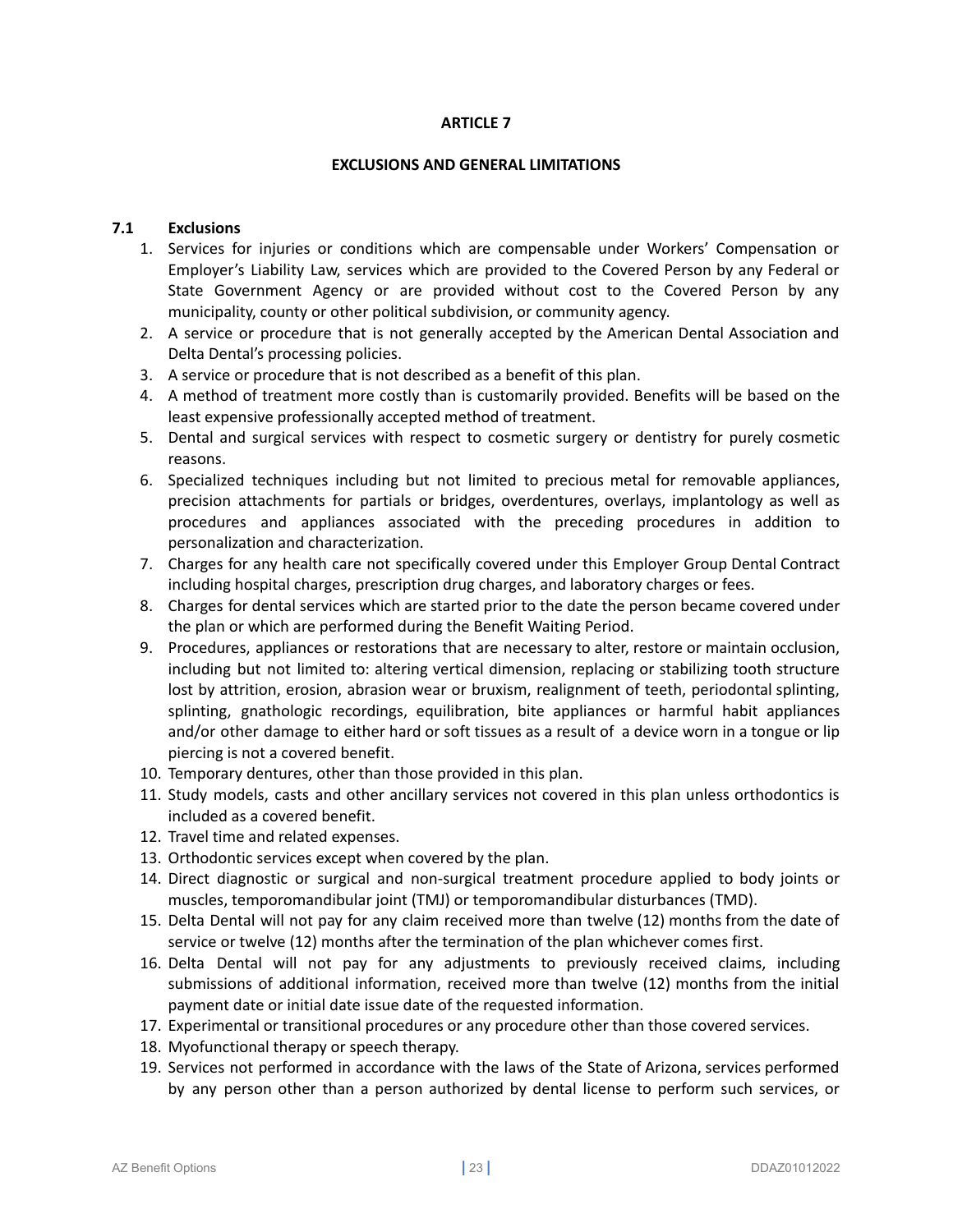services performed to treat any condition, other than an oral or dental disease, malformation, abnormality or condition as explained.

- 20. Completion of forms, providing diagnostic information or records, or duplication of x-rays or other records.
- 21. Replacement of lost, stolen or damaged dental appliances.
- 22. Procedures or services performed in conjunction with uncovered dental services.
- 23. Coverage for crowns excludes loss of tooth structure, fractures, and damage to either hard or soft tissues due to attrition, erosion, abrasion (wear), and bruxism and/or as a result of a device worn in a tongue or lip piercing.
- 24. General anesthesia and intravenous sedation/analgesia for an anxiety, behavioral or management problem.
- 25. Repair or replacement of an orthodontic appliance that is broken or lost, for any reason.
- 26. Orthodontic benefits exclude removable or fixed appliances therapy to control harmful habits.
- 27. Orthodontic work in progress that has been performed under a dental health maintenance organization (DHMO) or discount plan.
- 28. Post and core coverage for onlays.
- 29. All other services not specified as covered dental service.
- 30. Any mail order orthodontic treatment (i.e. Smile Direct).

#### **7.2 General Limitations**

- 1. If an eligible person with a covered condition selects a service that is not provided for under the terms of this plan, or selects specialized techniques rather than standard dental services, Delta Dental will pay the applicable percentage of the allowable fee for the standard covered dental service and the patient is responsible for the difference between what Delta Dental paid and the dentist's fee.
- 2. Pre- and post-operative procedures are considered part of any associated covered service. Benefit will be limited to the covered amount for the covered services.
- 3. Local anesthesia is considered a component of any procedure in which it is used.
- 4. A temporary dental service will be considered an integral part of a complete service rather than a separate service, and separate payment will not be made for a temporary service unless otherwise included as a covered service of this Plan.
- 5. If a Covered Person transfers from the care of one (1) dentist to that of another dentist during a course of treatment, Delta Dental will not pay for more than the amount it would have paid for had only one (1) dentist rendered all the dental services during each course of treatment. Delta Dental will not pay for duplication of dental services.
- 6. Even if your dentist has: prescribed, recommended or provided the service, it does not necessarily make the procedure eligible for benefits even though it is not expressly excluded in this plan description. Regardless of dental or medical necessity, not all treatments and services recommended or performed by your dentist are covered benefits.
- 7. If you or any of your dependents have received free services by or through a public program, Delta Dental will coordinate benefits based on submitted documentation.
- 8. When an alternate benefit allowance is given, the alternate procedure allowed is subject to the time limitations of the procedure benefited.
- 9. Implants, materials implanted or grafted into or onto bone or soft tissue, or removal of implants, are not a covered benefit except when covered by this plan.
- 10. When a procedure is benefited, and then a new service is performed on the same tooth, it is subject to the time limitations of the prior service; therefore, benefits will be reduced on the new service.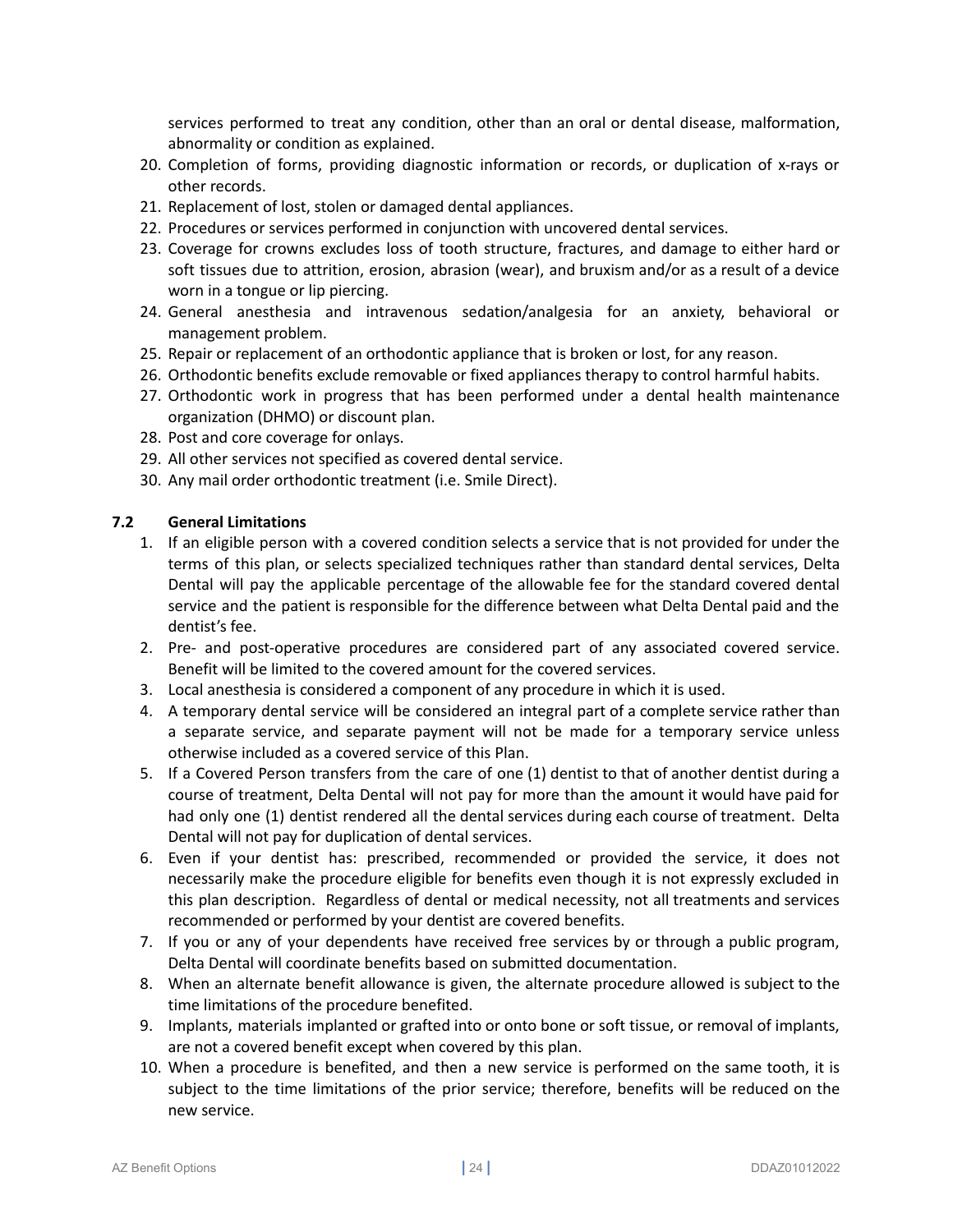- 11. Sterilization fees are considered a component of any procedure in which it is used.
- 12. If a covered service is subject to a benefit waiting period and the treatment begins prior to the completion of the waiting period (excluding orthodontic transition of care), no benefit is allowed.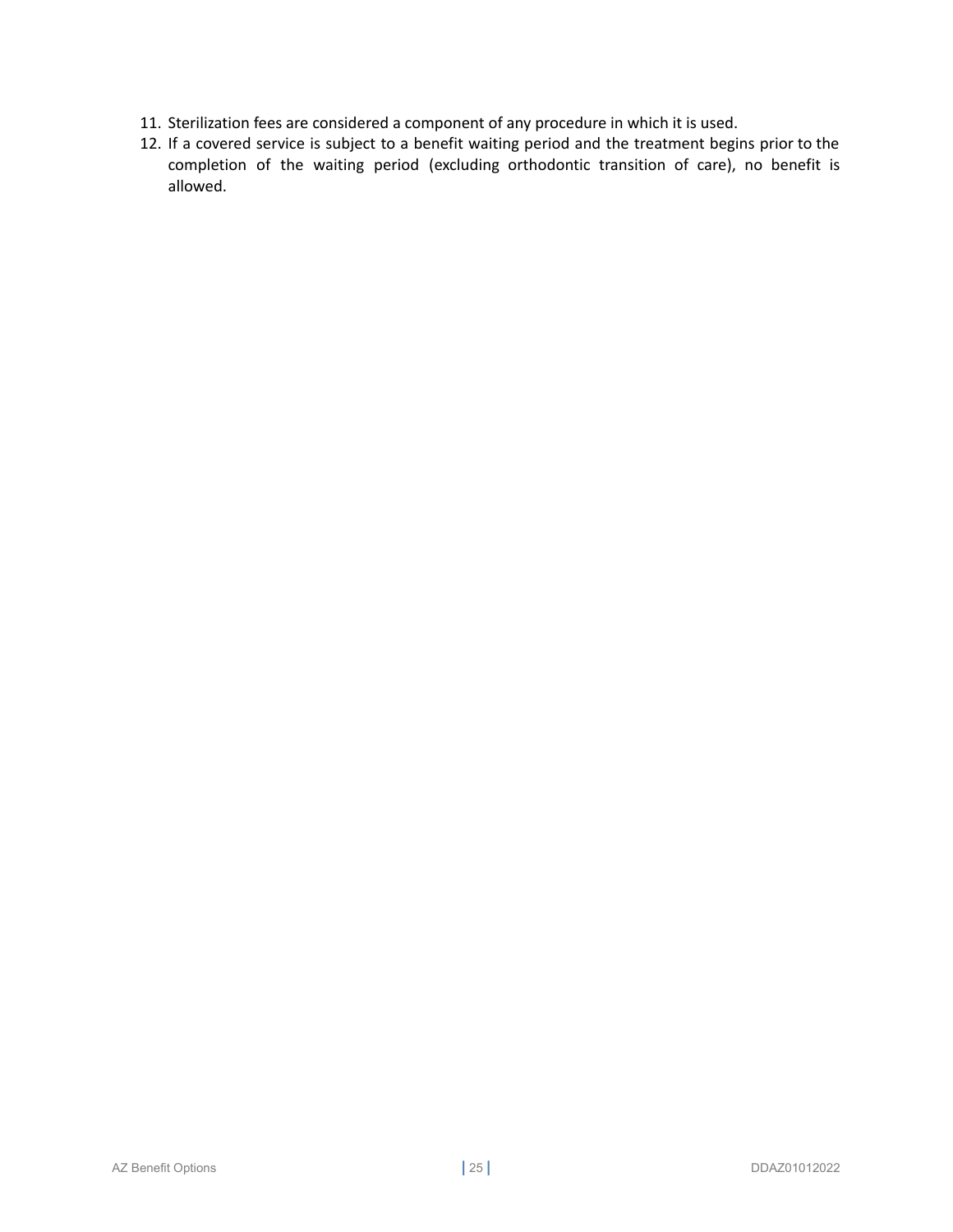#### **COORDINATION OF BENEFITS AND OTHER SOURCES OF PAYMENT**

#### <span id="page-27-0"></span>**8.1 Coordination of Benefits**

Delta Dental coordinates the benefits under this program with you or your dependents' benefits under any other group managed care program or insurance policy. Benefits under one (1) of these programs may be reduced so that your combined coverage does not exceed the Maximum Reimbursable Amount or non-participating dentist allowable fee for the covered service. If this plan is the "primary" program, Delta Dental will not reduce benefits, but if the other program is primary, Delta Dental may reduce benefits. The reduction will be the amount paid under the terms of the primary program if it exceeds Delta Dental's Maximum Reimbursable Amount. Refer to Covered Dental Services in the Summary of Benefits and Covered Services Article 6.

#### **8.2 Determination of Primary Program**

If a person is eligible for benefits under two (2) or more programs and more than one (1) of the programs provides coverage for an allowable benefit, Delta Dental will pay according to the Determination of the Primary Program stated below:

- A. The program covering the patient as a Subscriber is primary over a program covering the patient as a Covered Dependent.
- B. When the patient is a dependent child, then the birthdays of the parents determine which program is primary. The program of the parent whose birthday (month and day, not year) occurs earlier in a calendar year is primary and will pay its benefits first. The program covering the parent whose birthday occurs later in the year is secondary.
- C. When the parents of a dependent child are legally separated or divorced, the program covering the parent with legal custody is primary. The program covering the spouse of the parent with custody (i.e. stepparent) is next. The program of the parent not having legal custody is last. However, if there is a court decree assigning the responsibility for healthcare expenses of the child to one (1) parent, then the program covering that parent is primary.
- D. If the patient is a member of a prepaid dental plan or other capitation plan and is also a Covered Person under this Employer Group Dental Contract then this Employer Group Dental Contract is primary, without regard to the existence of such other plan. Delta Dental will not be obligated to pay, however, for any dental services that are covered without charge under the prepaid or other capitation plan or to pay in excess of the amount of the co-payment obligation for the particular service under the prepaid or other capitation plan.
- E. The program covering the patient as an employee (or as that employee's dependent) is primary over the program covering the patient as a laid off or Retired Employee (or that employee's dependent).
- F. If the above rules do not apply, or if there are two (2) "primary" coverage plans due to retirement, then the program covering the patient longer is primary.

#### **8.3 Subrogation and Right of Reimbursement Recovery**

This provision applies whenever any payments are made pursuant to this Plan, to or for the benefit of any person covered by the Plan (for purposes of this provision only, such person shall be referred to herein as "Covered Person" and includes, but is not limited to the Covered Person's dependents, spouse, children or other individuals in any way connected to the Covered Person to whom or for whose benefit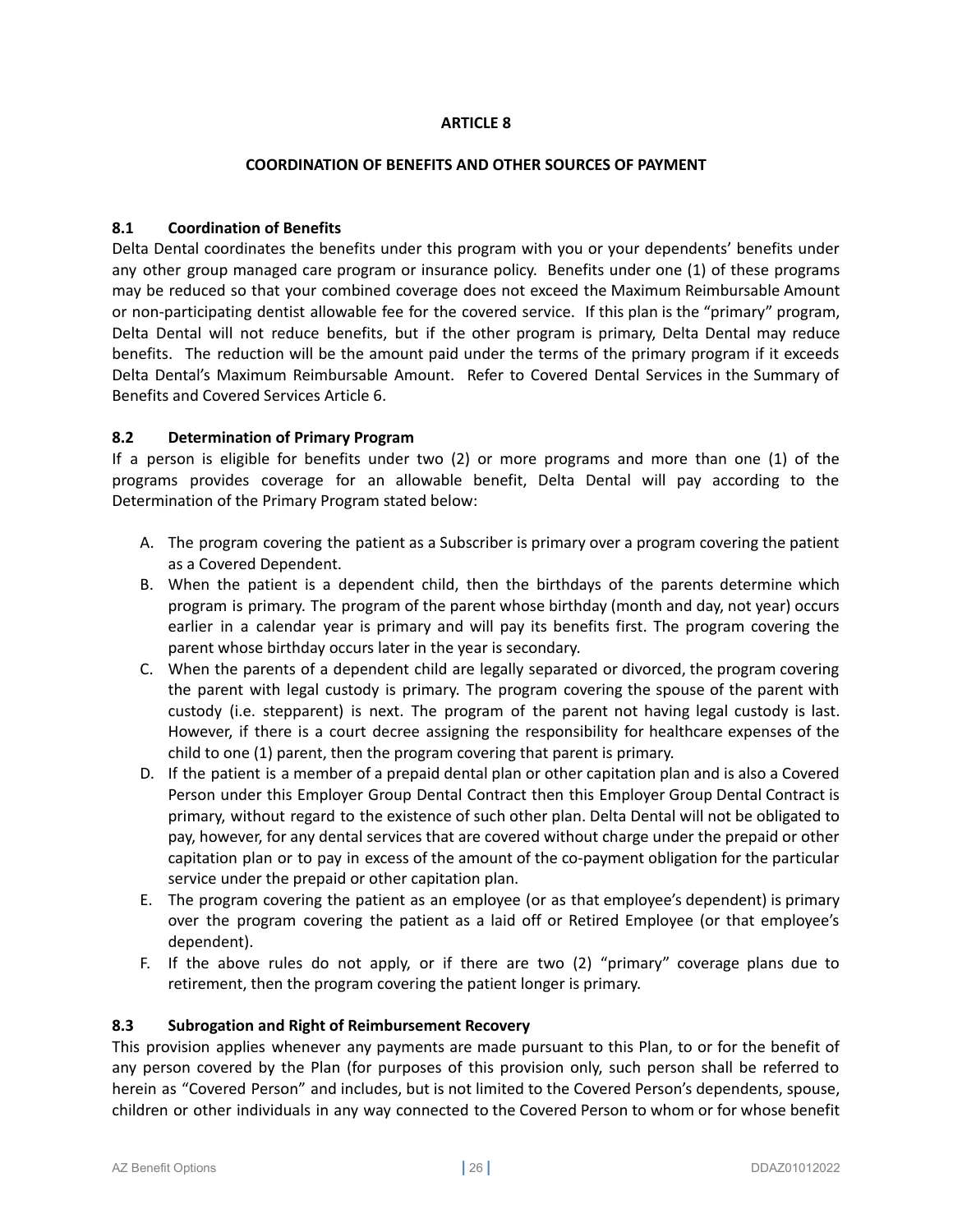any payments have been made under this Plan, the Member himself or herself, and all their heirs, legatees, administrators, executors, beneficiaries, successors, assigns, personal representatives, next friends, and any other representatives of such Covered Person). Such Covered Person has or may have any claim or right to recover any damages from any person or entity, including but not limited to, any tortfeasor, anyone vicariously liable for such tortfeasor, any tortfeasor's insurance company, any uninsured motorist insurance carrier, any underinsured motorist insurance carrier, and any others who are or may be liable for damages to the Covered Person (for purpose of this provision only, such person or entity shall hereinafter be collectively referred to as the "Third Party") as a result of any negligent or other wrongful act of anyone. In the event of any such payments under the Plan, the Plan shall, to the full extent of such payments, and in an amount equal to what the Plan paid, be subrogated to all rights of recovery of the Covered Person against such Third-Party. The Plan, either in conjunction with or independently of the Covered Person, shall be entitled to recover all such payments from the Third-Party. (This is the Plan's right of subrogation).

In addition to and separate from the above-described right of subrogation, in the event of any payments under the Plan to or for the benefit of any Covered Person, the Covered Person agrees to reimburse the Plan to the full extent of such payments, and in an amount equal to what the Plan paid, from any and all amounts recovered by the Covered Person from any Third Party by suit, settlement, judgment or otherwise, whether such recovery by the Covered Person is in part or full recovery of the damages incurred by the Covered Person. (This is the Plan's right of reimbursement.)

The above-described right of subrogation and right of reimbursement are not subject to offset or other reduction by reason of any legal fees or other expenses incurred by the Covered Person in pursuing any claim or right. The Plan is entitled to recover in full all such payments in subrogation and/or pursuant to the right of reimbursement first and before any payment whatsoever by the Third Party to or for the benefit of the Covered Person. The right of subrogation and/or right of reimbursement of the Plan supersedes any rights of the Covered Person to recover from any Third-Party, including situations where the Covered Person has not been fully compensated for all the Covered Person's damages. The priority of the Plan to be paid first exists as to all damages received or to be received by the Covered Person, and to any full or partial recovery by the Covered person. The Covered Person agrees that the Covered Person's right to be made whole is superseded by the Plan's right of subrogation and/or right of reimbursement.

The Covered Person agrees to fully cooperate with the Plan in any effort by the Plan to recover pursuant to its rights of subrogation and/or reimbursement, and the Covered Person further agrees to do nothing to prejudice such rights. The Covered Person agrees to provide information to the Plan necessary for the Plan to pursue such rights, and further agrees, if requested by the Plan, to acknowledge in writing the rights of the Plan to recover following any injury or illness giving rise to any payments under the Plan. If requested to do so by the Plan, the Covered Person agrees to assign in writing to the Plan the Covered Person's right to recover against any Third-Party without the Plan having been paid in full, then the Covered Person agrees to hold such payment in trust for the Plan and promptly notify the Plan in writing that the Covered Person is holding such funds and will release such funds to the Plan upon request by the Plan. The Covered Person further agrees to promptly notify the Plan in writing of the commencement of any litigation or arbitration seeking recovery from any Third-Party, and further agrees not to settle any claim against any Third-Party without first notifying the Plan in writing at least fourteen days before such settlement so the Plan may take actions it deems appropriate to protect its right of subrogation and/or right of reimbursement. In the event the Covered Person commences any litigation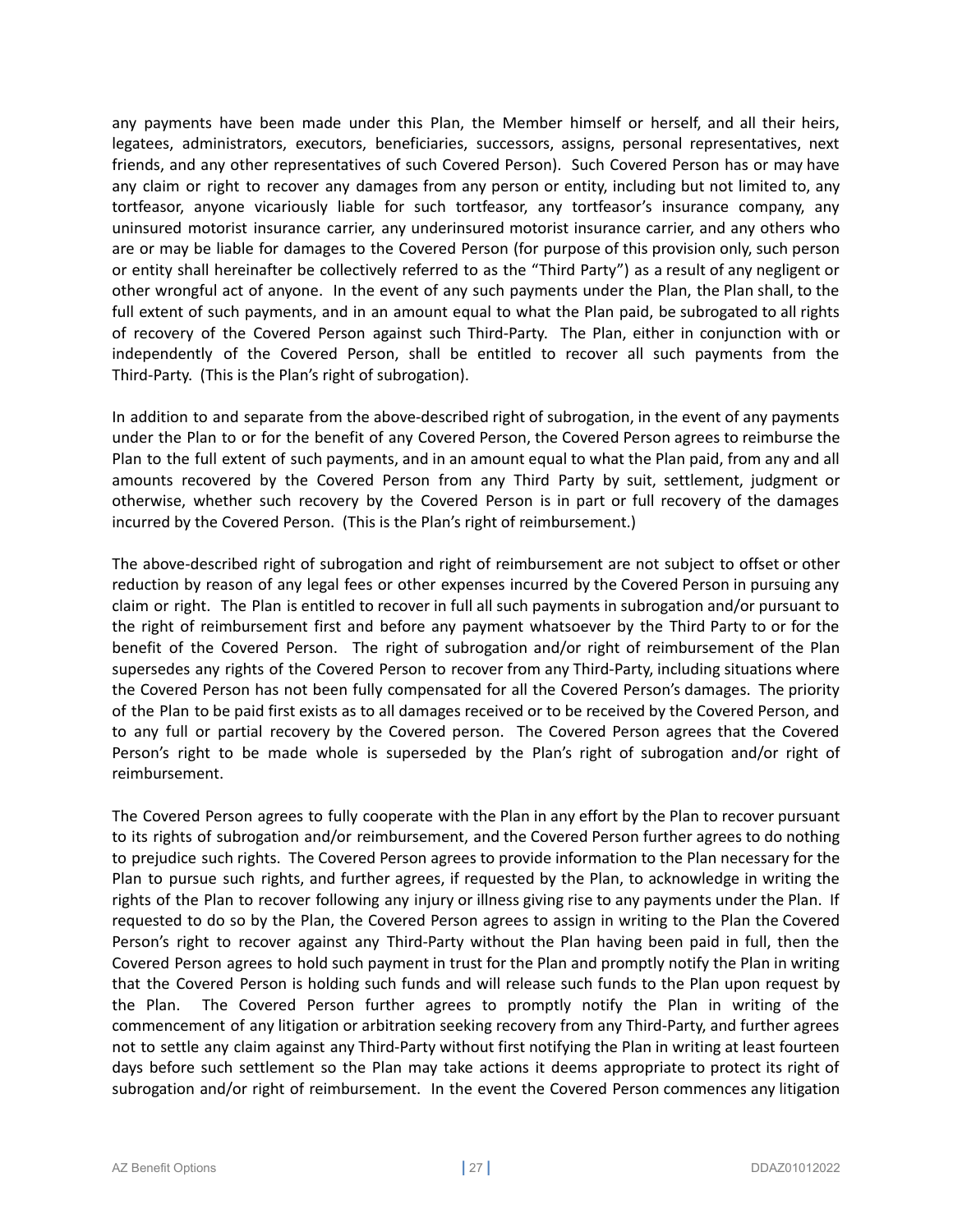against any Third Party, the Covered Person agrees to name the Plan as a party to such litigation so as to allow the Plan to pursue its right of subrogation and/or right of reimbursement.

#### **8.4 Statutory Liens**

Arizona law prohibits Participating Providers from charging you more than the applicable copayment or other amount you are obligated to pay under this Plan for covered services. However, Arizona law also entitles certain Providers to assert a lien for their customary charges for the care and treatment of an injured person upon any and all claims of liability or indemnity, except health insurance. This means that if you are injured and have a claim against a non-health liability insurer (such as automobile or homeowner insurance) or any other payor source for injuries sustained, a Provider may be entitled to a lien against available proceeds from any such insurer or payor in an amount equal to the difference between: (1) the applicable Member co-payment plus what the Participating Provider has received from Plan as payment for covered services, and (2) the Participating Provider's full billed charges.

#### **8.5 Fraud**

Any person who knowingly presents a false or fraudulent claim for payment of a loss or benefit will lose all benefit coverage under any Plan offered by ADOA. You will not be eligible to re-enroll at a future date. Amounts paid on these claims may be deducted from your pay until all funds have been reimbursed to ADOA.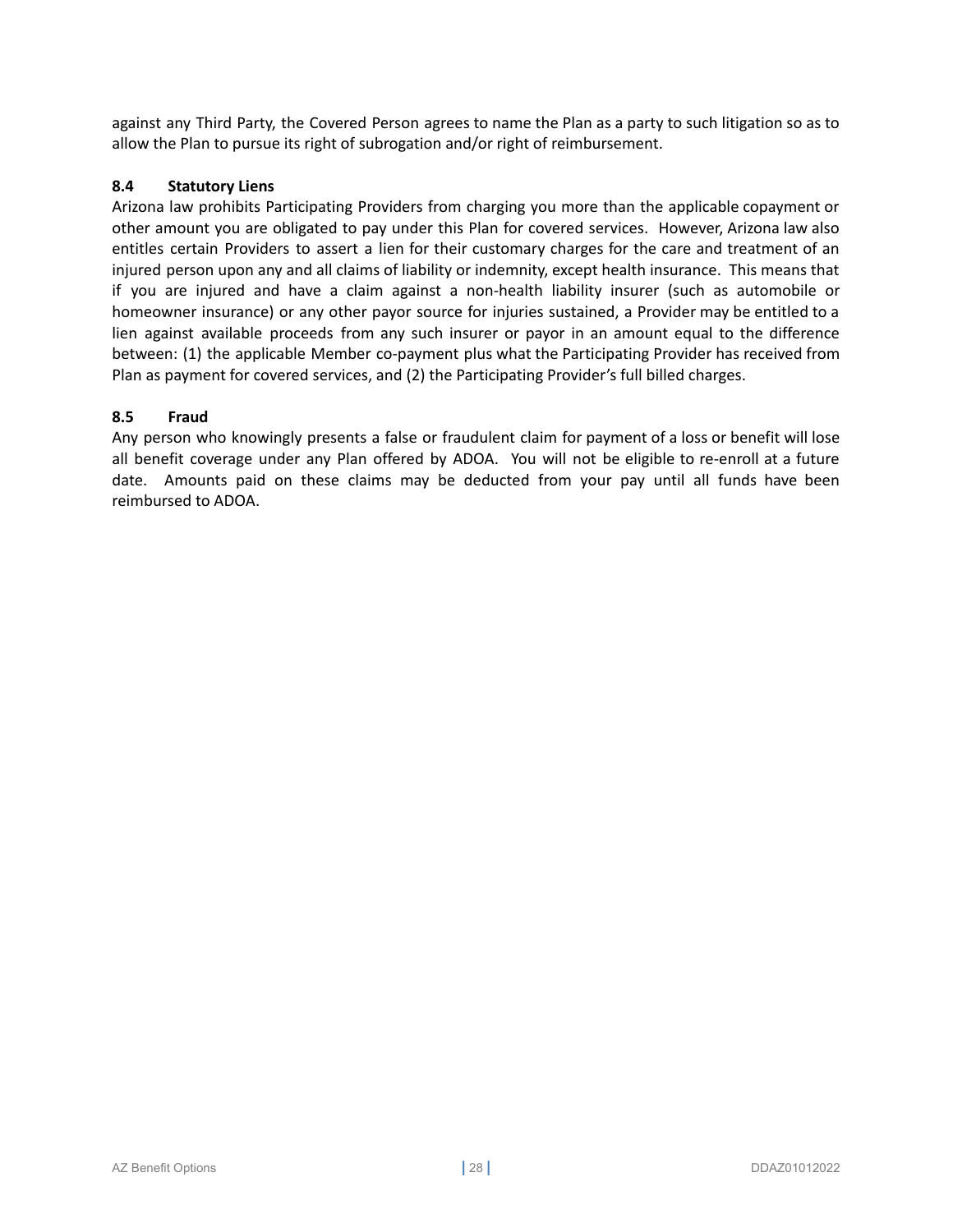#### **CLAIM FILING PROVISIONS AND APPEALS PROCESS**

<span id="page-30-0"></span>In cases where a claim for benefits payment is denied in whole or in part (including determinations of eligibility, coverage terminations, rescissions, or any Adverse Benefit Determination) the Member may appeal the denial or decision.

#### **9.1 Discretionary Authority**

The Plan Sponsor delegates to Delta Dental the discretionary authority to apply plan terms and to make factual determinations in connection with its review of claims under the plan. Such discretionary authority is intended to include, but not be limited to, the computation of any and all benefit payments. The Plan Sponsor also delegates to Delta Dental the discretionary authority to perform a full and fair review of each claim denial which has been appealed by the claimant or his duly authorized representative.

#### **9.2 Claims Filing Procedure**

The following claim definitions have special meaning when used in this Plan in accordance with Claim Procedures and Appeal Procedures.

A "Claim" is any request for a Plan benefit or benefits made by a Member or by an authorized representative of the Member in accordance with the Plan's procedures for filing benefit claims.

An "Urgent Care Claim" is a claim for dental care to which applying the time periods for making pre-service claims decisions could seriously jeopardize the claimant's life, health or ability to regain maximum function or would subject the claimant to severe pain that cannot be adequately managed without the care that is the subject of the claim. If the treating Physician determines the claim is "urgent," the Plan must treat the claim as urgent.

A "Pre-Service Claim" is a request for approval of a benefit in which the terms of the Plan condition the receipt of the benefit, in whole or in part, on approval of the benefit in advance of obtaining dental care. Examples of a Pre-Service Claim include but are not limited to a Pre-Certification of general items or health services or a request for Predetermination to determine coverage for a specific procedure.

A "Post-Service Claim" is a claim that under this Plan is not a Pre-Service Claim (i.e., a claim that involves consideration of payment or reimbursement of costs for dental care that has already been provided).

Requests for determinations of eligibility or general inquiries to the availability of particular Plan benefits or the circumstances under which benefits might be paid under the terms of the Plan will not be treated as a claim for benefits for the purposes of the Claim Procedures.

#### **9.3 Notice of Claim – Post-Service Claims**

In order to promptly process Post-Service Claims and to avoid errors in processing that could be caused by delays in filing, a written proof of loss should be furnished to Delta Dental as soon as reasonably possible. In no event, except in the absence of legal incapacity of the claimant, may proof be furnished later than one (1) year from the date upon which an expense was incurred. Except as indicated in the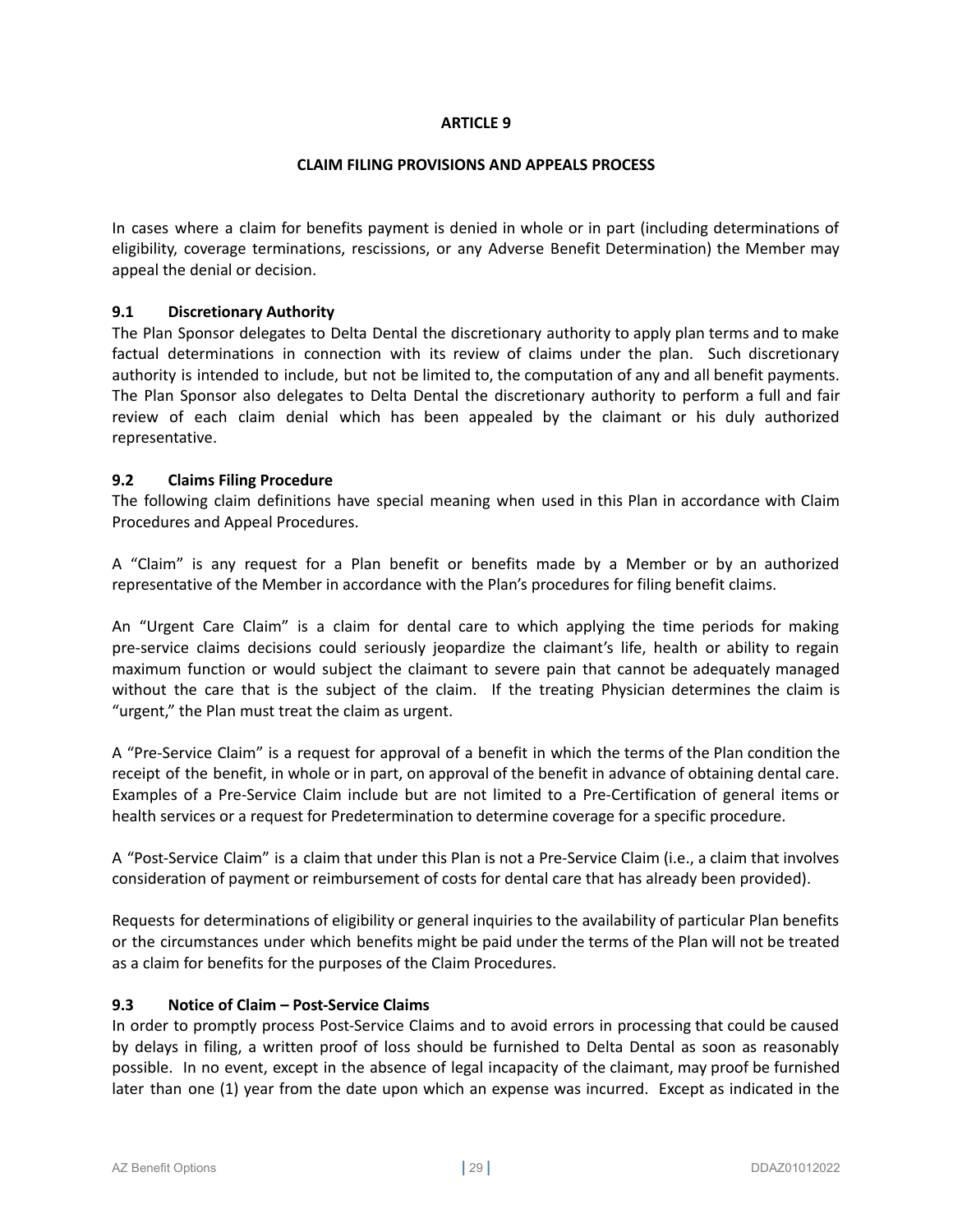preceding sentence, Post-Service Claims will be barred if proof of loss (filing initial claim) is not furnished within one (1) year from the date incurred.

It is the responsibility of the Member to make certain each Post-Service Claim submitted by him or on his behalf includes all information necessary to process the claim, and that the Post-Service Claim is sent to the proper address for processing (the address on the Member's ID Card). If a Post-Service Claim lacks sufficient information to be processed, or is sent to an incorrect address, the Post-Service Claim will be denied.

#### **9.4 Initial Claim Determination**

Provided a Member files a claim for benefits in accordance with the terms of the Plan specific to each type of claim, the Plan will make an initial claim determination:

- 1. Within three (3) business days after receipt of an Urgent Care Claim by the Plan. This notice if adverse, must be provided to you in writing within 3 days of any oral communication;
- 2. Within fifteen (15) calendar days after receipt of a Pre-Service Claim by the Plan. This notice if adverse, must be provided in writing;
- 3. Within thirty (30) calendar days after receipt of a Post-Service Claim by the Plan.

The time periods above are considered to commence upon Delta Dental receipt of a claim for benefits filed in accordance with the terms of the Plan specific to each type of claim, without regard to whether all of the information necessary to decide the claim accompanies the filing.

If a claim on review is wholly or partially denied, the written notice will contain the following information:

- 1. The specific reason(s) for the denial and reference to the specific Plan provisions on which the denial is based. If a protocol was followed in making the determination, then the notice will state that a protocol was relied upon and that a copy of such protocol is available to the Member free of charge upon request. If the claim was denied because it does not meet the definition of a Covered Expense or is experimental in nature, or if denial is due to a similar exclusion or limit, then the notice will state that an explanation of the scientific or clinical judgment used in applying the terms of the Plan to the Member's dental circumstances can be provided free of charge to the Member upon request, including the names of any dental professionals consulted during the review process.
- 2. A statement that the Member is entitled to request, free of charge, reasonable access to all documents, records, and other information relevant to the Member's claim.
- 3. A statement notifying the Member about further appeal processes available, as established by Delta Dental.

Any written notice, acknowledgment, request, decision or other written document that is sent by mail is deemed received by the person to whom the document is properly addressed on the fifth business day after mailing.

#### **9.5 Claims Appeal Procedures**

In cases where a claim for benefits payment is denied in whole or in part, the Member may appeal the denial. This appeal provision will allow the Member to request from the Plan a review of any claim for benefits. Such request must include: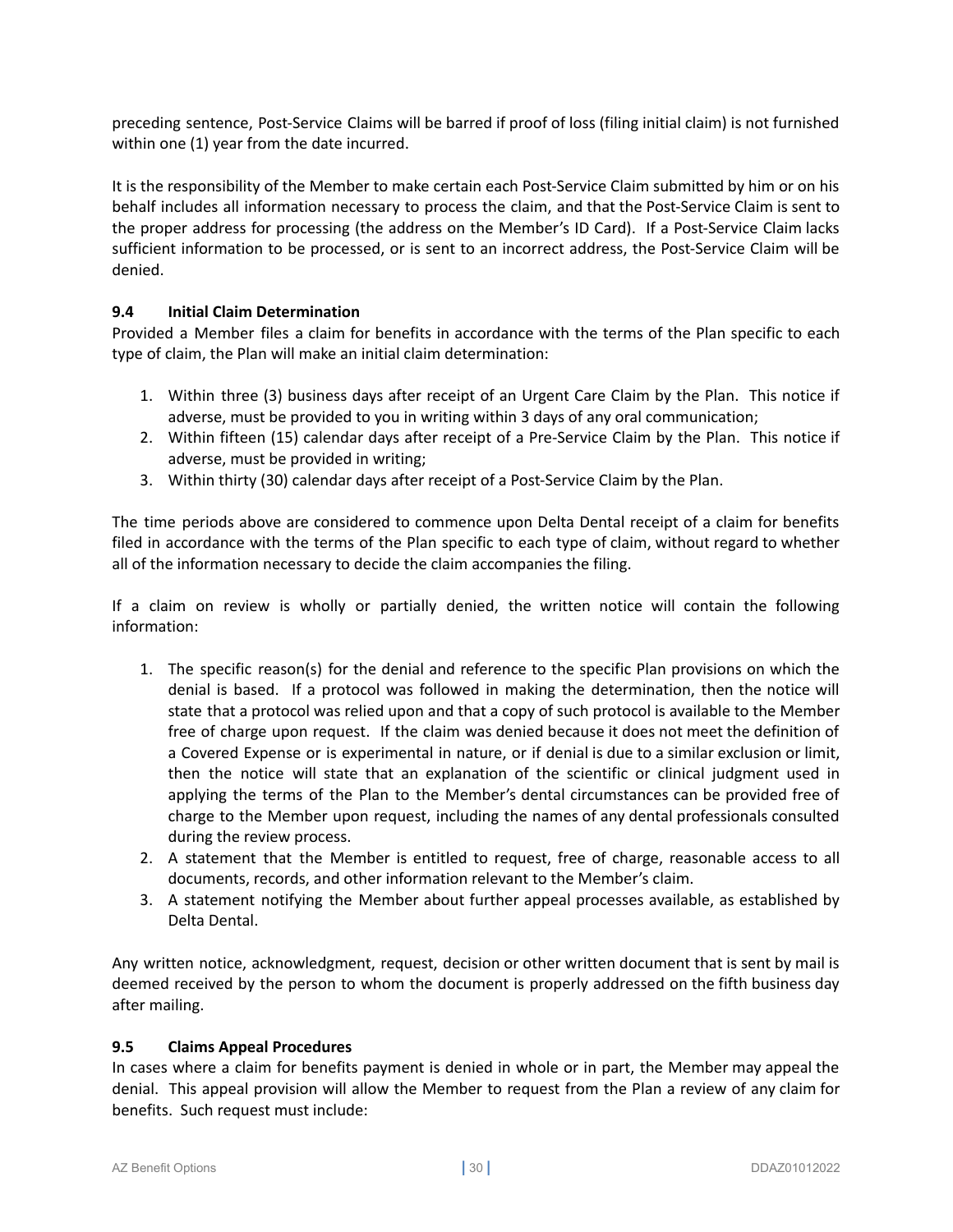- 1. Employee name;
- 2. Covered Employee's Member ID;
- 3. Name of the patient; and
- 4. Group/Client Identification number from the Member's ID card.

Request for review must be in writing, stating in clear and concise terms the reason or reasons for this disagreement with the handling of the claim. Submit written comments, documents, records, and other information relating to the claim. Request, free of charge, reasonable access to documents, records, and other information relevant to the Member's claim. A document, record or other information is considered relevant if it was relied on in making the benefit determination; was submitted, considered, or generated in the course of making the benefit determination, without regard to whether such document, record, or other information was relied on in making the benefit determination; demonstrates compliance with the Plan's administrative processes and consistency safeguards required in making the benefit determination; or constitutes a statement of policy or guidance with respect to the Plan concerning the denied treatment option or benefit for the claimant's diagnosis, without regard to whether such advice or statement was relied upon in making the benefit determination.

The initial request for review must be directed to Delta Dental within 180 days after the date you receive notification of the adverse decision or rescission. In the case of Urgent Care Claims, a request for an expedited review may be submitted orally and all necessary information, including the Plan's benefit determination upon review, may be transmitted between the Plan and Member via telephone, facsimile, or other available similarly expeditious methods. Expedited appeals may be filed orally by calling Delta Dental.

The review of the denial will be made by the Plan, or by an appropriately named fiduciary who is neither the party who made the initial claim determination nor the subordinate of such party. The review will not defer to the initial claim determination and will take into account all comments, documents, records and other information submitted by the Member without regard to whether such information was previously submitted or relied upon in the initial determination. In deciding an appeal of any denied claim that is based in whole or in part on a dental judgment, Delta Dental must consult with an appropriately qualified dental care professional who is neither an individual who was consulted in connection with the denied claim that is the subject of the appeal nor the subordinate of any such individual.

Delta Dental will provide the Member with a written response:

- 1. Within 72 hours after receipt of the Member's request for review in the case of Urgent Claims;
- 2. Within fifteen (15) calendar days after receipt of the Member's request for review in the case of Pre-Service Claims;
- 3. Within forty-five (45) calendar days after receipt of the Member's request for review in the case of Post-Service Claims.

If a claim on review is wholly or partially denied, the written notice will contain the following information:

1. The specific reason(s) for the denial and reference to the specific Plan provisions on which the denial is based. If a protocol was followed in making the determination, then the notice will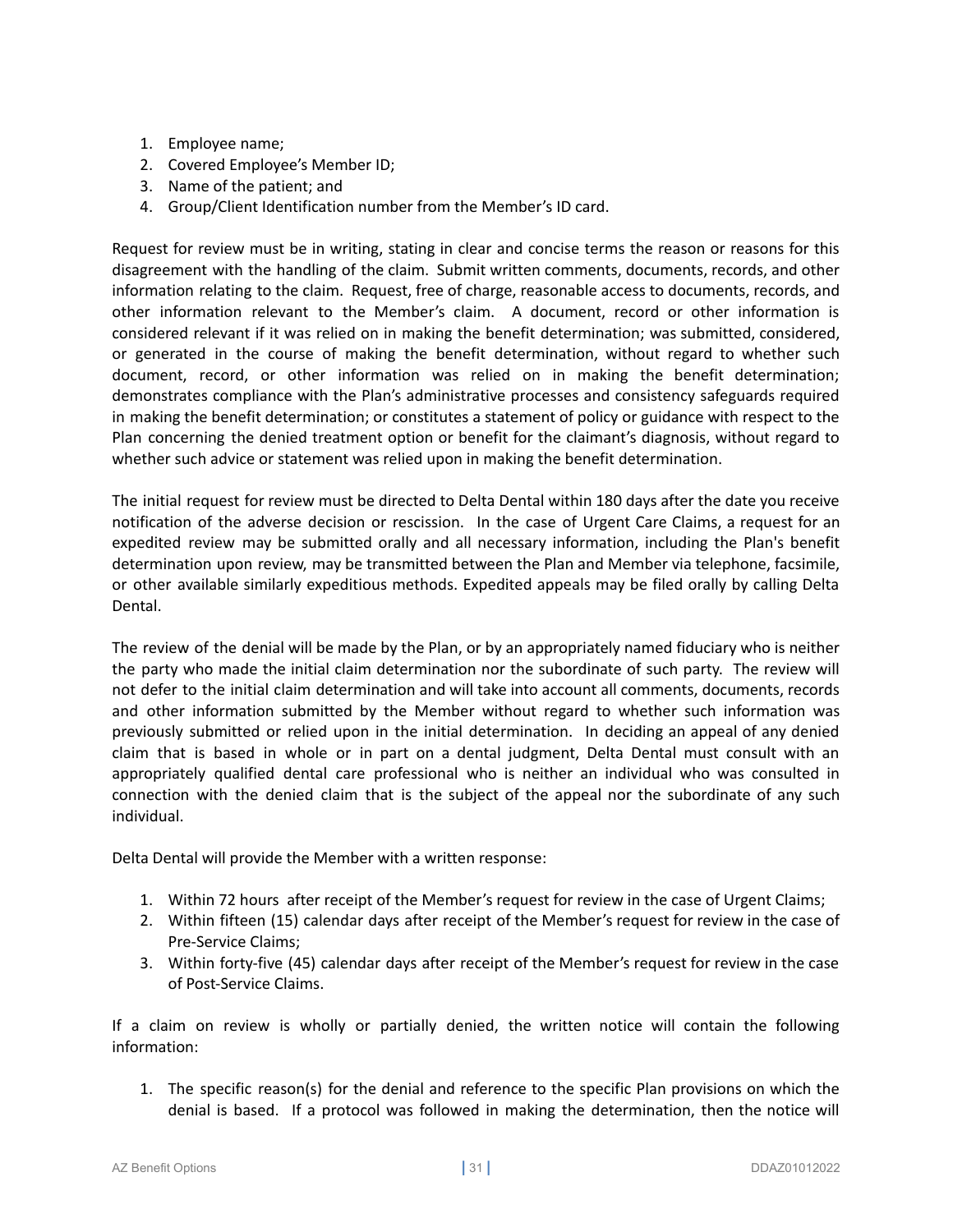state that a protocol was relied upon and that a copy of such protocol is available to the Member free of charge upon request. If the claim was denied because it does not meet the definition of a Covered Health Service or is experimental in nature, or if denial is due to a similar exclusion or limit, then the notice will state that an explanation of the scientific or clinical judgment used in applying the terms of the Plan to the Member's dental circumstances can be provided free of charge to the Member upon request, including the names of any dental professionals consulted during the review process.

- 2. A statement that the Member is entitled to request, free of charge, reasonable access to all documents, records, and other information relevant to the Member/Participant's claim.
- 3. A statement notifying the Member about potential alternative dispute resolution methods, if any.

Any written notice, acknowledgment, request, decision or other written document that is sent by mail is deemed received by the person to whom the document is properly addressed on the fifth business day after mailing.

#### **9.6 Levels of Standard Appeal and Responsibility of Review**

Level 1 is an initial appeal filed by the Member in regard to a denial of services. The Level 1 appeal must be filed within 180 days from the date you receive notification of the adverse decision or rescission. Level 1 appeals are reviewed and responded to by Delta Dental. The staff person reviewing the appeal will not be the person who made the initial decision.

Level 2 is a second appeal filed by the Member in regard to a denial of services in which the denial was upheld during the review of the Level 1 appeal. The Level 2 appeal must be filed within 60 days from the date you receive notification of the Level 1 adverse decision or rescission. Level 2 appeals are reviewed and responded to by Delta Dental. The staff person reviewing the appeal will not be the person who made the initial decision nor the Level 1 appeal decision.

Level 3 is the third appeal filed by the Member in regard to a denial of services in which the denial was upheld during the review of the Level 2 appeal. The Level 3 appeal must be filed within four months from the date you receive notification of the Level 2 adverse decision or rescission. Level 3 appeals are reviewed by an Independent Review Organization (IRO) at no charge to the Member. Delta Dental will respond to the Member with the decision based on the IRO review process.

#### **9.7 Limitation**

No action at law or in equity can be brought to recover on this Plan until the appeals procedure has been exhausted as described in this Plan.

No action at law or in equity can be brought to recover after the expiration of two (2) years after the time when written proof of loss is required to be furnished to Delta Dental.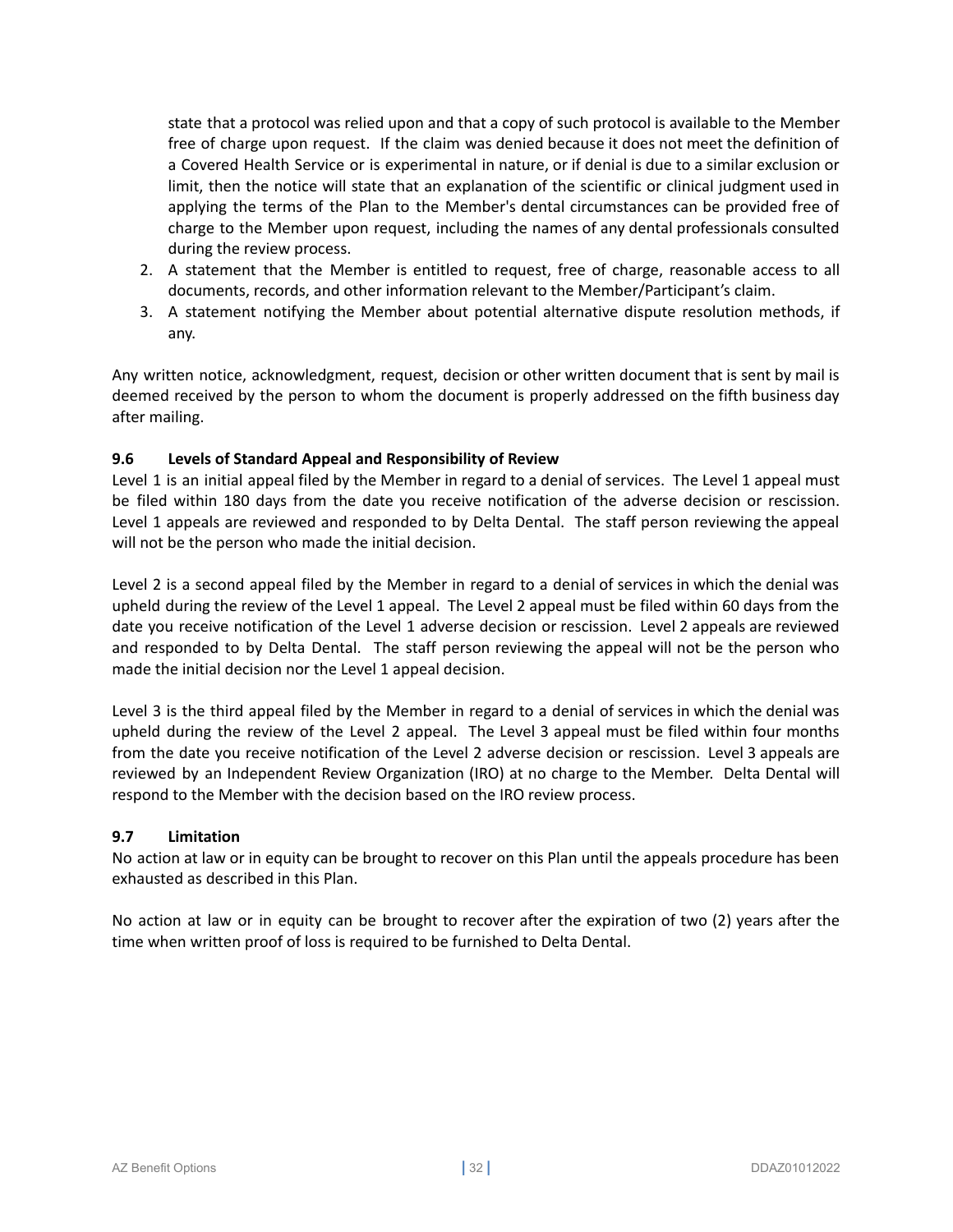#### **ADMINISTRATION**

#### <span id="page-34-0"></span>**10.1 Plan Sponsor's Responsibilities**

The Plan Sponsor shall have the sole and final authority and responsibility for the Plan and its operation, including the authority and responsibility for establishing, administering, construing, and interpreting the provisions of the Plan and making all determinations thereunder. This includes:

- 1. Calling and attending the meetings at which this Plan's funding policy and method are established and reviewed;
- 2. Establishing the policies, interpretations, practices and procedures of this Plan and issuing interpretations thereof;
- 3. Hiring all persons providing services to this Plan;
- 4. Decide all questions of eligibility;
- 5. Receiving all disclosures required of fiduciaries and other service providers under federal or state law; and
- 6. Performing all other responsibilities allocated to the Plan Sponsor in the instrument appointing the Plan Sponsor.

#### **10.2 Delta Dental Responsibilities**

The Plan Sponsor has delegated some of its administrative responsibilities to Delta Dental. Delta Dental generally provides reimbursement services only and does not assume any financial risk or obligation with respect to claims for benefits payable by the Plan Sponsor under the Plan. Delta Dental shall have the authority and responsibility for:

- 1. Acting as this Plan's agent for the service of legal process;
- 2. Applying this Plan's provisions relating to coverage, including when a claimant files an appeal under the Plan;
- 3. Administering this Plan's claim procedures;
- 4. Rendering final decisions on review of claims as required by the application of this Plan Description;
- 5. Processing checks for Benefits in accordance with Plan provisions. Plan Sponsor is responsible for payment of claims made pursuant to, and Benefits to be provided by, the Plan. Delta Dental does not insure or underwrite the liability of the Plan Sponsor under the Plan or assume any responsibility for the adequacy of its funding;
- 6. Filing claims with the insurance companies, if any, who issue stop loss insurance policies to the Plan Sponsor; and
- 7. Performing all other responsibilities delegated to Delta Dental in the instrument appointing Delta Dental.

Delta Dental acting as the claims fiduciary will have the duty, power, and authority to apply the provisions of this Plan, to make factual determinations in connection with its review of claims under the Plan, and to determine the amount, manner, and time of payment of any Benefits under this Plan. All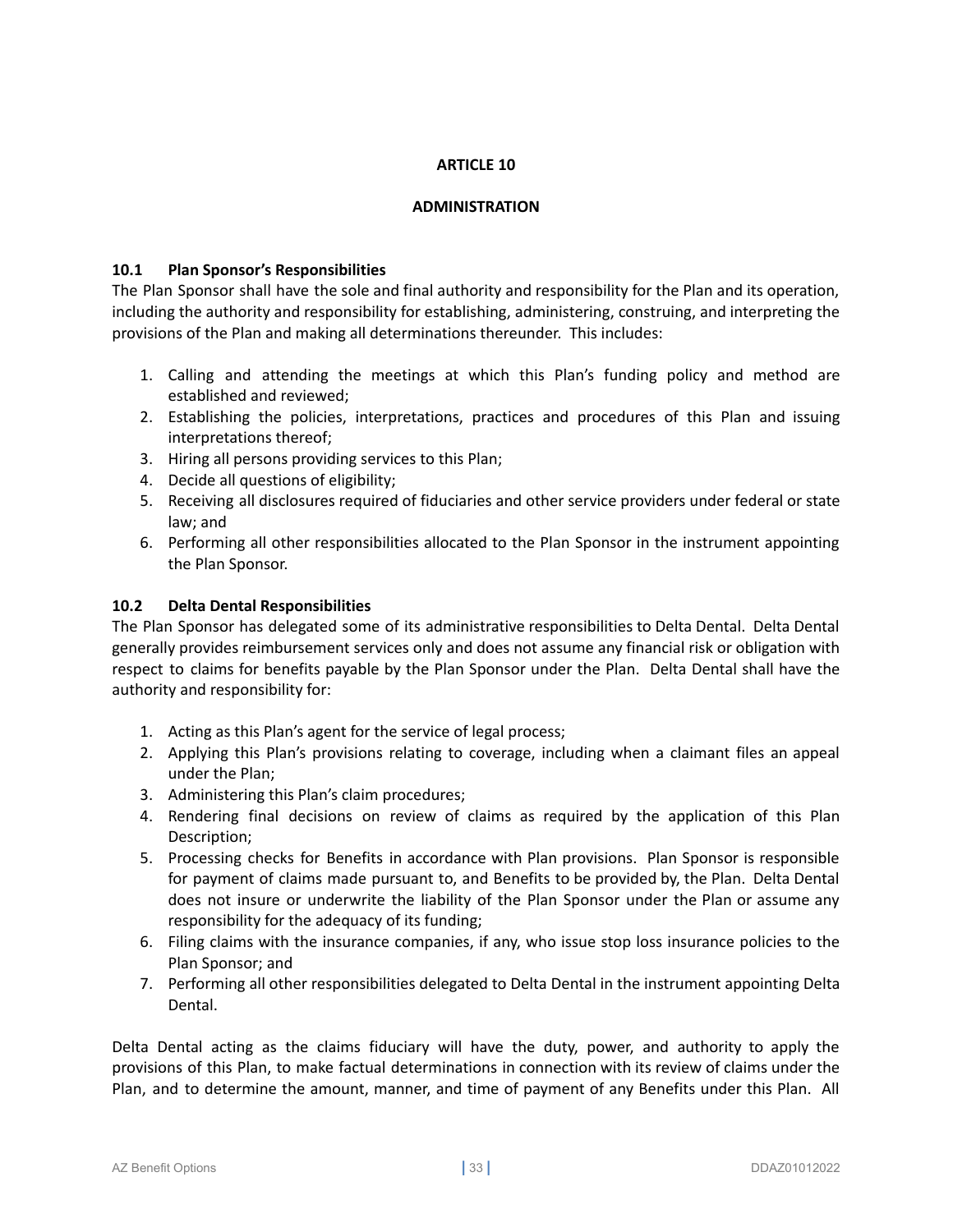applications of the provisions of this Plan, and all determinations of fact made in good faith by Delta Dental, will be final and binding on the Members and beneficiaries and all other interested parties.

Delta Dental is an independent contractor with respect to the services being performed and shall not be deemed an employee of the Plan Sponsor, nor shall Delta Dental shall be deemed a partner, engaged in a joint venture, or governed by any legal relationship other than that of an independent contractor. Delta Dental does not assume any responsibility for the general design of the Plan or any act or omission or breach of duty by the Plan Sponsor.

#### **10.3 Advisors to Fiduciaries**

A named fiduciary or his delegate may retain the services of actuaries, attorneys, accountants, brokers, employee benefit consultants, and other specialists to render advice concerning any responsibility such fiduciary has under this Plan.

#### **10.4 Multiple Fiduciary Functions**

Any named fiduciary may serve in more than one fiduciary capacity with respect to this Plan.

#### **10.5 Notice of Appointments or Delegations**

A named fiduciary shall not recognize or take notice of the appointment of another named fiduciary, or the delegation of responsibilities of a named fiduciary, unless and until the Plan Sponsor notifies the named fiduciary in writing of such appointment or delegation. The named fiduciaries may assume that an appointment or delegation continues in effect until the named fiduciary receives written notice to the contrary from the Plan Sponsor.

#### **10.6 Written Directions**

Whenever a named fiduciary or delegate must or may act upon the written direction of another named fiduciary or delegate, the named fiduciary or delegate is not required to inquire into the propriety of such direction and shall follow the direction unless it is clear on its face that the actions to be taken under that direction would be prohibited under the terms of this Plan. Moreover, such named fiduciary or delegate shall not be responsible for failure to act without written directions.

#### **10.7 Co-Fiduciary Liability**

A fiduciary shall not have any liability for a breach of fiduciary duty of another fiduciary, unless he participates knowingly in such breach, knowingly undertakes to conceal such breach, has actual knowledge of such breach and fails to take action to remedy such breach, or, through his negligence in performing his own specific fiduciary responsibilities, enables such other fiduciary to commit a breach of the latter's fiduciary duty.

#### **10.8 Action by Plan Sponsor**

Any authority or responsibility allocated or reserved to the Plan Sponsor under this Plan may be exercised by any duly authorized officer of the Plan Sponsor.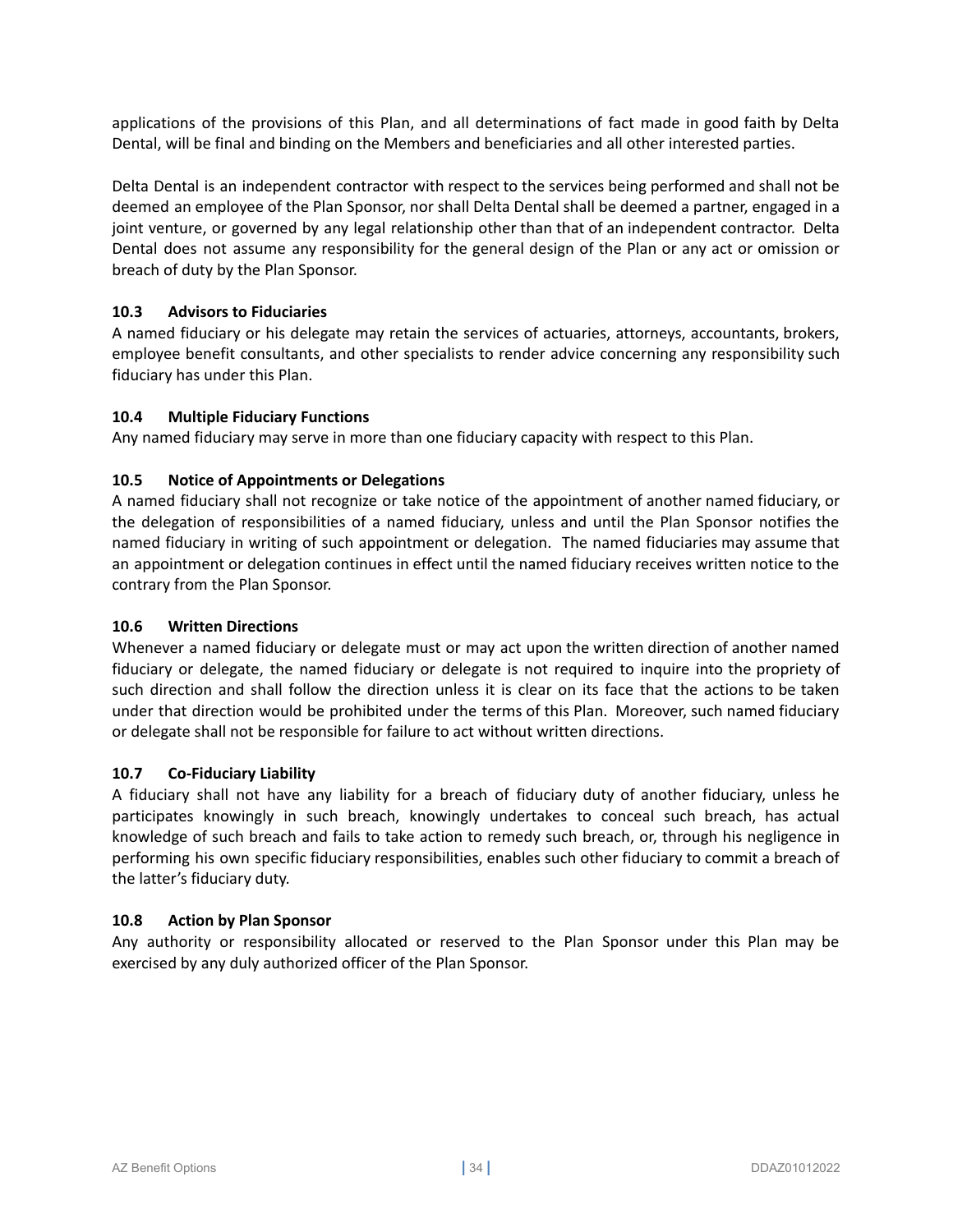#### **LEGAL NOTICES**

#### <span id="page-36-0"></span>**11.1 HIPAA Privacy Regulation Requirements**

This Plan has been modified as required under the Administrative Simplification requirements of the Health Insurance Portability and Accountability Act of 1996 (HIPAA), to allow the Disclosure of Protected Health Information (PHI) as defined under HIPAA, to the Plan Sponsor and other parties as necessary to determine appropriate processing of claims.

Please refer to the Benefit Options Guide for details on the use of PHI.

#### **11.2 Notice of Special Enrollment Rights for Health Plan Coverage**

If you decline enrollment in the State of Arizona's health plan for you or your Dependents (including your Spouse) because of other health insurance or group health plan coverage, you or your Dependents may be able to enroll in the State of Arizona Employee's health plan without waiting for the next Open Enrollment period if you:

- Lose other health insurance or group health plan coverage. You must request enrollment within 31 days after the loss of other coverage.
- Gain a new Dependent as a result of marriage, birth, adoption or placement for adoption. You must request health plan enrollment within 31 days after the marriage birth, adoption, or placement for adoption.
- Lose Medicaid or Children's Health Insurance Program (CHIP) coverage because you are no longer eligible. You must request medical plan enrollment within 60 days after the loss of such coverage.

If you request a change due to a special enrollment event within the 31-day timeframe, coverage will be effective on the date of birth, adoption or placement for adoption. For all other events, coverage will become effective the first day of the next month following your request for enrollment. In addition, you may enroll in the State of Arizona's health plan if you become eligible for a state premium assistance program under Medicaid or CHIP. You must request enrollment within 60 days after you gain eligibility for medical plan coverage. If you request this change, coverage will become effective the first day of the next month following your request for enrollment. Specific restrictions may apply, depending on federal and state law.

Note: If your Dependent becomes eligible for special enrollment rights, you may add the Dependent to your current coverage or change to another health plan.

#### **11.3 General COBRA Notice**

This notice has important information about your right to COBRA continuation coverage, which is a temporary extension of coverage under the Plan. This notice explains COBRA continuation coverage, when it may become available to you and your family, and what you need to do to protect your right to get it. When you become eligible for COBRA, you may also become eligible for other coverage options that may cost less than COBRA continuation coverage.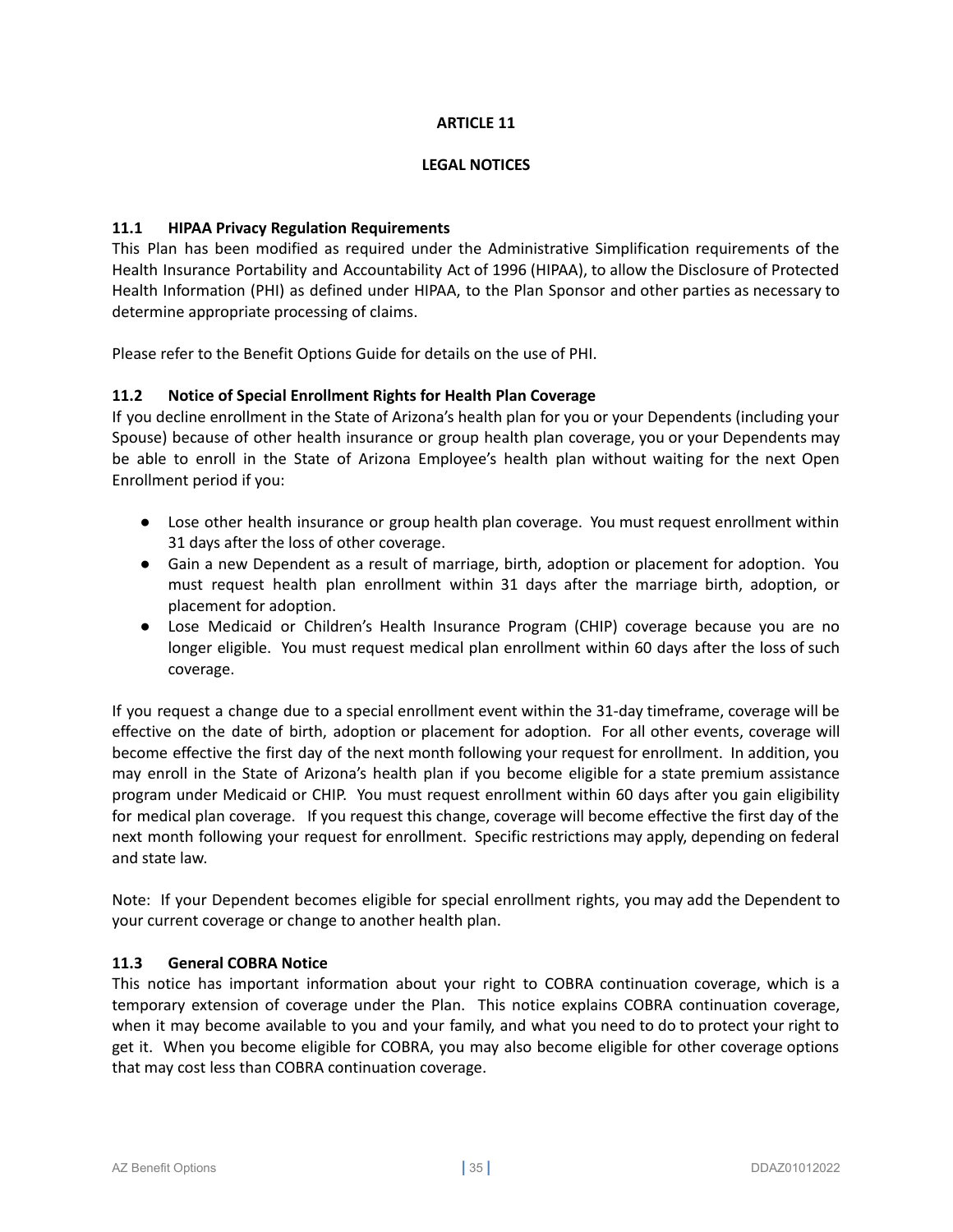The right to COBRA continuation coverage was created by a federal law, the Consolidated Omnibus Budget Reconciliation Act of 1985 (COBRA). COBRA continuation coverage can become available to you and other Members of your family when group health coverage would otherwise end. For more information about your rights and obligations under the Plan and under federal law, you should review the Plan's Summary Plan Description or contact the Benefit Services Division.

You may have other options available to you when you lose group health coverage. For example, you may be eligible to buy an individual plan through the Health Insurance Marketplace. By enrolling in coverage through the Marketplace, you may qualify for lower costs on your monthly premiums and lower out-of-pocket costs. Additionally, you may qualify for a 30-day special enrollment period for another group health plan for which you are eligible (such as a Spouse's plan), even if that plan generally doesn't accept late enrollees.

#### What is COBRA continuation coverage?

COBRA continuation coverage is a continuation of Plan coverage when it would otherwise end because of a life event. This is also called a "qualifying event." Specific qualifying events are listed later in this notice. After a qualifying event, COBRA continuation coverage must be offered to each person who is a "qualified beneficiary." You, your Spouse and your Dependent Children could become qualified beneficiaries if coverage under the Plan is lost because of the qualifying event. Under the Plan, qualified beneficiaries who elect COBRA continuation coverage must pay for COBRA continuation coverage.

If you're an Employee, you'll become a qualified beneficiary if you lose your coverage under the Plan because of the following qualifying events:

- Your hours of employment are reduced, or
- Your employment ends for any reason other than your gross misconduct.

If you are the Spouse of an Employee, you will become a qualified beneficiary if you lose your coverage under the Plan because of the following qualifying events:

- Your Spouse dies;
- Your Spouse's hours of employment are reduced;
- Your Spouse's employment ends for any reason other than his or her gross misconduct;
- Your Spouse becomes entitled to Medicare benefits (under Part A, Part B, or both); or
- You become divorced or legally separated from your Spouse.

Your Dependent Children will become qualified beneficiaries if they lose coverage under the Plan because of the following qualifying events:

- The parent-Employee dies;
- The parent-Employee's hours of employment are reduced;
- The parent Employee's employment ends for any reason other than his or her gross misconduct;
- The parent-Employee become entitled to Medicare benefits (Part A, Part B, or both);
- The parents become divorced or legally separated; or
- The Child stops being eligible for coverage under the Plan as a "Dependent Child"

Sometimes, filing a proceeding in bankruptcy under title 11 of the United States Code can be a qualifying event. If a proceeding in bankruptcy is filed with respect to the Benefit Options Plan, and that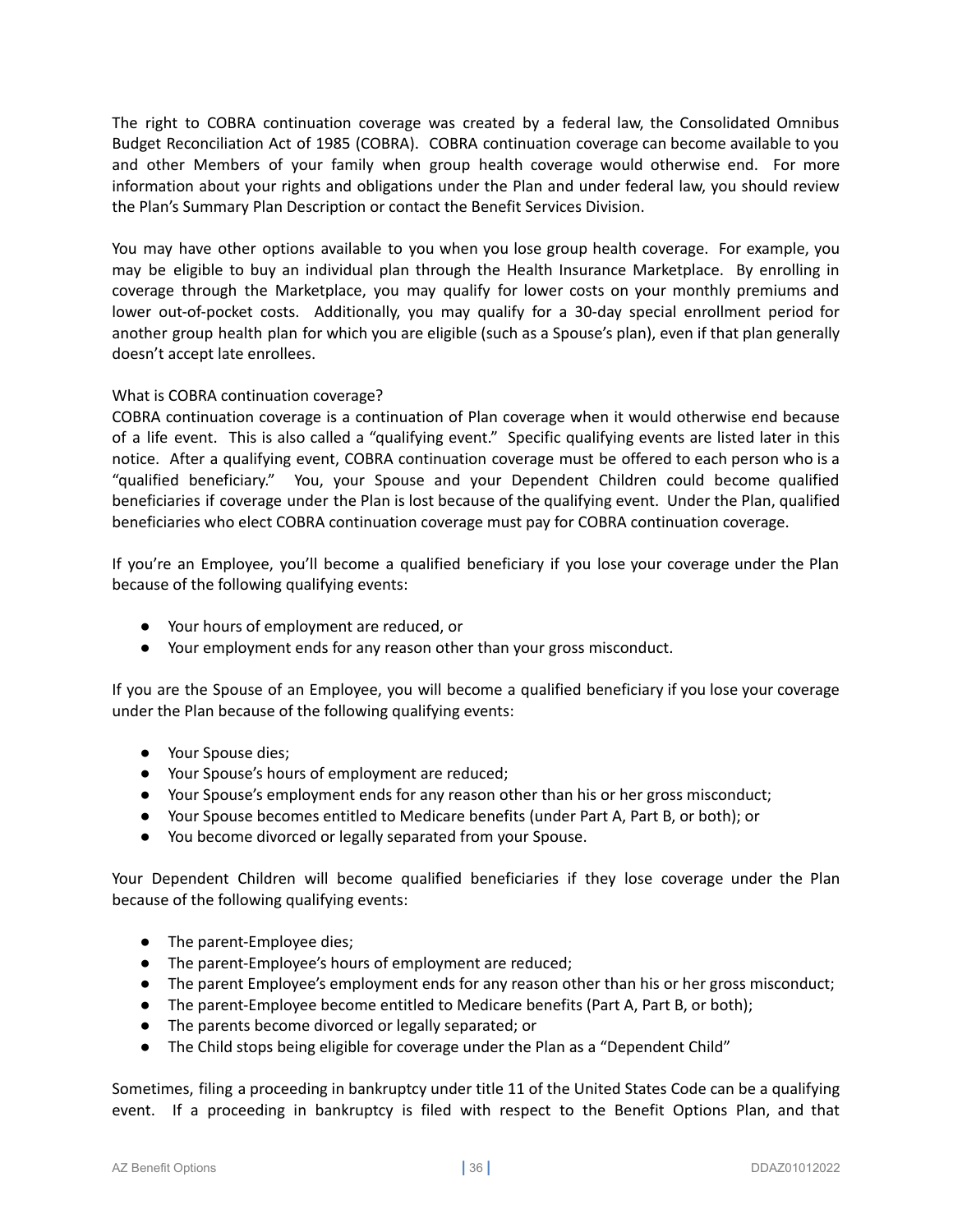bankruptcy results in a loss of coverage of any Retired Employee covered under the Plan, the Retired Employee will become a qualified beneficiary. The Retired Employee's Spouse, Surviving Spouse, and Dependent Children will also become qualified beneficiaries if bankruptcy results in the loss of their coverage under the Plan.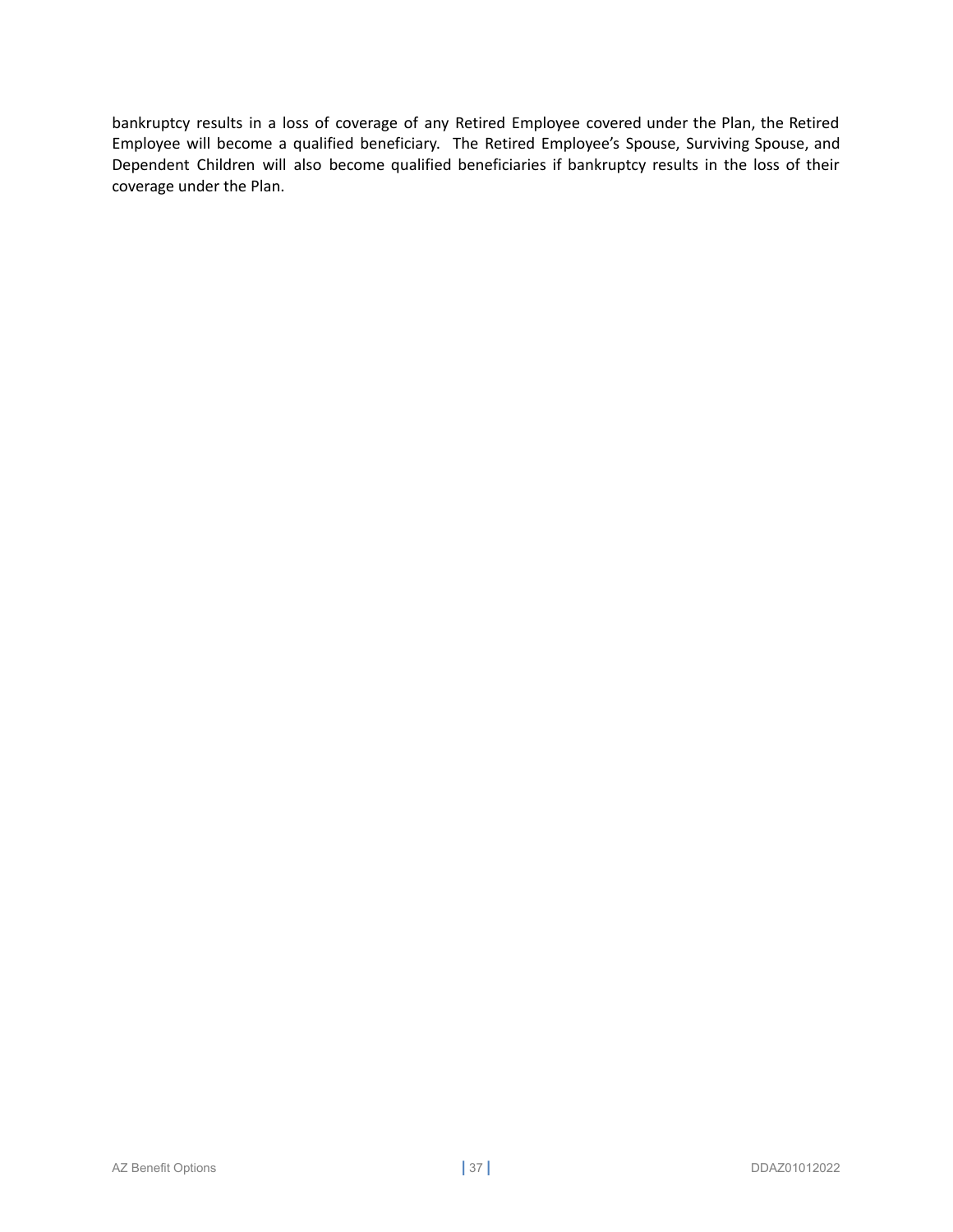#### **MISCELLANEOUS**

#### <span id="page-39-0"></span>**12.1 State Law**

This Plan shall be interpreted, construed, and administered in accordance with applicable state or local laws to the extent such laws are not preempted by federal law.

#### **12.2 Status of Employment Relations**

The adoption and maintenance of this Plan shall not be deemed to constitute a contract between the Employer and its Employees or to be consideration for, or an inducement or condition of, the employment of an Employee. Nothing in this Plan shall be deemed to:

- 1. Affect the right of the Employer to discipline or discharge any Employee at any time.
- 2. Affect the right of any Employee to terminate his employment at any time.
- 3. Give to the Employer the right to require any Employee to remain in its employ.
- 4. Give to any Employee the right to be retained in the employ of the Employer.

#### **12.3 Word Usage**

Whenever words are used in this Plan Description in the singular or masculine form, they shall, where appropriate, be construed so as to include the plural, feminine, or neutral form.

#### **12.4 Titles are Reference Only**

The titles are for reference only. In the event of a conflict between a title and the content of a section, the content of a section shall control.

#### **12.5 Clerical Error**

No clerical errors made in keeping records pertaining to this coverage, or delays in making entries in such records will invalidate coverage otherwise validly in force, or continue coverage otherwise validly terminated. Upon discovery of any error, an equitable adjustment of any Benefits paid will be made.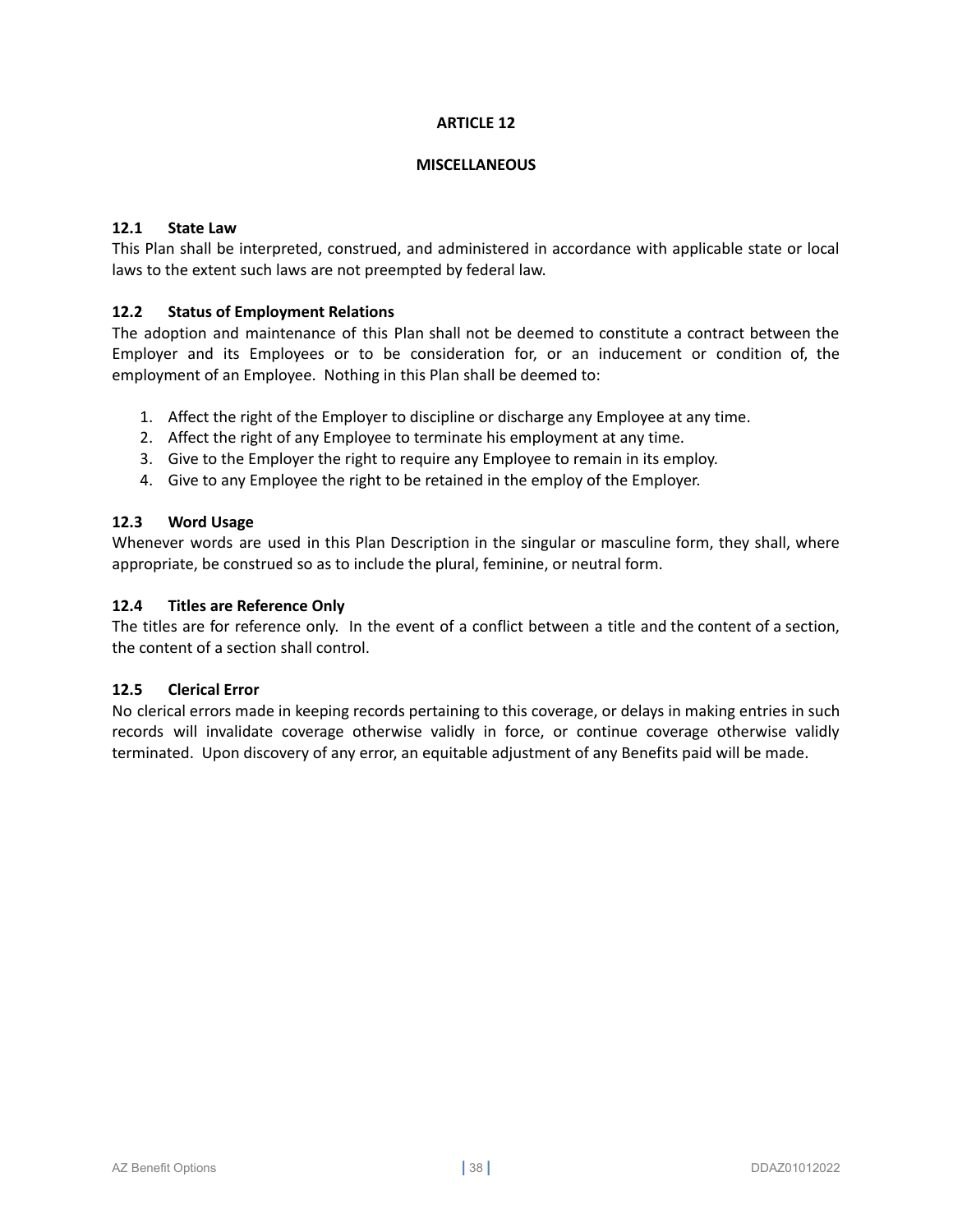#### **PLAN IDENTIFICATION**

<span id="page-40-0"></span>

| Name of Plan                            | State of Arizona Group Dental Plan AZ Benefit Options                                                                                             |
|-----------------------------------------|---------------------------------------------------------------------------------------------------------------------------------------------------|
| Name and Address of Plan Sponsor        | Arizona Department of Administration<br><b>Human Resources Benefits</b><br>100 N 15th Avenue, Suite 301<br>Phoenix, AZ 85007                      |
| Sponsor Identification Number           | 86-6004791                                                                                                                                        |
| Type of Benefits Provided               | See Schedule of Benefits and Covered Services                                                                                                     |
| Type of Plan Administration             | Self-Funded Third Party                                                                                                                           |
| Funding to Plan                         | Contributions for this Plan are provided partially by<br>contributions of the Plan Sponsor and partially by<br>contributions of Covered Employees |
| End of Plan's Year:                     | December 31st of each year                                                                                                                        |
| Agent for Legal Process/Named Fiduciary | Delta Dental of Arizona                                                                                                                           |
| <b>Claims Address</b>                   | Attn: Claims Department<br>P.O. Box 9092<br>Farmington Hills, MI 48333-9092 85080-3026                                                            |
| <b>Appeal Address</b>                   | Attn: Group Plan Appeals<br>P.O. Box 9219<br>Farmington Hills, MI 4833-9219                                                                       |
| Phone                                   | 1-866-978-2839                                                                                                                                    |
| Fax                                     | 602-588-3910                                                                                                                                      |
| TDD/TTY                                 | English 602-588-3903<br>Spanish 602-588-3920                                                                                                      |
| Website                                 | www.deltadentalaz.com/adoa                                                                                                                        |
| <b>Policy Number</b>                    | 77777                                                                                                                                             |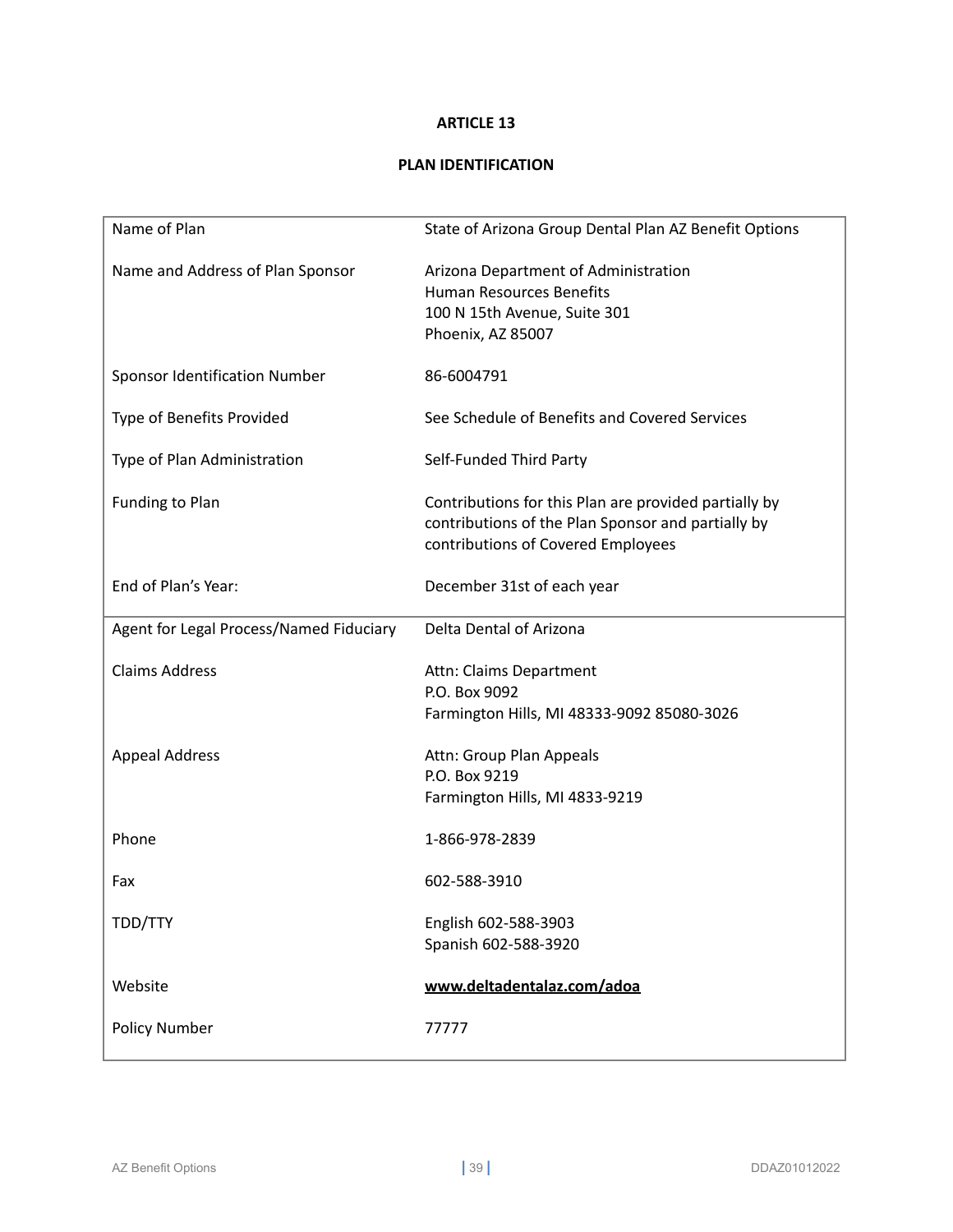#### **DEFINITIONS**

<span id="page-41-0"></span>This section contains definitions of words and phrases which are contained within this Plan Description. Inclusion of service definitions does not imply that expenses related to those services are covered under the Plan.

AGENCY shall mean a department, university, board, office, authority, commission, or other governmental budget unit, of the State of Arizona.

AGENCY LIAISON shall mean the individual within each agency designating as the local Benefit Options representative.

ALTERNATE BENEFIT shall mean a provision in a dental contract that allows a third-party payer to determine the benefit based on an alternative procedure that is generally less expensive than the one provided or proposed. In some cases, the patient would be responsible for cost differences.

ARIZONA ADMINISTRATIVE CODE (A.A.C.) shall mean administrative rules promulgated by state agencies to govern the implementation of statutory intent and requirements.

ARIZONA REVISED STATUTE (A.R.S.) shall mean a law of the State of Arizona.

BENEFIT shall mean the payment or reimbursement by this Plan of all or a portion of a dental expense incurred by a participant.

CHILD shall mean a person who falls within one or more of the following categories:

- 1. A natural child, adopted child, or stepchild of the member who is younger than age 26;
- 2. A child who is younger than age 26 for whom the member has court-ordered guardianship;
- 3. A foster child of the member who is younger than age 26;
- 4. A child who is younger than age 26 and placed in the member's home by court order pending adoption; or
- 5. A natural child, adopted child, or stepchild of the member who has a disability prior to age 26 and continues to have a disability under 42 U.S.C. 1382c and for whom the member had custody prior to age 26.

COBRA shall mean the Consolidated Omnibus Budget Reconciliation Act of 1986, as amended. This is a federal law requiring employers to offer continued dental insurance coverage to employees and dependents whose group health coverage has terminated.

CODE shall mean the United States Internal Revenue Code of 1986, as amended.

COVERED SERVICE shall mean a service which is pre-formed and completed by a licensed dentist in a dental office and when necessary and appropriate as determined by the standards of generally accepted dental practice and eligible for payment under the Plan.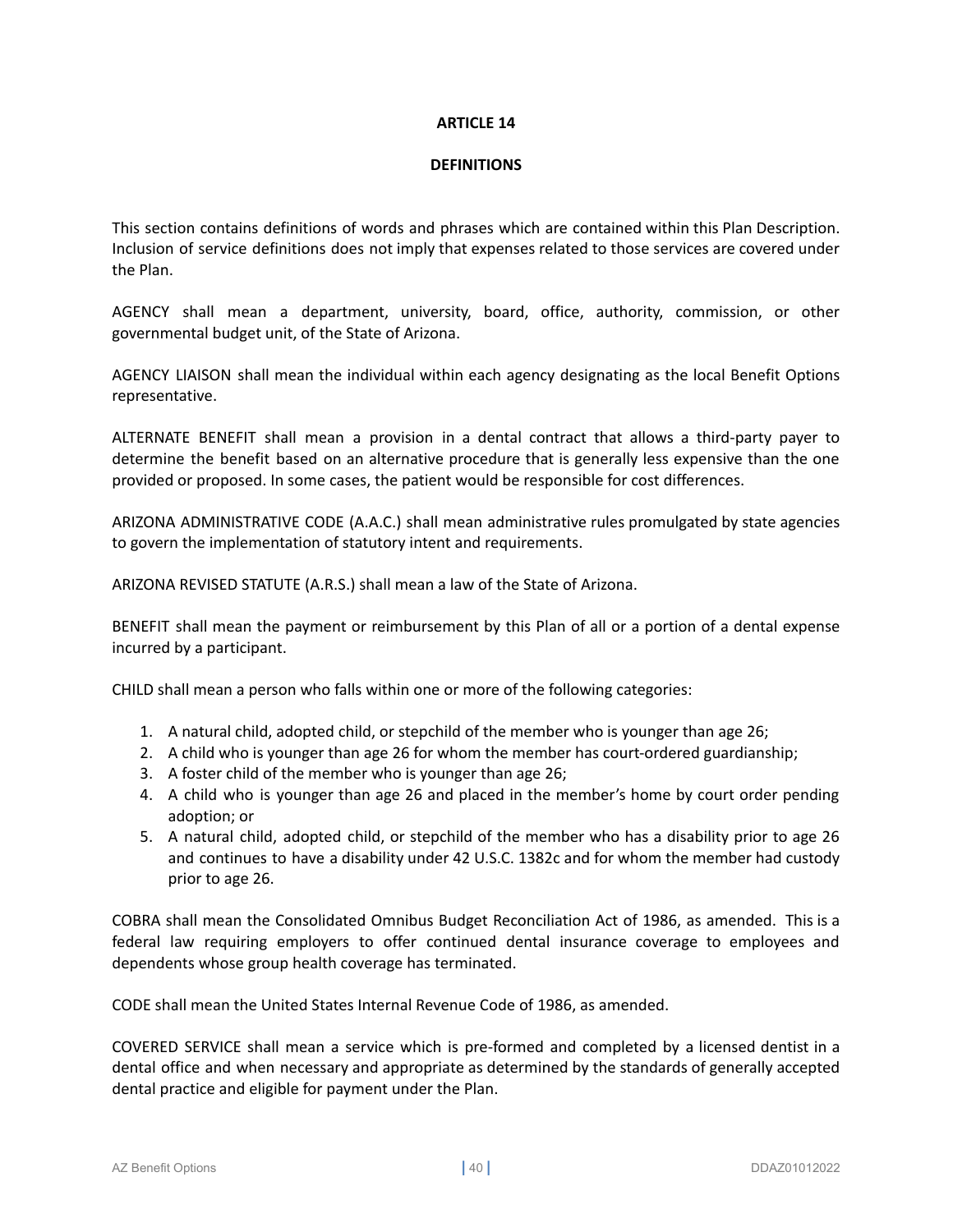DATE OF SERVICE shall mean the date of service that was/were performed. See Article 6 for more information on specific services dates indicated in this Plan Description.

DAY shall mean calendar day; not 24-hour period unless otherwise expressly noted.

DEDUCTIBLE shall mean the amount of covered dental expenses the participant and dependents must pay each plan year before benefits are payable by the Plan. Only fees charged for covered dental services will apply towards the deductible.

DEPENDENT see ELIGIBLE DEPENDENT.

EFFECTIVE DATE shall mean the first day of coverage.

ELECTED OFFICIAL shall mean a person who is currently serving in office.

ELIGIBLE DEPENDENT shall mean the member's spouse or child.

ELIGIBLE EMPLOYEE shall mean an individual who is hired by the State, including the Universities, and is regularly scheduled to work at least 20 hours per week for at least 90 days. Eligible employee does not include:

- 1. A patient of inmate employed at a state institution
- 2. A non-state employee, officer or enlisted personnel of the National Guard of Arizona
- 3. A seasonal employee, unless they are determined to have been paid for an average of at least 30 hours per week using a 12-month measurement period
- 4. A variable hour employee, unless they are determined to have been paid for an average of at least 30 hours per week using a 12-month measurement period

Persons working for participating political subdivisions may also be considered eligible employees under the respective political subdivision's personnel rules.

ELIGIBLE FORMER ELECTED OFFICIAL shall mean an elected official as defined in A.R.S. § 38-801(3) who is no longer in office and who falls into one of the following categories:

- 1. Has at least five years of credited service in the Elected Officials' Retirement Plan;
- 2. Was covered under a group health or group health and accident plan at the time of leaving office;
- 3. Served as an elected official on or after January 1, 1983; and
- 4. Applies for enrollment within 31 days of leaving office or retiring.

ELIGIBLE RETIREE shall mean a person who retired under a state-sponsored retirement plan and has been continuously enrolled in the Plan since time of retirement or a person who receives long-term disability benefits under a state-sponsored plan.

#### EMPLOYEE see ELIGIBLE EMPLOYEE.

EMPLOYER shall mean the State of Arizona, one of the state universities, or a participating political subdivision.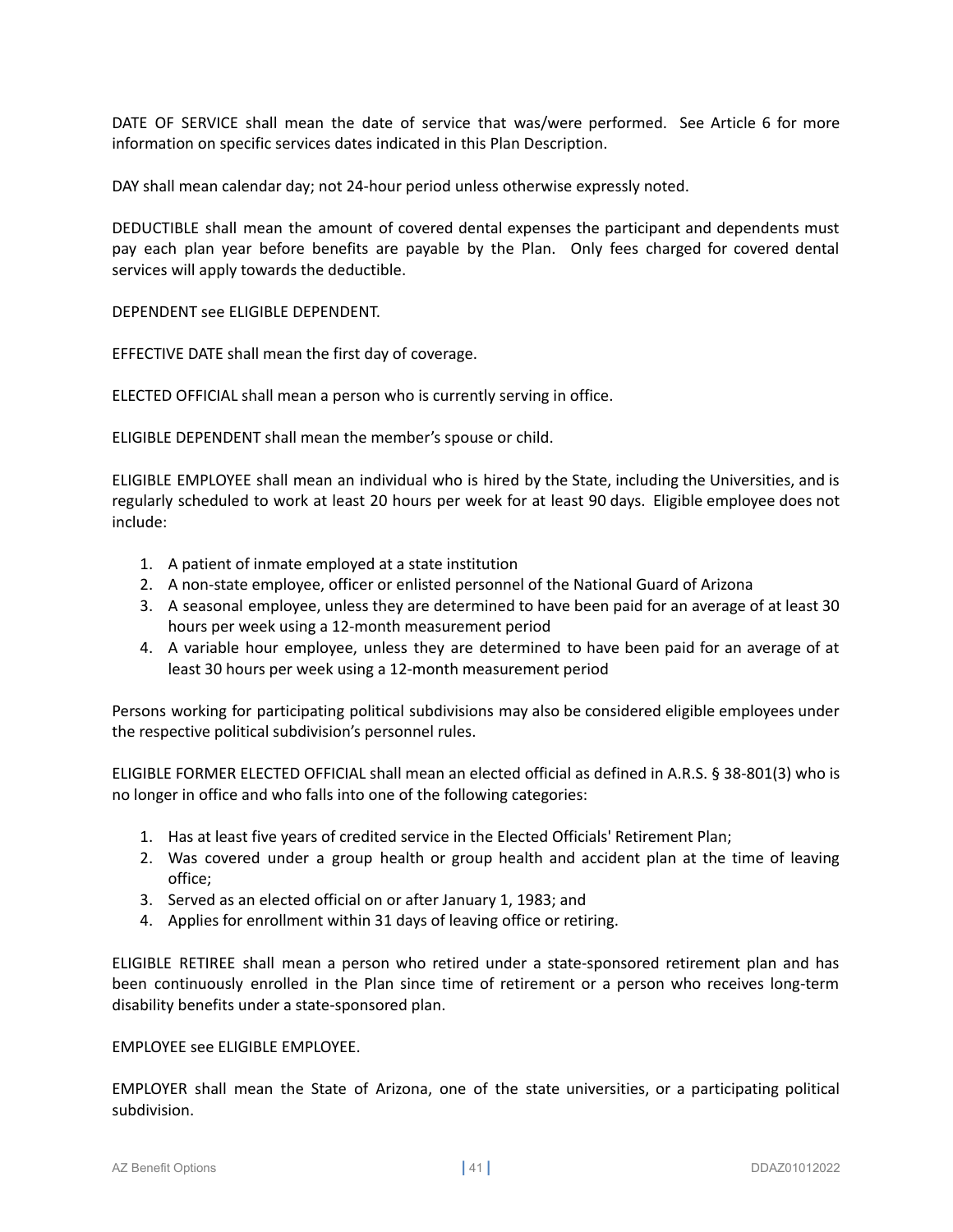ENROLLMENT shall mean a paper form supplied by Benefit Options, a COBRA enrollment form, or an authorized self-service enrollment system.

EXPLANATION OF BENEFITS shall mean a statement sent to participants by Delta Dental following payment of a claim. It lists the service(s) that was/were provided, the allowable reimbursement amount(s), amount applied to the participant's deductible, and the net amount paid by the Plan.

FORMER ELECTED OFFICIAL see ELIGIBLE FORMER ELECTED OFFICIAL

FRAUD shall mean an intentional deception or misrepresentation made by a member or dependent with the knowledge that the deception could result in some benefit to him/her or any other individual that would not otherwise be received. This includes any act that constitutes fraud under applicable federal or state law.

HIPAA shall mean the Health Insurance Portability and Accountability Act of 1996, as presently enacted and as it may be amended in the future. It is a federal law intended to improve the availability and continuity of health insurance coverage.

LIFETIME BENEFIT MAXIMUM shall mean maximum dental benefit available under the plan. See Article 6 for more information specific lifetime benefit maximums applied in the plan.

IN-NETWORK shall mean utilization of services within the network of contracted providers associated with Delta Dental PPO plus Premier Network.

MEMBER shall mean an eligible employee, eligible retiree, or eligible former elected official that pays/contributes to the monthly premium required for enrollment in the Plan. Surviving dependents and surviving children are considered members in certain circumstances.

NATIONAL MEDICAL SUPPORT NOTICE shall mean the standardized federal form used by all state child support agencies to inform an employer that an employee is obligated by court or administrative child support order to provide health care coverage for the child(ren) identified on the notice. The employer is required to withhold any employee contributions required by the health plan in which the child(ren) is/are enrolled.

NETWORK PROVIDER/PARTICIPATING PROVIDER shall mean the group of dental providers contracted for the purposes of providing services at a discounted rate. Delta Dental provides access to these services through their contracted providers. The network vendors do not pay or process claims nor do they assume any liability for the funding of the claims or the plan provisions. The State of Arizona has assumed all liability for claims payments based on the provisions and limitations stated in the Plan Document.

NETWORK shall mean the group of providers that are contracted with the networks associated with Delta Dental for the purpose of performing dental services at predetermined rates and with predetermined performance standards.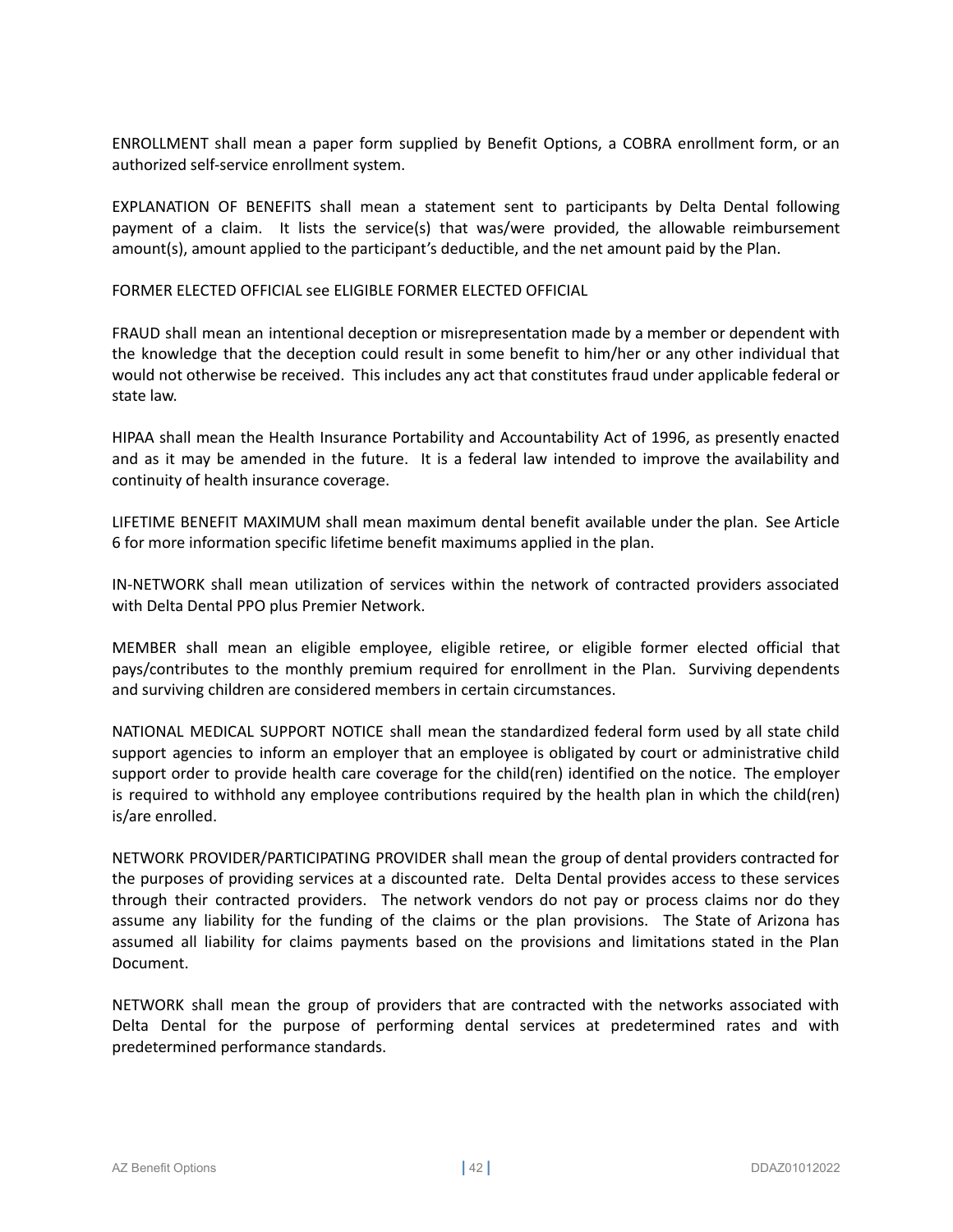OPEN ENROLLMENT PERIOD shall mean the period of time established by the plan sponsor when members may enroll in the Plan or may modify their current coverage choices. When an open enrollment period is designated as "positive," all members must complete the enrollment process.

OUT-OF-NETWORK shall mean the utilization of services outside of the network of contracted dental providers.

OUT-OF-POCKET EXPENSE shall mean a portion of the covered expense for which the participant is financially responsible.

OUT-OF-POCKET MAXIMUM shall mean the most any participant will pay in annual out-of-pocket expenses.

PARTICIPANT shall mean a member or a dependent.

PARTICIPATING PROVIDER/NETWORK PROVIDER shall mean any provider or facility that is contracted with the network for the purpose of performing dental services at predetermined rates and with predetermined performance standards.

PLAN referred to in this document shall mean a period of twelve (12) consecutive months. For active employees, retirees, long term disability (LTD) recipients, former elected officials, surviving spouses of participating retirees, and employees eligibility for normal retirement this period commences on January 1 and ending on December 31. Any and all provisions revised in the Plan Document will become effective January 1 unless specified otherwise.

PLAN SPONSOR shall mean the Benefit Services of the Arizona Department of Administration.

PLAN DESCRIPTION shall mean this written description of the Benefits Options dental program.

PLAN YEAR shall mean a period of twelve (12) consecutive months for which benefits are paid, and limitations, deductibles, and benefit maximums are tracked. The plan year starts January 1st and ends on December 31st.

POTENTIAL MEMBER shall mean an individual who is not currently enrolled in the Plan but who meets the eligibility requirements.

PRE-DETERMINATION shall mean a process where a dentist submits a treatment plan to Delta Dental before treatment begins. Delta Dental reviews the treatment and releases an explanation of payment/benefit to the contracted dentist and the patient. See Article 4 for more information about pre-determinations.

PROVIDER shall mean a duly licensed person or facility that furnishes healthcare services or supplies pursuant to law, provided that each, under his/her license, is permitted to furnish those services.

QUALIFIED LIFE EVENT shall mean a change in a member's or dependent's eligibility, employment status, place of residence, Medicare-eligibility, or coverage options that triggers a 31-day period in which the member is allowed to make specific changes to his/her enrollment options. This includes, but is not limited to: